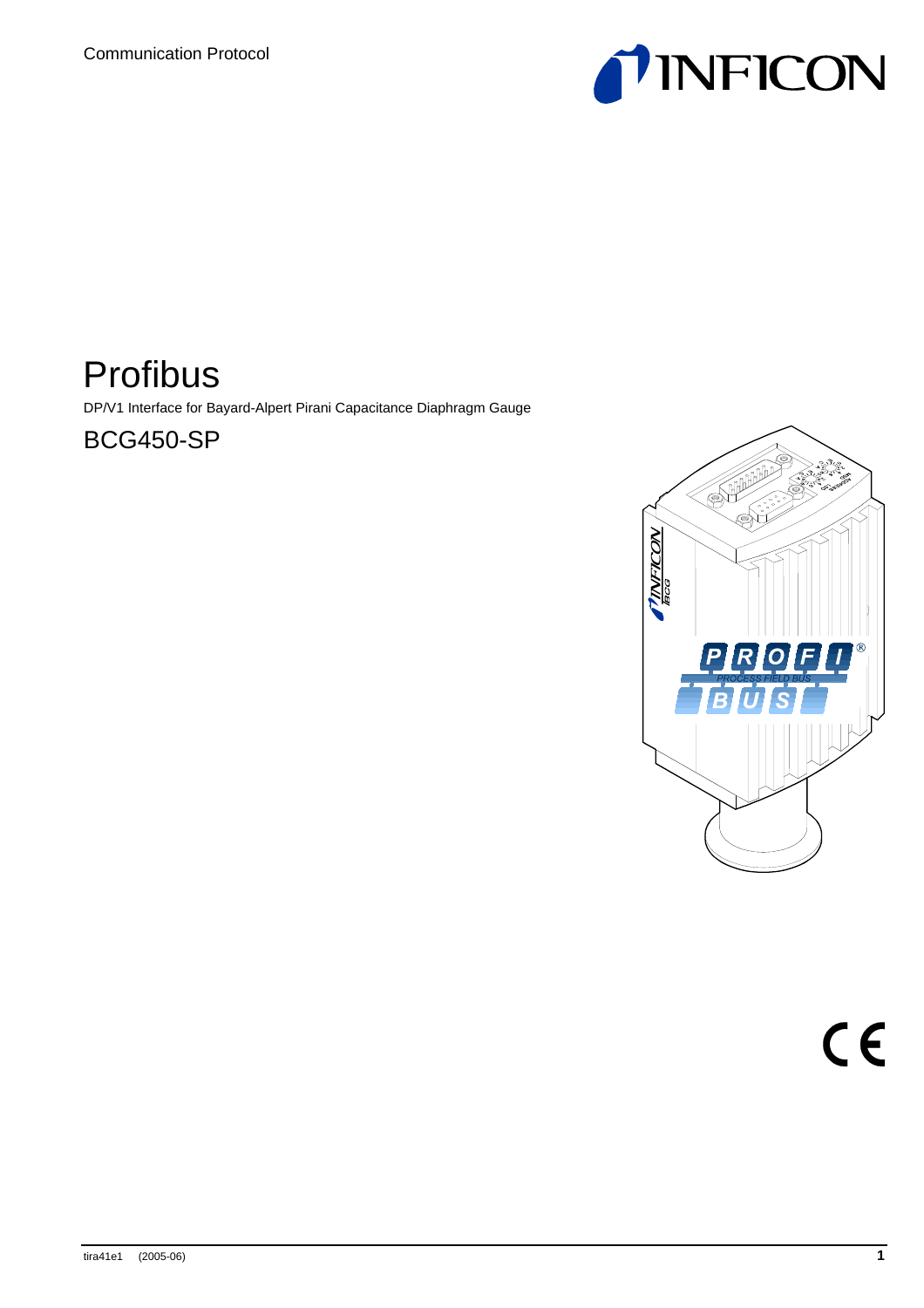# **About this Document**

This document describes the functionality and programming of the Profibus interface of the BCG450-SP gauge.



For safety information on and technical data of the gauges, please refer to the respective operating manuals  $(\rightarrow \Box$  [1], [3]).

In information referring to the ionization vacuum measuring part of the gauge, the short designation "BA" (Bayard-Alpert measuring principle) is used.

The designation "Pirani" is used in information referring to the Pirani vacuum measuring part of the gauge.

### **Product Identification**

In all communications with INFICON, please specify the information on the product nameplate. For convenient reference copy that information into the space provided below.



| <b>Validity</b>             |                    | This document applies to products with part numbers                                                                                                                    |
|-----------------------------|--------------------|------------------------------------------------------------------------------------------------------------------------------------------------------------------------|
|                             |                    | BCG450-SP (with Profibus interface and switching functions)                                                                                                            |
|                             | 353-554<br>353-556 | (vacuum connection DN 25 ISO-KF)<br>(vacuum connection DN 40 CF-R)                                                                                                     |
|                             |                    | The part number (PN) can be taken from the product nameplate.                                                                                                          |
| <b>Intended Use</b>         |                    |                                                                                                                                                                        |
|                             |                    | The BCG450-SP gauge allows vacuum measurement of non flammable gases and<br>gas mixtures (pressure ranges $\rightarrow$ [1], [3]).                                     |
|                             | control device.    | The gauges can be operated with an INFICON controller or another instrument or                                                                                         |
| <b>Functional Principle</b> |                    | The function of the gauge is described in the operating manual $(\rightarrow \Box \Box \, 1]$ , [2], [3]).                                                             |
|                             | $\Box$ [4], [5].   | The integrated Profibus interface allows operating the gauge in connection with<br>other suitable devices in a Profibus network according to the standard described in |
|                             |                    |                                                                                                                                                                        |
| <b>Trademarks</b>           | SEMI <sup>®</sup>  | Semiconductor Equipment and Materials International, California                                                                                                        |
|                             | Profibus           | This document contains Profibus-specific information described and<br>defined in the Profibus standard EN 50170 ( $\rightarrow$ [1] [5]).                              |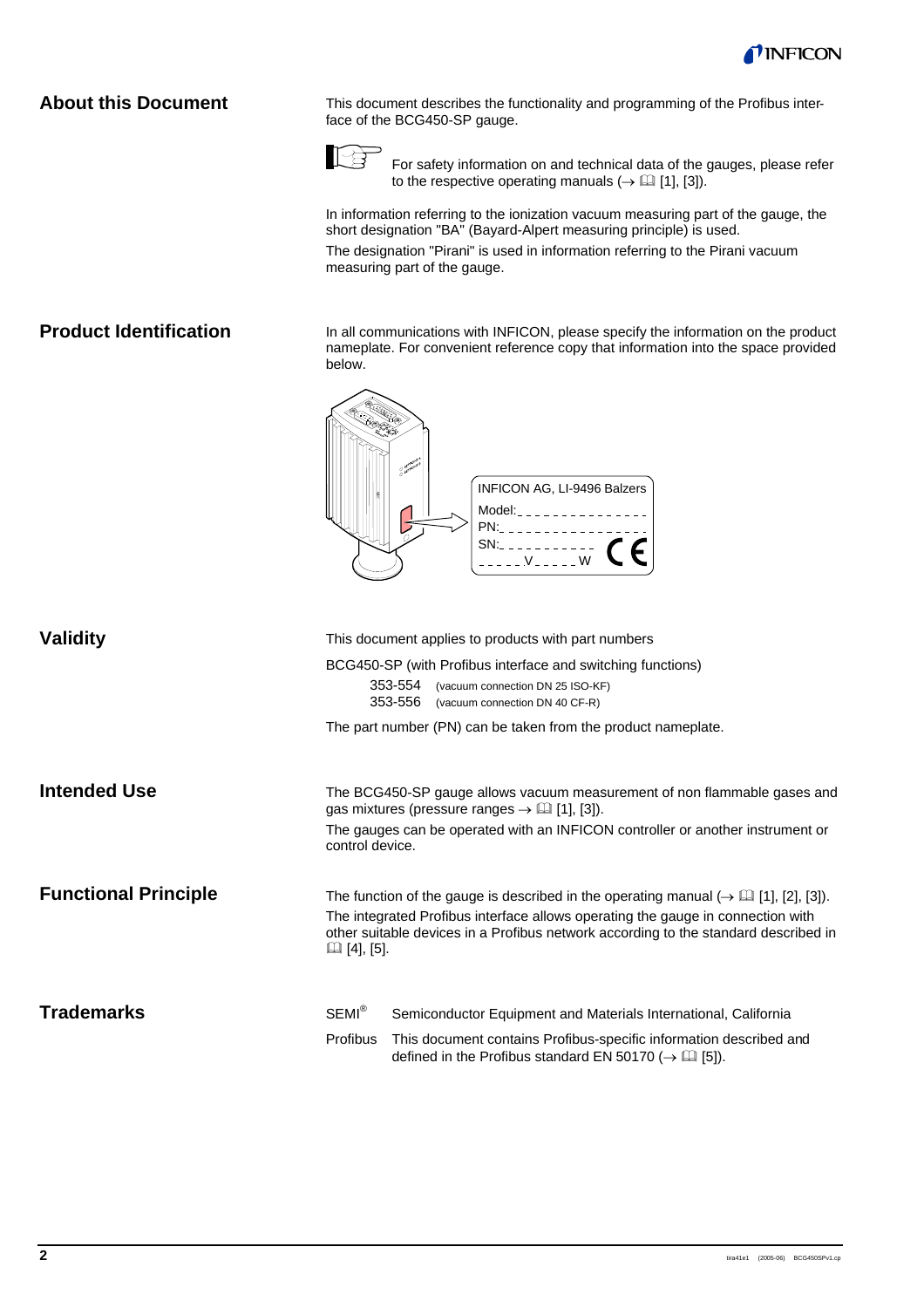| About this Document<br><b>Product Identification</b><br>Validity<br>Intended Use<br><b>Functional Principle</b><br>Trademarks                                                                                                                                                                                                                                                                                                                                                                                                                                                                                                                                                                                                                                                                                                                                                                                                                                                                                                                                                                                                                                                          | $\overline{c}$<br>$\overline{c}$<br>$\overline{c}$<br>$\overline{2}$<br>$\overline{2}$<br>$\overline{2}$                                                 |
|----------------------------------------------------------------------------------------------------------------------------------------------------------------------------------------------------------------------------------------------------------------------------------------------------------------------------------------------------------------------------------------------------------------------------------------------------------------------------------------------------------------------------------------------------------------------------------------------------------------------------------------------------------------------------------------------------------------------------------------------------------------------------------------------------------------------------------------------------------------------------------------------------------------------------------------------------------------------------------------------------------------------------------------------------------------------------------------------------------------------------------------------------------------------------------------|----------------------------------------------------------------------------------------------------------------------------------------------------------|
| 1 General Data<br>1.1 Data Rate<br>1.2 Device Address<br>1.3 Ident Number<br>1.4 Configuration Data<br>1.5 User Parameter Data<br>1.6 Types of Communication                                                                                                                                                                                                                                                                                                                                                                                                                                                                                                                                                                                                                                                                                                                                                                                                                                                                                                                                                                                                                           | 5<br>5<br>5<br>5<br>5<br>6<br>6                                                                                                                          |
| 2 Data Exchange Mode<br>2.1 Acyclic Data Transmission with Profibus DPV1 Functionality<br>2.2 Structure of the Cyclic Data Telegrams in Data Exchange Mode<br>2.2.1 Parameter Channel<br>2.2.1.1 PKE Parameter Signature Value<br>2.2.1.2 PWE Parameter (Process Value)<br>2.2.1.3 Error Code (Error Message)<br>2.3 Cyclic Message Telegrams                                                                                                                                                                                                                                                                                                                                                                                                                                                                                                                                                                                                                                                                                                                                                                                                                                          | 7<br>$\overline{7}$<br>8<br>9<br>9<br>10<br>10<br>11                                                                                                     |
| 3 Block Model<br>3.1 Device Block<br>3.1.1 Information on the Individual Indices<br>3.1.1.1 Block Type ID 16<br>3.1.1.2 Device Type ID 17<br>3.1.1.3 Standard Revision Level ID 18<br>3.1.1.4 Device Manufacturer Identifier ID 19<br>3.1.1.5 Manufacturer Model Number ID 20<br>3.1.1.6 Software or Firmware Revision Level ID 21<br>3.1.1.7 Hardware Revision Level ID 22<br>3.1.1.8 Device Configuration ID 24<br>3.1.1.9 Device State ID 25<br>3.1.1.10 Exception Status ID 26<br>3.1.1.11 Exception Detail Alarm ID 27<br>3.1.1.12<br>Exception Detail Warning ID 28<br>3.1.1.13 Copy Common Exception Detail Alarm 0 ID 204<br>3.1.1.14 Copy Device Exception Detail Alarm 0  3 ID 205<br>Copy Device Exception Detail Alarm 4  5 ID 206<br>3.1.1.15<br>3.1.1.16 Copy Manufacturer Exception Detail Alarm 0 ID 207<br>3.1.1.17 Copy Common Exception Detail Warning 0 ID 208<br>Copy Device Exception Detail Warning 0  3 ID 209<br>3.1.1.18<br>3.1.1.19 Copy Device Exception Detail Warning 4  6 ID 210<br>3.1.1.20 Copy Manufacturer Exception Detail Warning 0 ID 211<br>3.1.2 Device Block, Device Behavior<br>3.1.2.1 Device Block State Command<br>3.2 Analog Input Block | 12<br>13<br>14<br>14<br>14<br>14<br>14<br>14<br>14<br>14<br>14<br>14<br>15<br>16<br>18<br>20<br>20<br>20<br>21<br>21<br>21<br>21<br>21<br>21<br>22<br>23 |
| 3.2.1 One Of N Analog Input Function Block / SLOT 1<br>3.2.1.1<br><b>Block Type</b><br>3.2.1.2<br><b>Channel Instance Selector</b><br>3.2.1.3<br><b>PV Selector</b><br>3.2.2 Analog Sensor Input Function Block Instance 1 / SLOT 1<br>3.2.2.1 Process Value<br>3.2.2.2<br>Status<br>3.2.2.3<br>Data Type<br>Data Unit<br>3.2.2.4<br>3.2.2.5 Reading Valid<br>3.2.2.6 Full Scale<br>3.2.2.7 Safe State<br>3.2.2.8 Safe Value<br>3.2.2.9 Overrange<br>3.2.2.10<br>Underrange<br>3.2.3 Analog Sensor Input Function Block Instance 2 / SLOT 1<br>3.2.3.1<br><b>Process Value</b><br>3.2.3.2<br><b>Status</b>                                                                                                                                                                                                                                                                                                                                                                                                                                                                                                                                                                             | 23<br>23<br>23<br>23<br>24<br>24<br>24<br>24<br>25<br>25<br>25<br>26<br>26<br>26<br>26<br>27<br>27<br>27                                                 |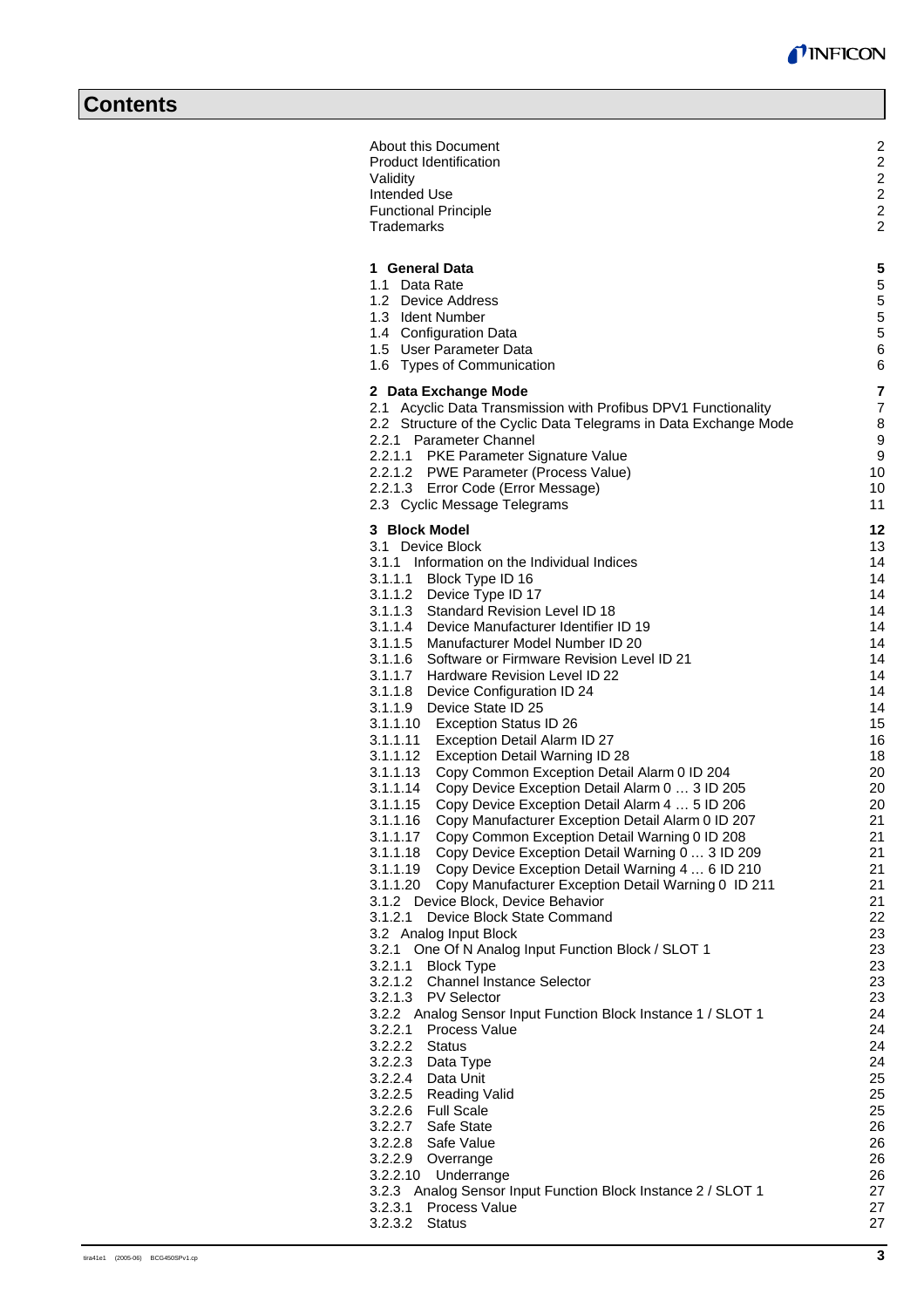# **TINFICON**

| 3.3.3 Hot Cathode Ion Gauge Transducer Block / SLOT 1 / Instance 2<br>3.3.3.1<br><b>Block Type</b><br>3.3.3.2 Status Extension<br>3.3.3.3 Sensor Alarm<br>3.3.3.4 Sensor Warning<br>3.3.3.5 Emission Status<br>3.3.3.6 Emission Current<br>3.3.3.7<br>Degas Status<br>3.3.3.8<br><b>Emission User Mode State</b><br>3.3.3.9 Hot Cathode Block State Command<br>3.3.4 Diaphragm Gauge Transducer Block / SLOT 1 / Instance 3<br>3.3.4.1 Block Type<br><b>Status Extension</b><br>3.3.4.2 | 37<br>37<br>37<br>37<br>38<br>38<br>38<br>38<br>38<br>39<br>40<br>40<br>40 |
|-----------------------------------------------------------------------------------------------------------------------------------------------------------------------------------------------------------------------------------------------------------------------------------------------------------------------------------------------------------------------------------------------------------------------------------------------------------------------------------------|----------------------------------------------------------------------------|
|                                                                                                                                                                                                                                                                                                                                                                                                                                                                                         |                                                                            |
|                                                                                                                                                                                                                                                                                                                                                                                                                                                                                         |                                                                            |
|                                                                                                                                                                                                                                                                                                                                                                                                                                                                                         |                                                                            |
|                                                                                                                                                                                                                                                                                                                                                                                                                                                                                         |                                                                            |
|                                                                                                                                                                                                                                                                                                                                                                                                                                                                                         |                                                                            |
|                                                                                                                                                                                                                                                                                                                                                                                                                                                                                         |                                                                            |
|                                                                                                                                                                                                                                                                                                                                                                                                                                                                                         |                                                                            |
|                                                                                                                                                                                                                                                                                                                                                                                                                                                                                         |                                                                            |
|                                                                                                                                                                                                                                                                                                                                                                                                                                                                                         |                                                                            |
|                                                                                                                                                                                                                                                                                                                                                                                                                                                                                         |                                                                            |
|                                                                                                                                                                                                                                                                                                                                                                                                                                                                                         |                                                                            |
|                                                                                                                                                                                                                                                                                                                                                                                                                                                                                         |                                                                            |
|                                                                                                                                                                                                                                                                                                                                                                                                                                                                                         |                                                                            |
|                                                                                                                                                                                                                                                                                                                                                                                                                                                                                         |                                                                            |
|                                                                                                                                                                                                                                                                                                                                                                                                                                                                                         |                                                                            |
| 3.3.2.4<br>Sensor Warning                                                                                                                                                                                                                                                                                                                                                                                                                                                               | 37                                                                         |
| 3.3.2.3 Sensor Alarm                                                                                                                                                                                                                                                                                                                                                                                                                                                                    | 36                                                                         |
| <b>Status Extension</b><br>3.3.2.2                                                                                                                                                                                                                                                                                                                                                                                                                                                      | 36                                                                         |
| 3.3.2.1 Block Type                                                                                                                                                                                                                                                                                                                                                                                                                                                                      | 36                                                                         |
| 3.3.2 Heat Transfer Vacuum Gauge Transducer Block / SLOT 1 / Instance 1                                                                                                                                                                                                                                                                                                                                                                                                                 |                                                                            |
|                                                                                                                                                                                                                                                                                                                                                                                                                                                                                         | 36                                                                         |
| One Of N Status Extension<br>3.3.1.1                                                                                                                                                                                                                                                                                                                                                                                                                                                    | 36                                                                         |
| 3.3.1 One Of N Vacuum Gauge Transducer Block / SLOT 1                                                                                                                                                                                                                                                                                                                                                                                                                                   | 36                                                                         |
| 3.3 Transducer Block                                                                                                                                                                                                                                                                                                                                                                                                                                                                    | 36                                                                         |
| 3.2.5.8 Atmosphere Reached                                                                                                                                                                                                                                                                                                                                                                                                                                                              | 36                                                                         |
| 3.2.5.7 "Percentage of Atmosphere"                                                                                                                                                                                                                                                                                                                                                                                                                                                      | 34                                                                         |
| 3.2.5.6 Setpoint Function                                                                                                                                                                                                                                                                                                                                                                                                                                                               | 34                                                                         |
| 3.2.5.5 Reading Valid                                                                                                                                                                                                                                                                                                                                                                                                                                                                   | 34                                                                         |
| 3.2.5.4 Data Unit                                                                                                                                                                                                                                                                                                                                                                                                                                                                       | 34                                                                         |
| 3.2.5.3 Data Type                                                                                                                                                                                                                                                                                                                                                                                                                                                                       | 34                                                                         |
| 3.2.5.2<br>Status                                                                                                                                                                                                                                                                                                                                                                                                                                                                       | 34                                                                         |
| 3.2.5.1 Process Value                                                                                                                                                                                                                                                                                                                                                                                                                                                                   | 33                                                                         |
| 3.2.5 Analog Sensor Input Function Block Instances 5 and 6 / SLOT 1                                                                                                                                                                                                                                                                                                                                                                                                                     | 33                                                                         |
| 3.2.4.10<br>Underrange                                                                                                                                                                                                                                                                                                                                                                                                                                                                  | 32                                                                         |
| 3.2.4.9<br>Overrange                                                                                                                                                                                                                                                                                                                                                                                                                                                                    |                                                                            |
|                                                                                                                                                                                                                                                                                                                                                                                                                                                                                         | 32                                                                         |
| 3.2.4.8<br>Safe Value                                                                                                                                                                                                                                                                                                                                                                                                                                                                   | 32                                                                         |
| 3.2.4.7<br>Safe State                                                                                                                                                                                                                                                                                                                                                                                                                                                                   | 32                                                                         |
| 3.2.4.6 Full Scale                                                                                                                                                                                                                                                                                                                                                                                                                                                                      | 31                                                                         |
| 3.2.4.5 Reading Valid                                                                                                                                                                                                                                                                                                                                                                                                                                                                   | 31                                                                         |
| 3.2.4.4 Data Unit                                                                                                                                                                                                                                                                                                                                                                                                                                                                       | 31                                                                         |
| 3.2.4.3 Data Type                                                                                                                                                                                                                                                                                                                                                                                                                                                                       | 30                                                                         |
| 3.2.4.2<br><b>Status</b>                                                                                                                                                                                                                                                                                                                                                                                                                                                                | 30                                                                         |
| 3.2.4.1<br>Process Value                                                                                                                                                                                                                                                                                                                                                                                                                                                                | 30                                                                         |
| 3.2.4 Analog Sensor Input Function Block Instance 3 / SLOT 1                                                                                                                                                                                                                                                                                                                                                                                                                            | 30                                                                         |
| 3.2.3.10<br>Underrange                                                                                                                                                                                                                                                                                                                                                                                                                                                                  | 29                                                                         |
| 3.2.3.9<br>Overrange                                                                                                                                                                                                                                                                                                                                                                                                                                                                    | 29                                                                         |
| 3.2.3.8<br>Safe Value                                                                                                                                                                                                                                                                                                                                                                                                                                                                   | 29                                                                         |
| 3.2.3.7 Safe State                                                                                                                                                                                                                                                                                                                                                                                                                                                                      | 28                                                                         |
| 3.2.3.6 Full Scale                                                                                                                                                                                                                                                                                                                                                                                                                                                                      | 28                                                                         |
|                                                                                                                                                                                                                                                                                                                                                                                                                                                                                         | 28                                                                         |
|                                                                                                                                                                                                                                                                                                                                                                                                                                                                                         | 28                                                                         |
| 3.2.3.5 Reading Valid                                                                                                                                                                                                                                                                                                                                                                                                                                                                   |                                                                            |
| 3.2.3.3<br>Data Type<br>3.2.3.4 Data Unit                                                                                                                                                                                                                                                                                                                                                                                                                                               | 27                                                                         |

For cross-references to other documents, the symbol  $(\rightarrow \boxtimes \text{[XY]})$  is used.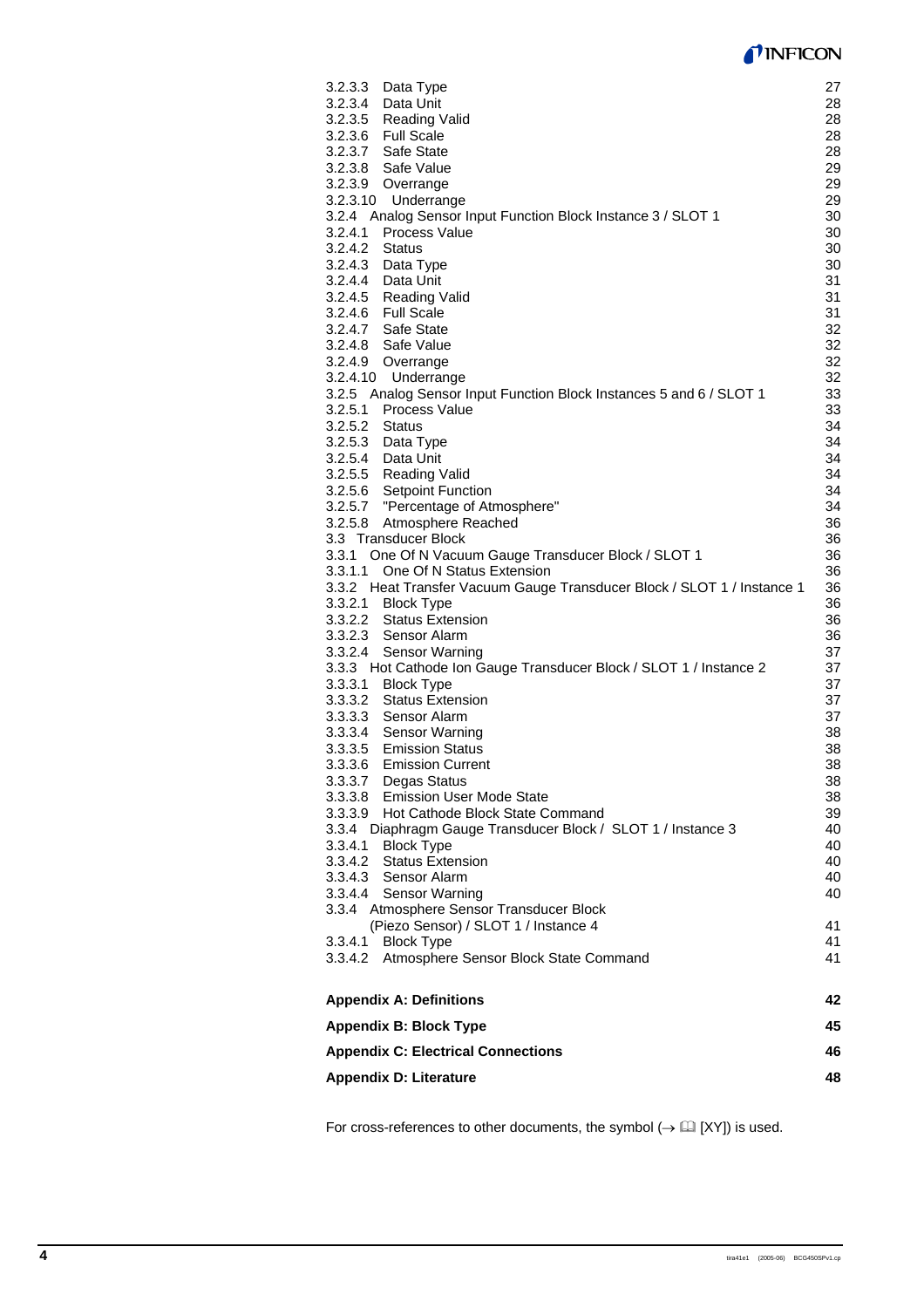

| <b>General Data</b>   |                                                                                                      |                                                                                                                                                                                                                                                                                                                                                                                                                                                                                                                                                                                                                                                                                                                                                                                                                                                                                                                                                                                                                                          |
|-----------------------|------------------------------------------------------------------------------------------------------|------------------------------------------------------------------------------------------------------------------------------------------------------------------------------------------------------------------------------------------------------------------------------------------------------------------------------------------------------------------------------------------------------------------------------------------------------------------------------------------------------------------------------------------------------------------------------------------------------------------------------------------------------------------------------------------------------------------------------------------------------------------------------------------------------------------------------------------------------------------------------------------------------------------------------------------------------------------------------------------------------------------------------------------|
| <b>Data Rate</b>      | rate can be selected.                                                                                | The gauge supports all data rates defined in the EN 50170 standard ( $\rightarrow$ 1 [5]) up<br>to 12 Mbaud. Automatic data rate setting is supported. Alternatively, a fixed data                                                                                                                                                                                                                                                                                                                                                                                                                                                                                                                                                                                                                                                                                                                                                                                                                                                       |
| <b>Device Address</b> | gauge is installed.<br><b>ADDRESS</b><br><b>MSD</b><br><b>LSD</b><br>$2\sqrt{4}$ / 6 $2\sqrt{4}$ / 6 | The device address ( $\triangleq$ node address) must be set via two rotary switches when the<br>For unambiguous identification of the gauge in a Profibus environment, a node<br>address is required. The node address setting is made on the gauge.<br>The node address $(0 \dots 125_{\text{dec}})$ is set in hexadecimal form<br>$(00 7D_{hex})$ (default value $5C_{hex}$ ) via the "ADDRESS" switches.<br>The "MSD" switch is used for setting the high-order address<br>nibble and the "LSD" switch for defining the low-order address<br>nibble.<br>The node address is polled by the firmware when the gauge is switched on. If the<br>setting deviates from the stored value, the new value is taken over into the<br>NVRAM. If a value >7 $D_{hex}$ (>125 $_{dec}$ ) is entered, the node address setting currently<br>stored in the device remains valid. However, the address can be set via the<br>Profibus master with the "Set Slave Address" service. This address setting will be<br>stored in the EEPROM of the gauge. |

# **1.3 Ident Number**

The ident number assigned to the gauge by the PNO  $(\rightarrow \Box$  [4]) is:

| Gauge            | Ident number (hexadecimal) |
|------------------|----------------------------|
| <b>BCG450-SP</b> | 08F6                       |

# **1.4 Configuration Data**

Depending on the standard telegrams used (→ section "Cyclic Message Telegrams"), the following configuration data have to be transmitted to the gauge during the configuration phase:

| Standard telegram<br>Master $\Rightarrow$ Slave | Standard telegram<br>Slave $\Rightarrow$ Master | Configuration data                                                     |
|-------------------------------------------------|-------------------------------------------------|------------------------------------------------------------------------|
|                                                 | 4                                               | 0x44, 0x84, 0x05, 0x05, 0x05,<br>0x03                                  |
|                                                 | 5                                               | 0x44, 0x86, 0x05, 0x05, 0x05,<br>0x08                                  |
|                                                 | 4                                               | 0xC6, 0x81, 0x84, 0x05, 0x05,<br>0x05, 0x05, 0x05, 0x03                |
|                                                 | 5                                               | 0xC6, 0x81, 0x86, 0x05, 0x05,<br>0x05, 0x05, 0x05, 0x08                |
| 3                                               | 6                                               | 0xC6, 0x87, 0x8C, 0x0A, 0x0A,<br>0x05, 0x05, 0x05, 0x03                |
| 3                                               | $\overline{7}$                                  | 0xC6, 0x87, 0x8E, 0x0A, 0x0A,<br>0x05, 0x05, 0x05, 0x08                |
| $\overline{2}$                                  | 6                                               | 0xC8, 0x89, 0x8C, 0x0A, 0x05,<br>0x05, 0x0A, 0x05, 0x05, 0x05,<br>0x03 |
| $\mathcal{P}$                                   | 7                                               | 0xC8, 0x89, 0x8E, 0x0A, 0x05,<br>0x05, 0x0A, 0x05, 0x05, 0x05,<br>0x08 |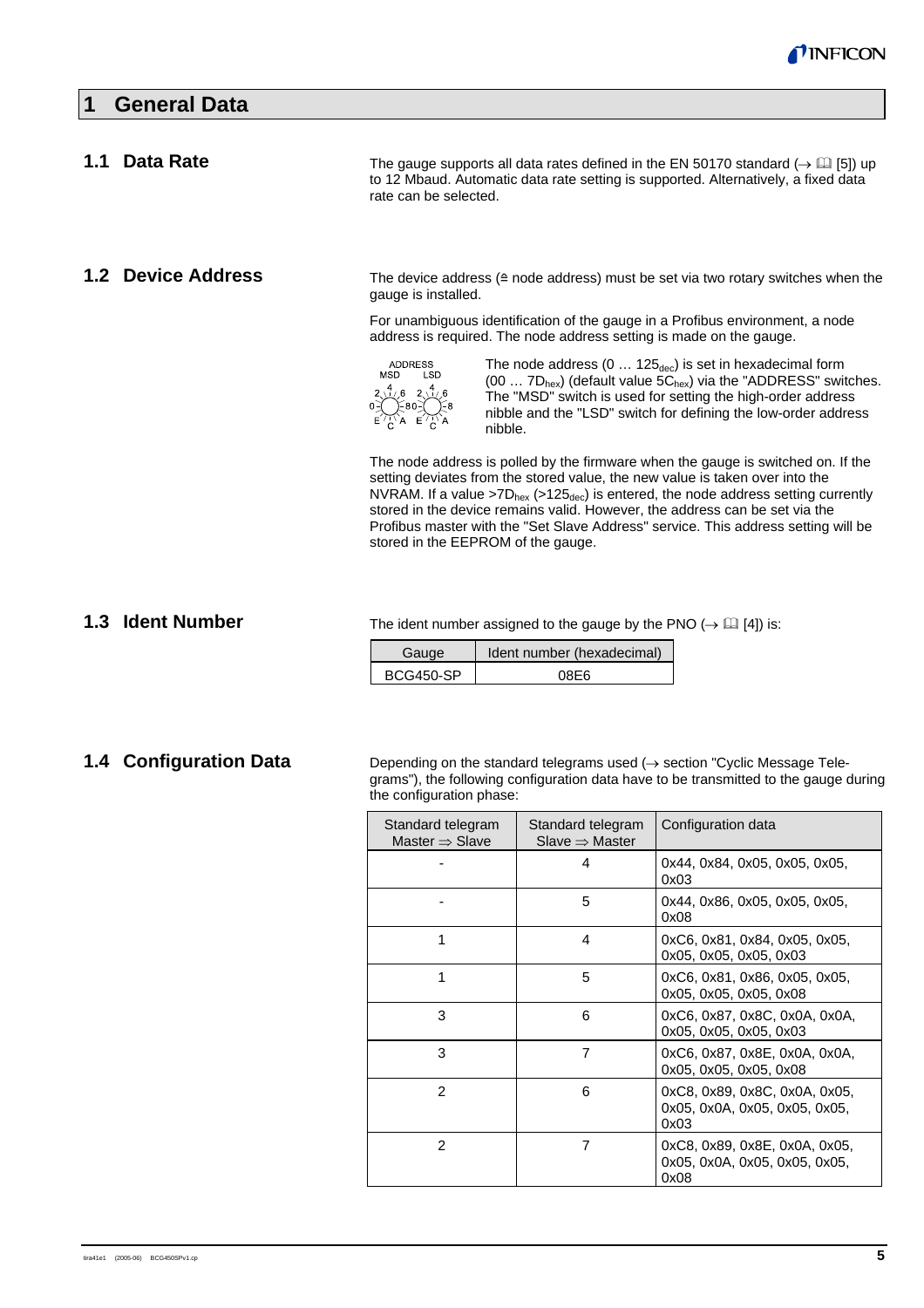

### **1.5 User Parameter Data**

Depending on the pressure unit setting  $($   $\cong$  data unit), the following configuration string has to be transmitted to the gauge (parameter data in hexadecimal format):

| Pressure unit        | User parameter data string |
|----------------------|----------------------------|
| COUNTS <sup>1)</sup> | 00 00 00 03 E9             |
| Torr                 | 00 00 00 05 15             |
| Micron               | 00 00 00 05 16             |
| mbar                 | 00 00 00 05 1C             |
| Pascal               | 00 00 00 05 1D             |

 $1)$  If COUNTS is selected as pressure unit, a value is output, which can be converted into a corresponding pressure value by means of a formula  $(\rightarrow$  section "Analog Sensor Input Function Block" for more information).

# **1.6 Types of Communication**

BCG450-SP works according to the Profibus DPV1 specification and can be addressed in cyclic or acyclic data traffic  $(\rightarrow \Box$  [4]).

Acyclic data traffic should be used to make device or process specific settings such as definition of the Safe Values, Safe States etc. or for reading or writing of rarely used attributes.

Cyclic data traffic is used for continuous exchange of the required process parameter values, i.e. pressure value and status indications. A number of standard telegrams are available for cyclic data traffic. They can be selected according to requirements (→ section "Cyclic Message Telegrams").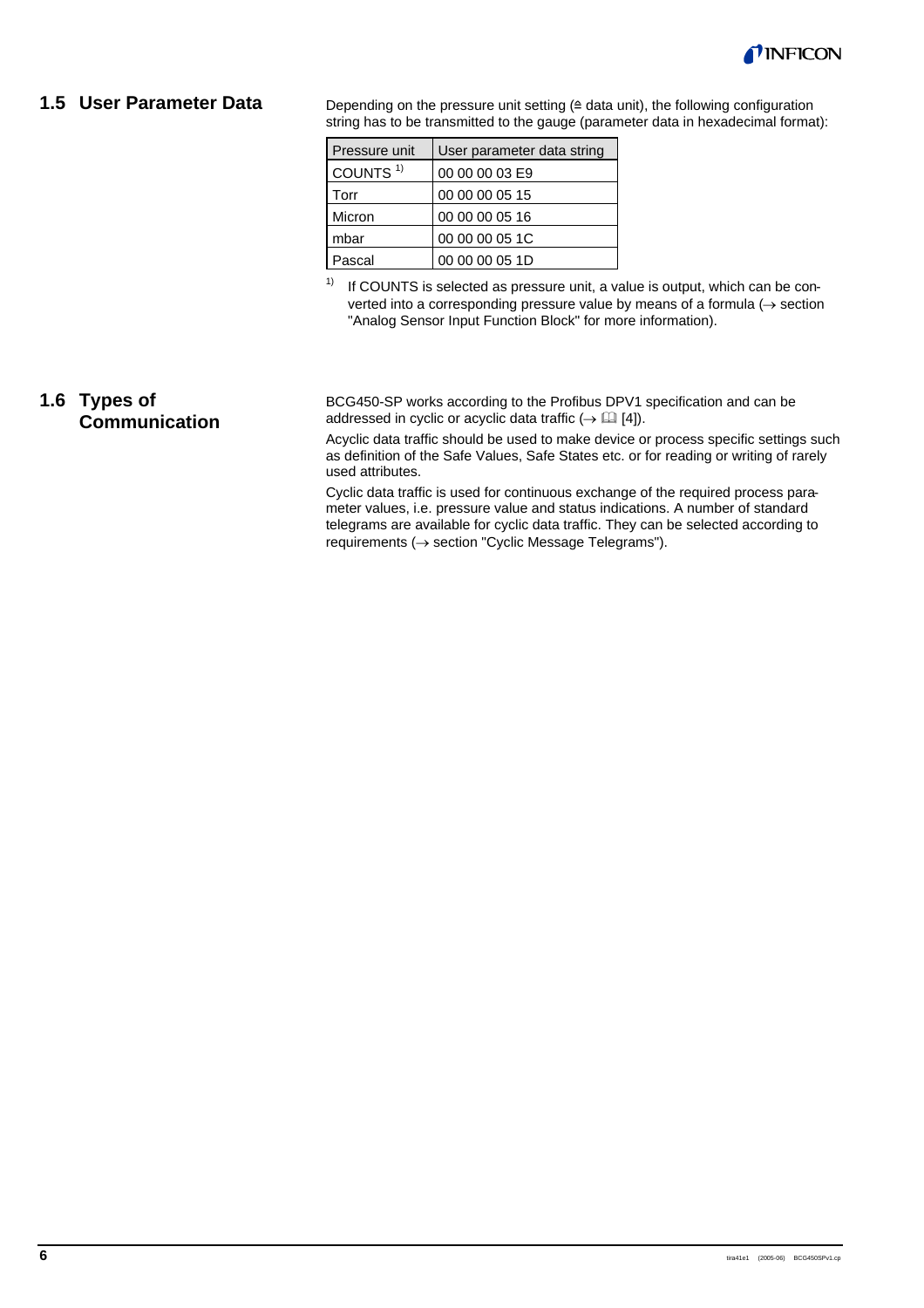

# **2 Data Exchange Mode**

# **2.1 Acyclic Data Transmission with Profibus DPV1 Functionality**

The reading and writing operations defined in Profibus are based on a slot index address scheme. In BCG450-SP, all device functions are organized in the following blocks:

- A device block describing all organizational parameters of the gauge (serial number, manufacturer, software version, …)
- An Analog Sensor Function Block describing the function of the pressure presentation
- An Analog Sensor Transducer Block describing the physical interface between the gauge and the process (emission current, ion current, …).

The block model is described in detail in section "Block Model".

Each block is assigned to a separate slot. The exact assignment Block ⇒ Slot ⇒ Index is described in section "Block Model". The Device Block is assigned to Slot 0, the transducer and functional blocks to Slot 1.

Block, slot and index assignment



There are 254 indices per slot. The indices can have a width of 255 bytes. All values that can be accessed via Profibus have to be mirrored to one of these slots/ indices.

The parameters are generally numbered in ascending order, starting with index 16. Services such as "Degas On" or "Full scale" are numbered in descending order, starting with index 15.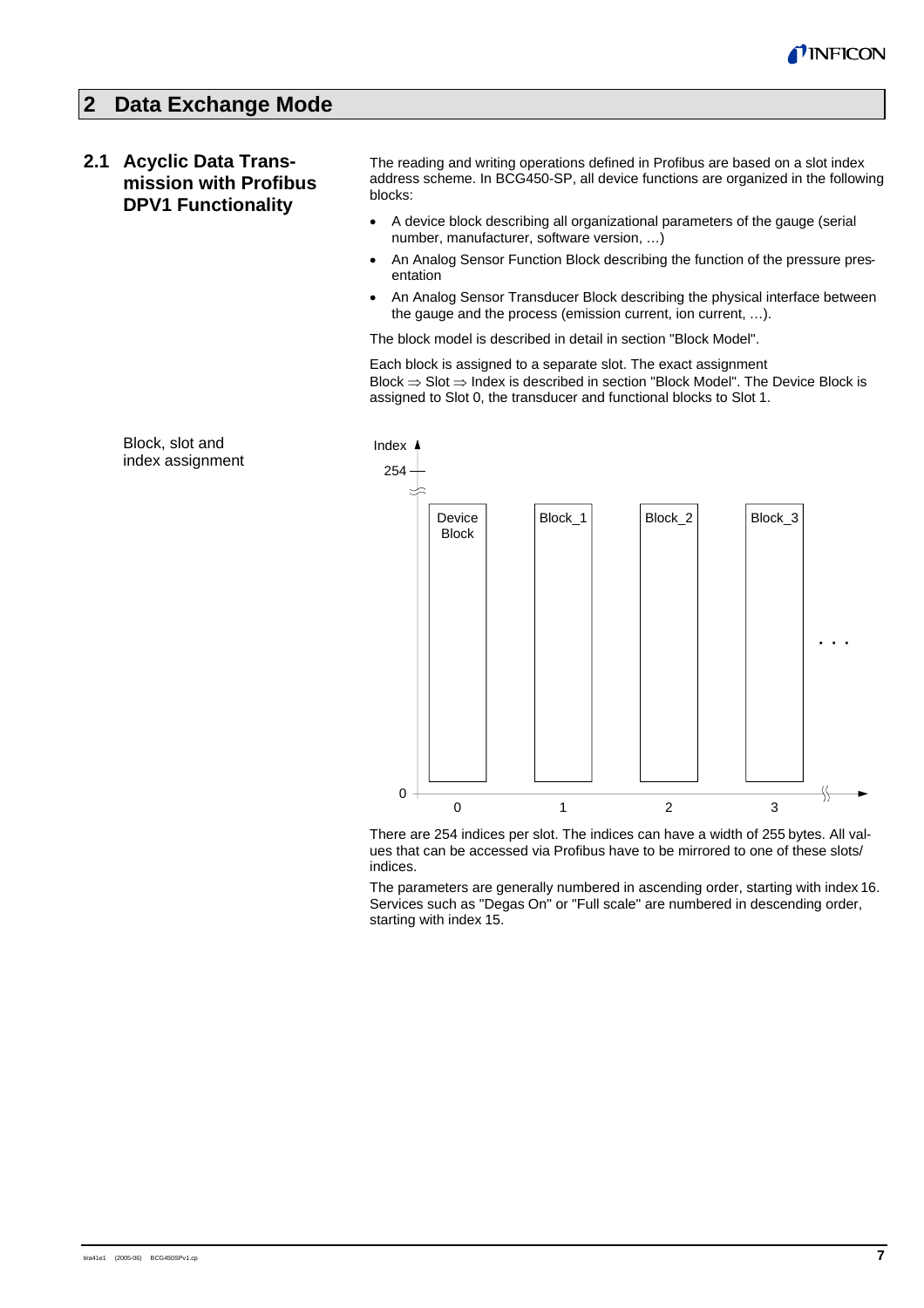

Assignment of the block elements to the slot indices

**Data Exchange Mode**



#### In Data Exchange mode, the DP master class 1 cyclically transmits data from and to all slaves that are connected to the bus. **2.2 Structure of the Cyclic Data Telegrams in**

In this document, data transmitted from the slave to the master are called "input data" and data transmitted from the master to the slave are called "output data".

The input and output data of the BCG450-SP has two logic parts:

- 1) the parameter channel
- 2) the process data channel

There is a number of standard telegrams, consisting of:

- a) the parameter channel only
- b) the process data channel only
- c) both, the parameter and process data channel

The parameter channels allows masters without Profibus DPV1 to access device specific parameters that are not part of the normal cyclic data telegram. For masters with Profibus DPV1, no parameter channel is required.

Input data

The input data (transmitted by the BCG450-SP) consists of the 8 bytes of the parameter channel (if there is a parameter channel in the standard telegram) and of 5 … 7 bytes of process data depending on the selected standard telegram.

| <b>Byte</b>                                              |               |            |                |                      |            |              |   |          |                                                              | <b>Byte</b> |                                                                                |                                         |    |    |
|----------------------------------------------------------|---------------|------------|----------------|----------------------|------------|--------------|---|----------|--------------------------------------------------------------|-------------|--------------------------------------------------------------------------------|-----------------------------------------|----|----|
|                                                          | $\mathcal{P}$ | 3          | $\overline{4}$ | 5                    | 6          |              | 8 | 9        | 10                                                           |             | 12                                                                             | 13                                      | 14 | 15 |
| Parameter channel                                        |               |            |                |                      |            | Process data |   |          |                                                              |             |                                                                                |                                         |    |    |
| <b>PKE</b>                                               |               | <b>IND</b> | res.           |                      | <b>PWE</b> |              |   |          |                                                              |             |                                                                                |                                         |    |    |
| Where:<br><b>PKE</b><br>Parameter Signature Value<br>$=$ |               |            |                |                      |            |              |   |          | ≙ Reading or writing com-<br>mand and definition of the slot |             |                                                                                |                                         |    |    |
|                                                          |               | IND        |                | Sub Index            |            |              |   |          |                                                              |             | $\triangle$ Index No. of the index to be<br>read $(\rightarrow$ "Block Model") |                                         |    |    |
|                                                          |               | res.       |                |                      |            |              |   | reserved |                                                              |             |                                                                                |                                         |    |    |
|                                                          |               | <b>PWF</b> |                | <b>Process Value</b> |            |              |   |          |                                                              |             |                                                                                | $\triangle$ Value to be read or written |    |    |

Output data

The output data (transmitted by the master) consist of 8 bytes of the parameter channel or, if there is no parameter channel in the standard telegram, of 0 bytes.

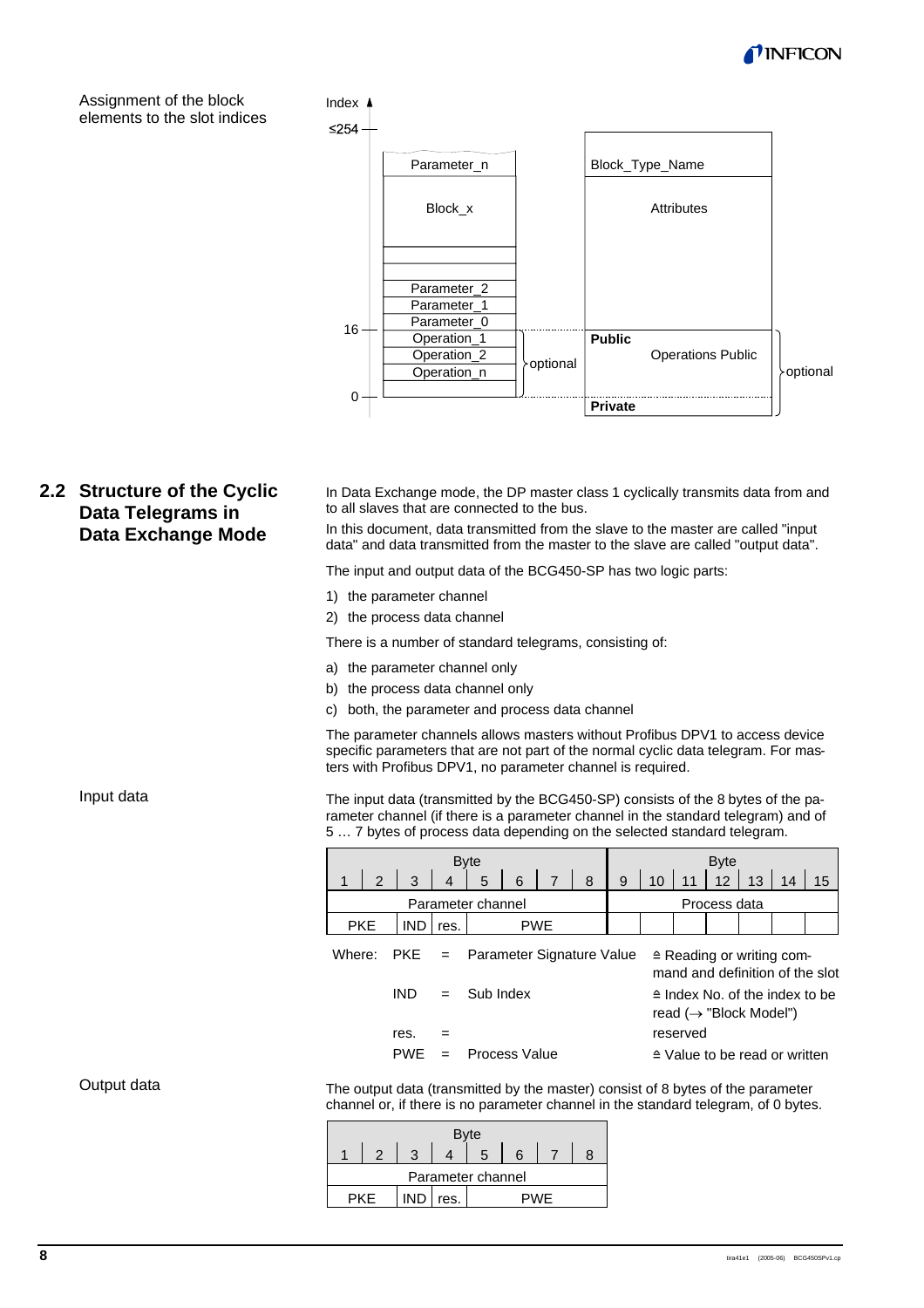

#### **2.2.1 Parameter Channel**

The structure of the parameter channel is described in the table below.

The parameter channel (called PKW Interface hereinafter) consists of 8 bytes.

|  |  |      | Octets |    |      |  |
|--|--|------|--------|----|------|--|
|  |  |      |        | ิค |      |  |
|  |  | res. |        |    | 77 L |  |

The PKW Interface allows reading and writing of slave parameters with a maximum data length of 4 bytes. Strings cannot be read.

The slave generates exactly one response per instruction transmitted by the master. The instruction and response cannot be blocked. This means that exactly one instruction per output telegram can be transmitted to the slave and that exactly one response per input telegram can be transmitted to the master. 4 bytes of actual data can thus be transmitted at a time.

#### **2.2.1.1 PKE Parameter Signature Value**

The instruction and response are represented in the first two bytes (PKE) of the parameter channel:

|                  |    |  |  |                                     | <b>Bit position</b> |  |         |  |  |
|------------------|----|--|--|-------------------------------------|---------------------|--|---------|--|--|
| 15 <sup>15</sup> | 14 |  |  | $13 \mid 12 \mid 11 \mid 10 \mid 9$ |                     |  | 8765432 |  |  |
|                  |    |  |  |                                     |                     |  |         |  |  |

Where: Bits Meaning

- 15 ... 12 AK  $\triangleq$  Instruction/response signature
- 11 ... 8 | Reserved
- 7 ... 0 Define the slot from which data are read or onto which a value is to be written

Instruction signature

In Master ⇒ Slave communication, the AK field contains the instruction signature of the master.

In Slave ⇒ Master communication, the AK field contains the instruction signature of the slave.

| <b>AK</b>       | Function<br>Master $\Rightarrow$ Slave<br>(Instruction signature) | AK<br>normal   | Function<br>Slave $\Rightarrow$ Master<br>(Response signature) | AK<br>error          |
|-----------------|-------------------------------------------------------------------|----------------|----------------------------------------------------------------|----------------------|
| $\Omega$        | No instruction                                                    | 0              | No response                                                    |                      |
| 1               | Read parameter value                                              | 1              | Transmit parameter value<br>(word)                             | 1)<br>$\overline{7}$ |
|                 |                                                                   | $\overline{2}$ | Transmit parameter value<br>(double word)                      |                      |
|                 |                                                                   | 11             | Transmit parameter value<br>(byte)                             |                      |
| $\mathcal{P}$   | Write parameter value<br>(data type: word)                        |                | Transmit parameter value<br>(word)                             | $7^{1}$              |
| 3               | Write parameter value<br>data type: double word)                  | $\mathfrak{p}$ | Transmit parameter value<br>(double word)                      | 1)<br>$\overline{ }$ |
| 10 <sup>°</sup> | Write parameter value<br>(data type: byte)                        | 11             | Transmit parameter value<br>(byte)                             | $7^{1}$              |

 $1)$  Instruction cannot be executed (error code)

On the left of the table, the instruction signatures of the master are listed according to their function. On the right of the table, the corresponding normal responses (AK Normal) and error codes (AK Error) transmitted by the slave are listed.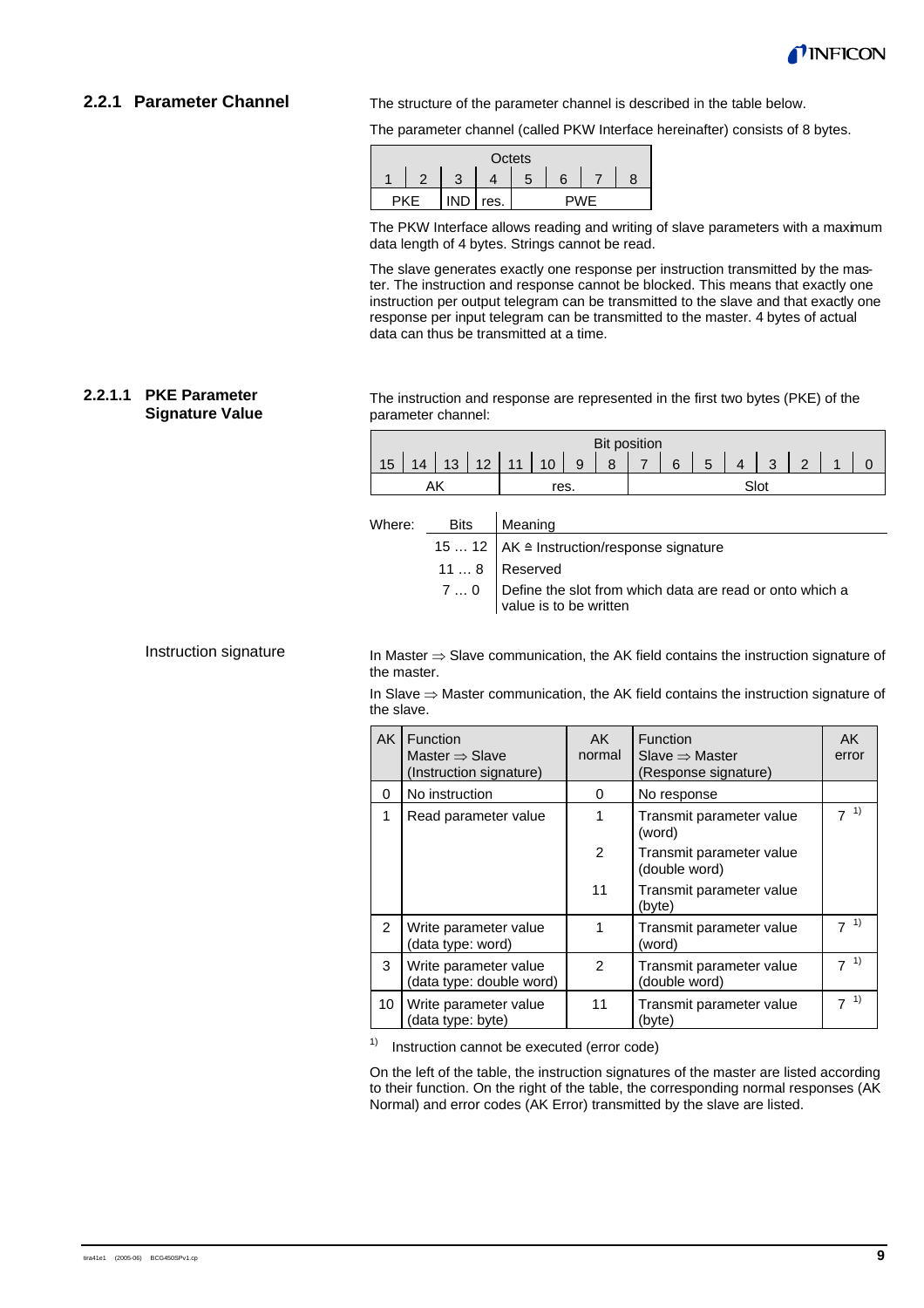

Instruction – response sequence

### **2.2.1.2 PWE Parameter (Process Value)**

3) The master marks the end of the first instruction cycle by setting AK to zero. Only after that, a new instruction/response cycle may be started.

1) The master transmits an instruction to the slave and repeats that instruction

2) The slave keeps transmitting the response to the instruction until the master

until it receives a response from the slave.

transmits a new instruction.

The PWE represents the data element to be transmitted. If a byte is to be transmitted, that byte has to be in position 8 of the parameter channel.

Integers are transmitted with bytes 7 and 8. Double integer and float values are transmitted with bytes 5 … 8.

#### **2.2.1.3 Error Code (Error Message)**

In the event of a transmission error (AK response signature  $= 7$ ), the slave transmits an error code in byte positions  $\overline{7}$  and 8 (data type: INT16).

| Error code | Meaning                                   |
|------------|-------------------------------------------|
|            | Undefined slot                            |
|            | Parameter not changeable                  |
| 2          | Lower or upper value range limit overflow |
| 3          | Index error                               |
| 5          | Data type error                           |
| 17         | Instruction not allowed in this state     |
| 18         | Other errors                              |
| 201        | Already in requested state                |
| 202        | Object state conflict                     |

The following diagram shows an example of a data request from a master to a BCG450-SP via parameter channel.

|              | DP-Master |                                                |               | BCG450-SP                  |       |
|--------------|-----------|------------------------------------------------|---------------|----------------------------|-------|
|              |           |                                                | $AK(IS) = 0$  |                            |       |
|              |           | <b>Parameter</b><br><b>Request</b><br>(Client) | $AK(RS) = 0$  | <b>Parameter</b>           |       |
|              |           |                                                | $AK(IS) = 0$  | <b>Request</b><br>(Server) |       |
|              |           |                                                | $AK(RS) = 0$  |                            |       |
|              |           |                                                | $AK (IS) = 1$ |                            | Fetch |
|              |           |                                                | $AK(RS) = 0$  |                            |       |
|              |           |                                                | $AK (IS) = 1$ |                            | Data  |
|              |           |                                                | $AK(RS) = 0$  |                            |       |
|              |           |                                                | $AK (IS) = 1$ |                            |       |
| <b>Store</b> |           |                                                | $AK(RS) = 1$  |                            |       |
| Data         |           |                                                | $AK (IS) = 0$ |                            |       |
|              |           |                                                | $AK(RS) = 0$  |                            |       |
|              |           |                                                | $AK (IS) = 0$ |                            |       |
|              |           |                                                |               |                            |       |
|              |           |                                                |               |                            |       |
|              |           |                                                |               |                            |       |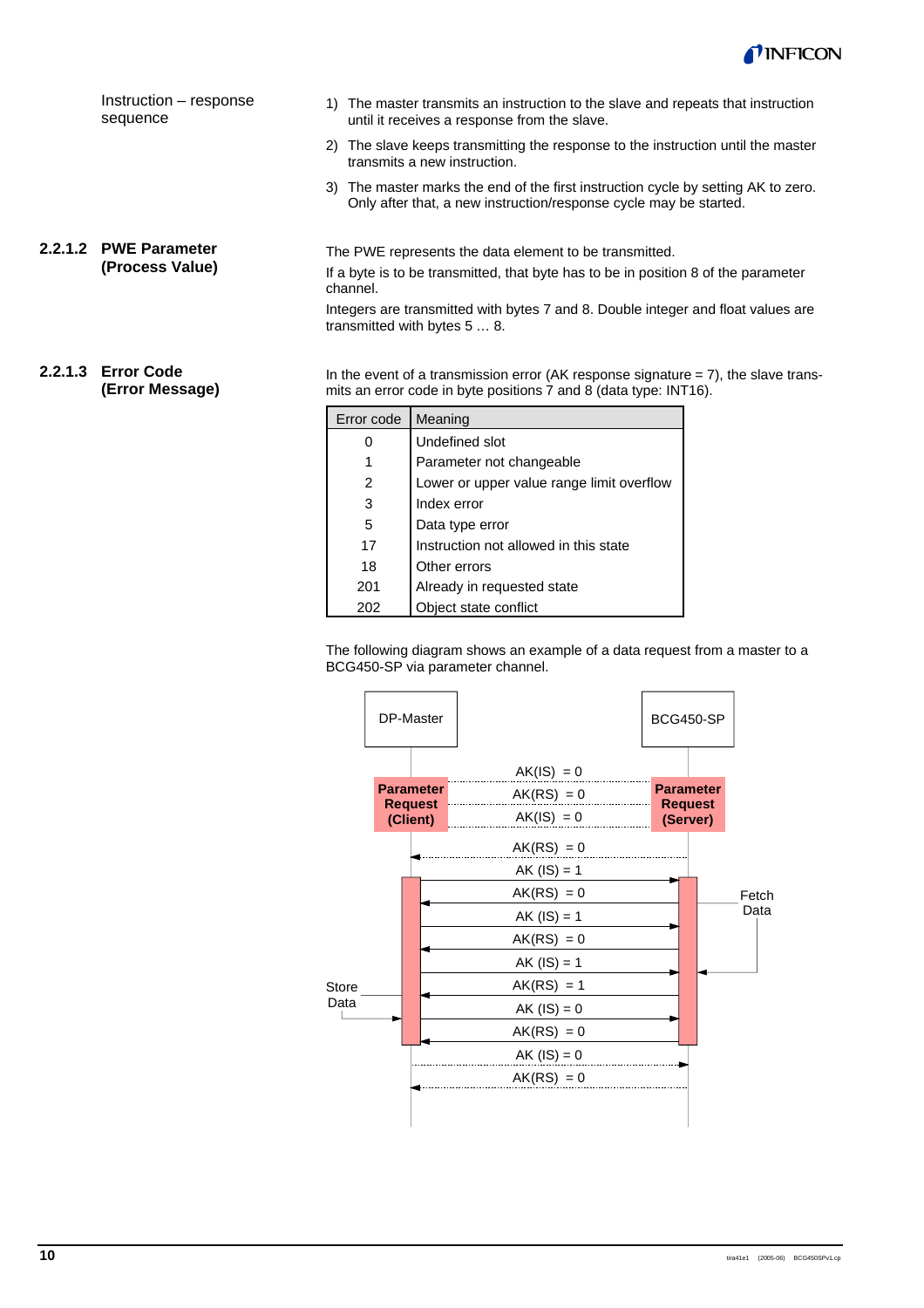

# **2.3 Cyclic Message Telegrams**

The message telegrams listed below are implemented in the gauge. They can be selected according to requirements. When selecting a message telegram, ascertain what output format of the measured value (integer/float) is required and whether a parameter channel is needed or not. The gauge can also be operated in such a way that the master does not transmit any output data to the slave.

| Standard<br>telegram | <b>Master</b><br>$\Leftrightarrow$<br>Slave | <b>Byte</b>    | Meaning                                     |
|----------------------|---------------------------------------------|----------------|---------------------------------------------|
| 1                    | $M \Rightarrow S$                           | 1              | <b>Transition Command</b>                   |
|                      |                                             | $\overline{c}$ | Transition Command Value for Hot Ion Gauges |
| $\overline{2}$       | $M \Rightarrow S$                           | 18             | Parameter Channel                           |
|                      |                                             | 9              | <b>Transition Command</b>                   |
|                      |                                             | 10             | Transition Command Value for Hot Ion Gauges |
| 3                    | $M \Rightarrow S$                           | $1 - 8$        | <b>Parameter Channel</b>                    |
| 4                    | $S \Rightarrow M$                           | 1              | <b>Exception status</b>                     |
|                      |                                             | 2              | One Of N status extension                   |
|                      |                                             | 3              | One Of N PV selector                        |
|                      |                                             | 45             | Process value UINT16                        |
| 5                    | $S \Rightarrow M$                           | 1              | <b>Exception status</b>                     |
|                      |                                             | 2              | One Of N status extension                   |
|                      |                                             | 3              | One Of N PV selector                        |
|                      |                                             | 47             | Process value float                         |
| 6                    | $S \Rightarrow M$                           | 18             | Parameter channel                           |
|                      |                                             | 9              | <b>Exception status</b>                     |
|                      |                                             | 10             | One Of N status extension                   |
|                      |                                             | 11             | One Of N PV selector                        |
|                      |                                             | 1213           | Process value UINT16                        |
| $\overline{7}$       | $S \Rightarrow M$                           | 18             | Parameter channel                           |
|                      |                                             | 9              | <b>Exception status</b>                     |
|                      |                                             | 10             | One Of N status extension                   |
|                      |                                             | 11             | One Of N PV selector                        |
|                      |                                             |                | 12  15   Process value float                |

Configuration data

In the following table, the possible reasonable combinations are listed with the corresponding configuration data.

| Standard telegram<br>Master $\Rightarrow$ Slave | Standard<br>telegram<br>Slave $\Rightarrow$ Master | Configuration data                                                  |
|-------------------------------------------------|----------------------------------------------------|---------------------------------------------------------------------|
|                                                 | 4                                                  | 0x44, 0x84, 0x05, 0x05, 0x05, 0x03                                  |
|                                                 | 5                                                  | 0x44, 0x86, 0x05, 0x05, 0x05, 0x08                                  |
| 1                                               | 4                                                  | 0xC6, 0x81, 0x84, 0x05, 0x05, 0x05,<br>0x05, 0x05, 0x03             |
| 1                                               | 5                                                  | 0xC6, 0x81, 0x86, 0x05, 0x05, 0x05,<br>0x05, 0x05, 0x08             |
| 3                                               | 6                                                  | 0xC6, 0x87, 0x8c, 0x0A, 0x0A, 0x05,<br>0x05, 0x05, 0x03             |
| 3                                               | 7                                                  | 0xC6, 0x87, 0x8E, 0x0A, 0x0A,<br>0x05, 0x05, 0x05, 0x08             |
| 2                                               | 6                                                  | 0xC8, 0x89, 0x8c, 0x0A, 0x05, 0x05,<br>0x0A, 0x05, 0x05, 0x05, 0x03 |
| $\mathfrak{p}$                                  | 7                                                  | 0xC8, 0x89, 0x8E, 0x0A, 0x05, 0x05,<br>0x0A, 0x05, 0x05, 0x05, 0x08 |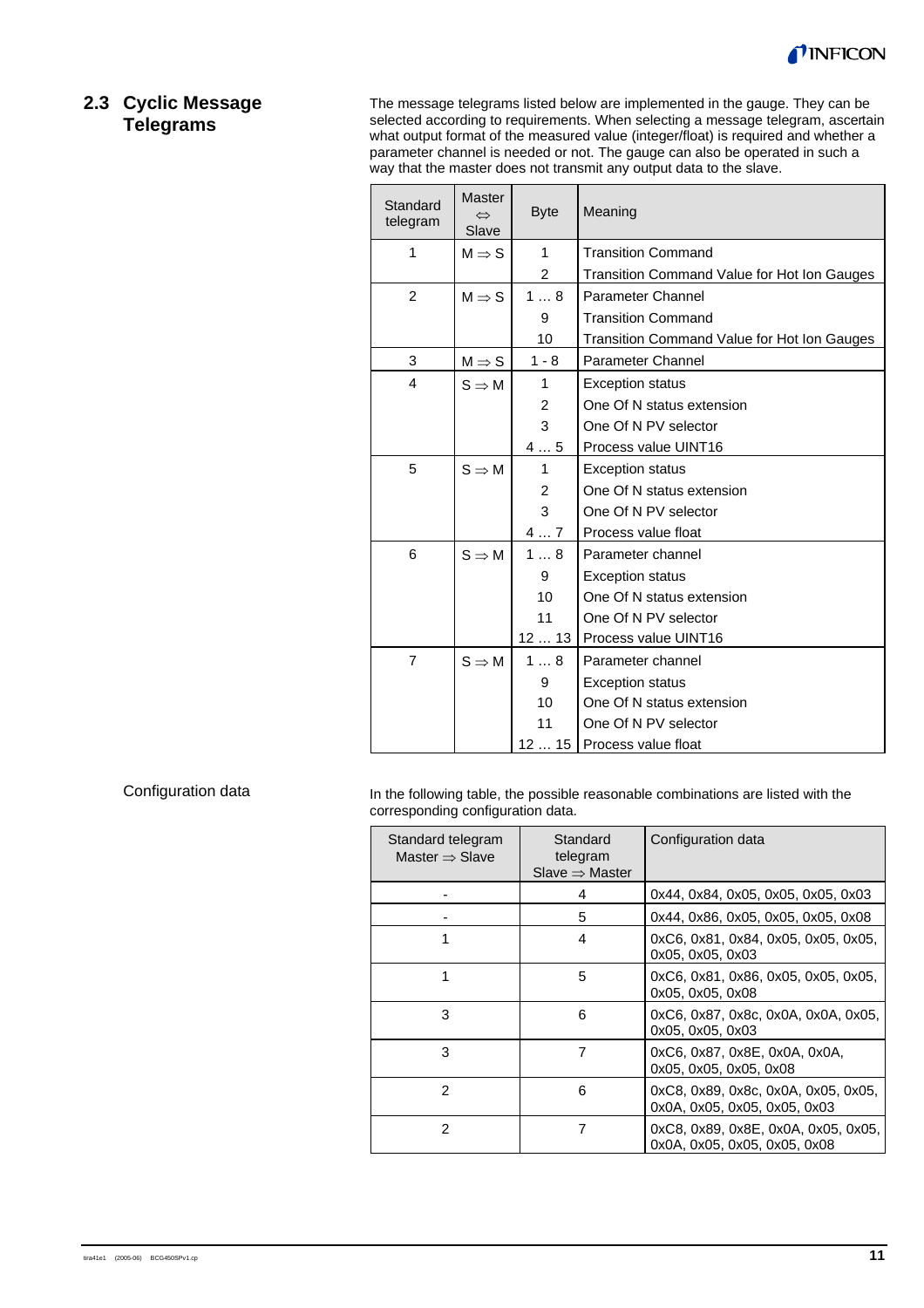|             | to the Profibus DPV1 standard.                                                                                                                                                                                                                                                                                                                                                                                                                                                                                                 | Data to the BCG450-SP can be transmitted by means of a number of communica-<br>tion protocols and corresponding masters. Profibus defines a master class 1 as<br>normal control unit of the slave (typically a PLC) and a master class 2 as configura-<br>tion and service unit. The following communication protocols are defined according |  |  |  |  |
|-------------|--------------------------------------------------------------------------------------------------------------------------------------------------------------------------------------------------------------------------------------------------------------------------------------------------------------------------------------------------------------------------------------------------------------------------------------------------------------------------------------------------------------------------------|----------------------------------------------------------------------------------------------------------------------------------------------------------------------------------------------------------------------------------------------------------------------------------------------------------------------------------------------|--|--|--|--|
|             | MS <sub>0</sub><br>Cyclic data traffic between master class 1 and slave<br>MS1<br>Acyclic data traffic between master class 1 and slave<br>MS <sub>2</sub><br>Acyclic data traffic between master class 2 and slave<br>In the BCG450-SP, all functions that are made available by the gauge via Profibus<br>are organized in blocks. Access to the individual parameters of the blocks is possi-<br>ble via acyclic services or, for byte, integer and float values, also in cyclic data<br>traffic via the parameter channel. |                                                                                                                                                                                                                                                                                                                                              |  |  |  |  |
| Block types | The following block types are defined in the gauge.                                                                                                                                                                                                                                                                                                                                                                                                                                                                            |                                                                                                                                                                                                                                                                                                                                              |  |  |  |  |
|             | Device Block                                                                                                                                                                                                                                                                                                                                                                                                                                                                                                                   | The Device Block contains all data that are required for de-<br>scribing the device and handling its state (status of Device<br>State Machine).                                                                                                                                                                                              |  |  |  |  |
|             | <b>Transducer Block</b>                                                                                                                                                                                                                                                                                                                                                                                                                                                                                                        | The physical, process specific functions or interfaces between<br>the BCG450-SP and the process such as current and voltage<br>values are represented in transducer blocks.<br>The following transducer blocks are implemented:                                                                                                              |  |  |  |  |
|             |                                                                                                                                                                                                                                                                                                                                                                                                                                                                                                                                | One of N Vacuum Gauge Transducer Block<br>$\bullet$<br>Heat Transfer Vacuum Gauge Transducer Block (Pirani)<br>Hot Cathode Ion Gauge Transducer Block (BA)<br>$\bullet$<br>Diaphragm Gauge Transducer Block (CDG)<br>$\bullet$                                                                                                               |  |  |  |  |
|             | <b>Function Block</b>                                                                                                                                                                                                                                                                                                                                                                                                                                                                                                          | Application specific values such as pressure values that result<br>from or can be calculated from the values of the transducer<br>block are represented in the function blocks.                                                                                                                                                              |  |  |  |  |
|             |                                                                                                                                                                                                                                                                                                                                                                                                                                                                                                                                | • One of N Analog Input Function Block                                                                                                                                                                                                                                                                                                       |  |  |  |  |

• Analog Input Function Block, Instance 1, Instance 2, Instance 3, Instance 4, Instance 5, Instance 6.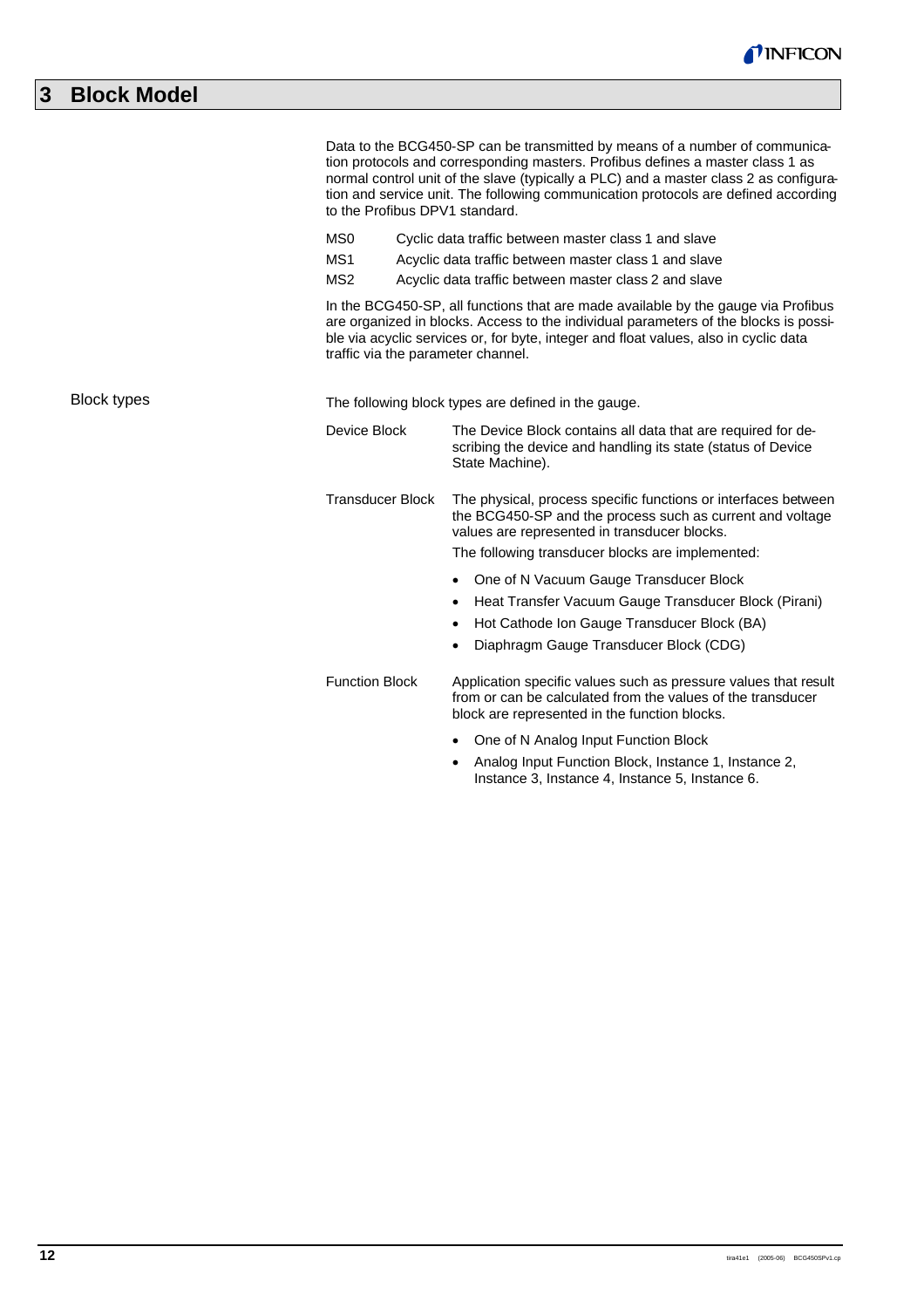

# **3.1 Device Block**

The following table lists the services and parameters integrated in the Device Block  $(\rightarrow$  Appendix A for abbreviations).

| ID  | Name                                              | Structure     | Data type           | <b>Bytes</b>                 | Access                          | Value             | Store  |
|-----|---------------------------------------------------|---------------|---------------------|------------------------------|---------------------------------|-------------------|--------|
| 15  | Device Block State                                | Simple        | Unsigned8           | 1                            | $1_R/W$<br>$2_R/W$              |                   |        |
| 16  | <b>Block Type</b>                                 | Simple        | Octet string        | 4                            | $1/2$ <sub>R</sub>              | $\mathbf{1}$      | N      |
| 17  | Device Type                                       | Simple        | Visible string      | 8                            | $1/2$ <sub>R</sub>              | CG                | N      |
| 18  | <b>Standard Revision Level</b>                    | Simple        | Visible string      | 9                            | $1/2$ <sub>R</sub>              | E54-0997          | N      |
| 19  | Device Manufacturer<br>Identifier                 | Simple        | Visible string      | 20                           | $1/2$ <sub><math>R</math></sub> | <b>INFICON AG</b> | N      |
| 20  | Manufacturer<br>Model Number                      | Simple        | Visible string      | 20                           | $1/2$ <sub>R</sub>              | e.g.<br>353-554   | N      |
| 21  | Software or Firmware<br><b>Revision Level</b>     | Simple        | Visible string      | 8                            | $1/2$ <sub>R</sub>              | e.g. 1.01         | N      |
| 22  | Hardware Revision Level                           | Simple        | Visible string      | 8                            | $1/2$ <sub><math>R</math></sub> | e.g. 1.0          | N      |
| 23  | Serial Number                                     | Simple        | Visible string      | 30                           | $1/2$ <sub>R</sub>              | e.g. 100          | N      |
| 24  | <b>Device Configuration</b>                       | Simple        | Visible string      | 50                           | $1/2$ <sub><math>R</math></sub> | e.g.<br>BCG450-SP | N      |
| 25  | Device State                                      | Simple        | Unsigned8           | $\mathbf{1}$                 | $1/2$ <sub>R</sub>              |                   | $\vee$ |
| 26  | <b>Exception Status</b>                           | Simple        | Unsigned8           | 1                            | $0$ _XI<br>$1/2$ <sub>R</sub>   |                   | V      |
| 27  | <b>Exception Detail Alarm</b>                     | Record        | $\rightarrow$ below | $\qquad \qquad \blacksquare$ | $1/2$ <sub>R</sub>              |                   | V      |
| 28  | <b>Exception Detail</b><br>Warning                | Record        | $\rightarrow$ below |                              | $1/2$ <sub>R</sub>              |                   | V      |
| 204 | Common Exception<br>Detail Alarm 0                | Simple        | UINT8               | 1                            | $1/2_R$                         |                   | $\vee$ |
| 205 | <b>Device Exception Detail</b><br>Alarm 0  3      | <b>Struct</b> | Array of<br>4 bytes | 4                            | $1/2$ R                         |                   | $\vee$ |
| 206 | <b>Device Exception Detail</b><br>Alarm 4  5      | <b>Struct</b> | Array of<br>2 bytes | $\overline{c}$               | $1/2$ <sub>R</sub>              |                   | V      |
| 207 | Manufacturer Exception<br>Detail Alarm 0          | Simple        | UINT8               | 1                            | $1/2$ $R$                       |                   | V      |
| 208 | Common Exception<br>Detail Warning 0              | Simple        | UINT8               | 1                            | $1/2$ $R$                       |                   | V      |
| 209 | <b>Device Exception Detail</b><br>Warning 0  3    | <b>Struct</b> | Array of<br>4 bytes | 4                            | $1/2$ $R$                       |                   | V      |
| 210 | <b>Device Exception Detail</b><br>Warning 4  6    | Struct        | Array of 3<br>bytes | 3                            | $1/2$ <sub><math>R</math></sub> |                   | $\vee$ |
| 211 | <b>Manufacturer Exception</b><br>Detail Warning 0 | Simple        | UINT8               | $\mathbf{1}$                 | $1/2$ <sub><math>R</math></sub> |                   | $\vee$ |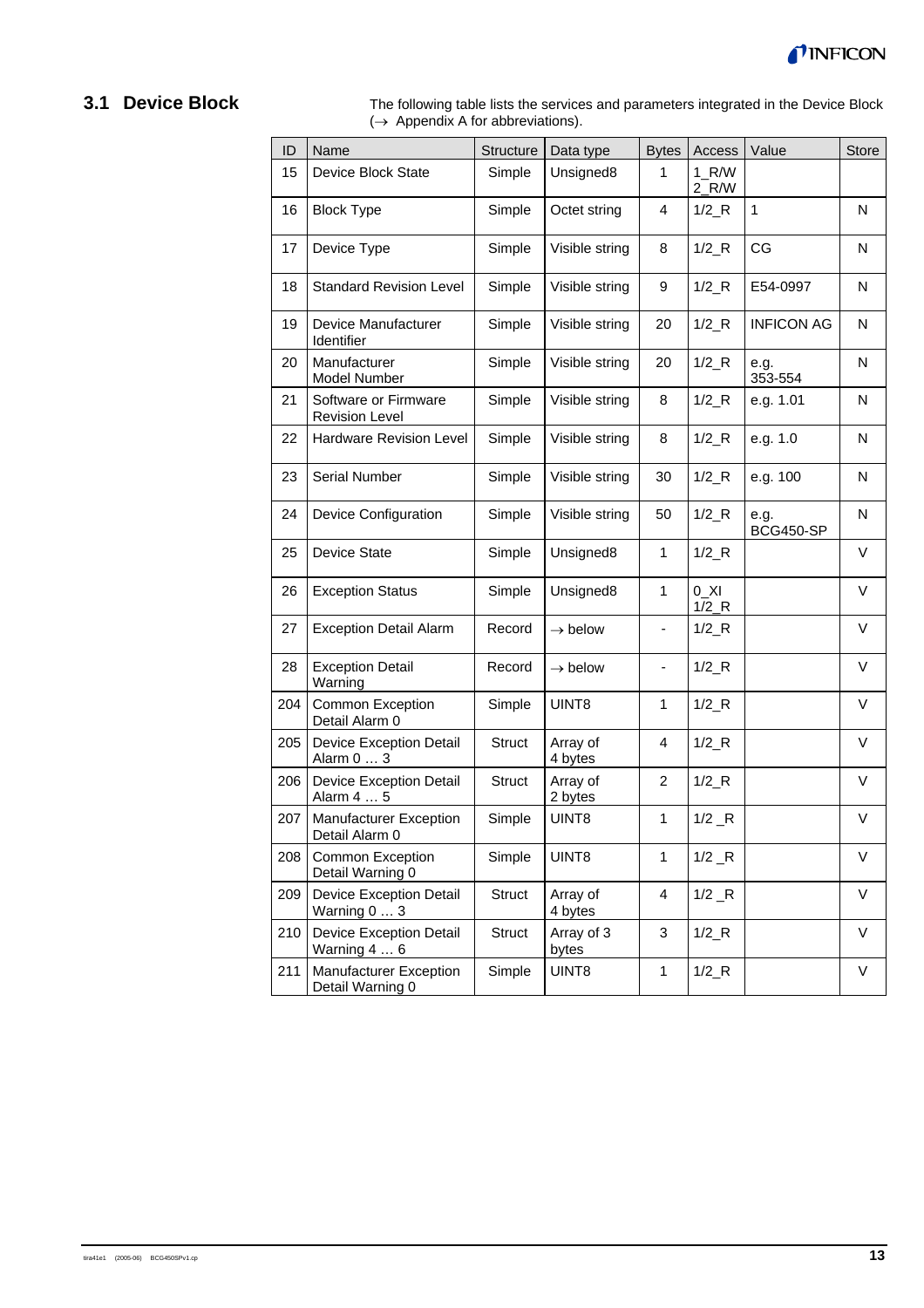

|         | 3.1.1 Information on the<br><b>Individual Indices</b>       |                                                                                                                                                                                                                                                                                                                        |                                                                     |             |  |  |  |
|---------|-------------------------------------------------------------|------------------------------------------------------------------------------------------------------------------------------------------------------------------------------------------------------------------------------------------------------------------------------------------------------------------------|---------------------------------------------------------------------|-------------|--|--|--|
|         | 3.1.1.1 Block Type ID 16                                    | The Block Type Parameter contains an ID which describes the block type. The<br>block type ID of the Device Block 1. The other defined block types are listed in<br>Appendix B.                                                                                                                                         |                                                                     |             |  |  |  |
|         | 3.1.1.2 Device Type ID 17                                   | The Device Type identifies the device type which is connected to the field bus via<br>Profibus.                                                                                                                                                                                                                        |                                                                     |             |  |  |  |
|         |                                                             | "Combination Gauge".                                                                                                                                                                                                                                                                                                   | The Device Type of the BCG450-SP gauge is "CG", the abbreviation of |             |  |  |  |
|         | 3.1.1.3 Standard Revision Level<br><b>ID 18</b>             | This parameter describes the version of the "Sensor/Actuator Network Specific<br>Device Model" published by the SEMI® (Semiconductor Equipment and Materials<br>International, California), according to which the profile of this device has been<br>developed.<br>The fixed setting of this parameter is "E54-0997". |                                                                     |             |  |  |  |
|         |                                                             |                                                                                                                                                                                                                                                                                                                        |                                                                     |             |  |  |  |
|         | 3.1.1.4 Device Manufacturer<br><b>Identifier ID 19</b>      | This parameter describes the manufacturer of the device, "INFICON AG".                                                                                                                                                                                                                                                 |                                                                     |             |  |  |  |
| 3.1.1.5 | <b>Manufacturer Model</b><br>Number ID 20                   | This parameter represents the part number of the gauge $(\rightarrow$ section "Validity").<br>BCG450-SP is available with two different vacuum connection types each, for ex-<br>ample:                                                                                                                                |                                                                     |             |  |  |  |
|         |                                                             | Gauge                                                                                                                                                                                                                                                                                                                  | Vacuum connection                                                   | Part number |  |  |  |
|         |                                                             | BCG450-SP                                                                                                                                                                                                                                                                                                              | 25 KF                                                               | 353-554     |  |  |  |
|         | 3.1.1.6 Software or Firmware<br><b>Revision Level ID 21</b> | This parameter indicates the software version of the Profibus option in the following<br>format: xxx_y.yy (where xxx is the version of the BCG450 firmware and y.yy is the<br>version of the profibus board).                                                                                                          |                                                                     |             |  |  |  |
|         | 3.1.1.7 Hardware Revision Level<br><b>ID 22</b>             | This parameter indicates the hardware version of the gauge in the format "1.0".                                                                                                                                                                                                                                        |                                                                     |             |  |  |  |
|         | 3.1.1.8 Device Configuration ID 24                          | This parameter indicates the device name.                                                                                                                                                                                                                                                                              |                                                                     |             |  |  |  |
|         | 3.1.1.9 Device State ID 25                                  | This parameter indicates the status of the gauge. Due to the structure of the Device<br>State Machine, the following statuses are possible:                                                                                                                                                                            |                                                                     |             |  |  |  |
|         |                                                             | Parameter value                                                                                                                                                                                                                                                                                                        | <b>Status</b>                                                       |             |  |  |  |
|         |                                                             | 0                                                                                                                                                                                                                                                                                                                      | Undefined                                                           |             |  |  |  |
|         |                                                             | 1                                                                                                                                                                                                                                                                                                                      | Self testing                                                        |             |  |  |  |
|         |                                                             | 2                                                                                                                                                                                                                                                                                                                      | Idle                                                                |             |  |  |  |
|         |                                                             | 3                                                                                                                                                                                                                                                                                                                      | Self test exception                                                 |             |  |  |  |
|         |                                                             | 4                                                                                                                                                                                                                                                                                                                      | Executing                                                           |             |  |  |  |

5 Abort 6 Critical fault

The device statuses are described in detail in section "Device Block, Device Behavior".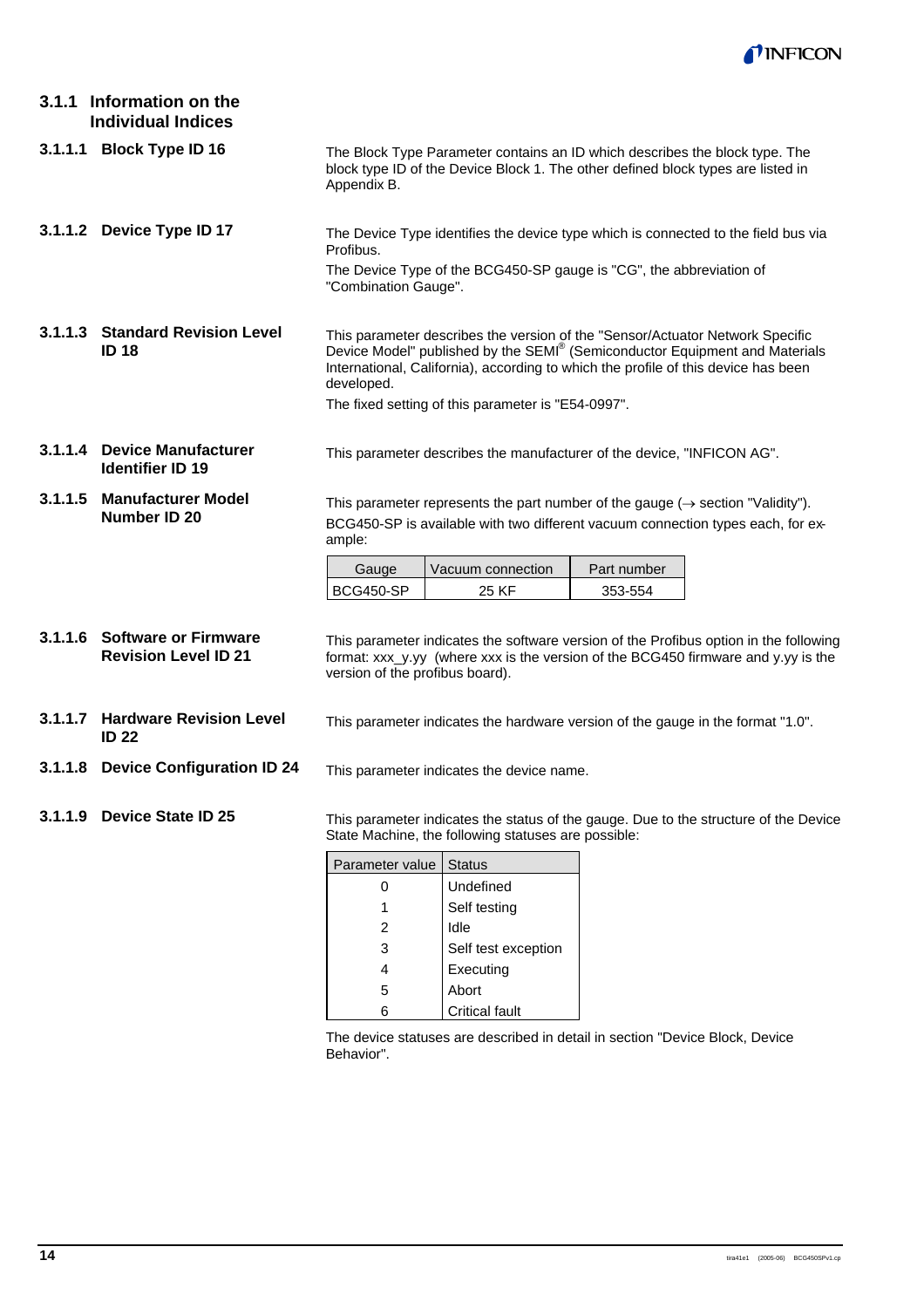

#### **3.1.1.10 Exception Status ID 26**

The Exception Status describes the alarm and warning states of the gauge in an "Expanded error output format".

A difference is made between warnings and errors.

Alarms and errors are divided into three groups ( $\rightarrow$  sections "Exception Detail Alarm" and "Exception Detail Warning" for details):

| • ALARM / Warning Device Common                              | For errors that occur independently of<br>the type of device used, e.g. supply<br>error, RAM, ROM, or EEPROM error. |
|--------------------------------------------------------------|---------------------------------------------------------------------------------------------------------------------|
| • ALARM / Warning Device Specific                            | For device specific errors, e.g. filament<br>rupture (Pirani), or cathode rupture<br>(BA).                          |
| ALARM / Warning Manufacturer<br>$\bullet$<br><b>Specific</b> | For errors defined by the manufacturer<br>that are not mentioned in the standard.                                   |

In each of the above groups, there are several error or warning conditions. The individual fields are presented in the "Exception Detail Alarm" and "Exception Detail Warning". If an error message occurs in "Exception Detail Alarm" or "Exception Detail Warning", the corresponding bit is set in the Exception Status. Therefore, if bits 0 … 6 of the Exception Status are on "0" there is no warning message pending.

If a bit is set, the actual error can be read in the corresponding group.

The Exception Status is output in cyclic data and informs on the current error status using only one byte. If an error occurs, the current error status can be read via acyclic services or in cyclic data exchange via the parameter channel. This ensures that while the current error status is always available in the cyclic data, no unnecessary data overhead is transmitted.

| Bit           | Function                          | Meaning                                                                                  |
|---------------|-----------------------------------|------------------------------------------------------------------------------------------|
| 0             | ALARM, device common              | The bit is set if an error of the Alarm<br>Device Common group is detected.              |
| 1             | ALARM, device specific            | The bit is set if an error of the Alarm<br>Device Specific group is detected.            |
| $\mathcal{P}$ | ALARM, manufacturer specific      | The bit is set if an error of the Alarm<br>Manufacturer Specific group is detected.      |
| 3             |                                   |                                                                                          |
| 4             | WARNING, device common            | The bit is set if an error of the Warning<br>Device Common group is detected.            |
| 5             | WARNING, device specific          | The bit is set if an error of the Warning<br>Device Specific group is detected.          |
| 6             | WARNING, manufacturer<br>specific | The bit is set if an error of the Warning<br>Manufacturer Common group is de-<br>tected. |
| 7             | <b>Expanded Format</b>            | Is constantly on "1" and marks the use of<br>the expanded error output format.           |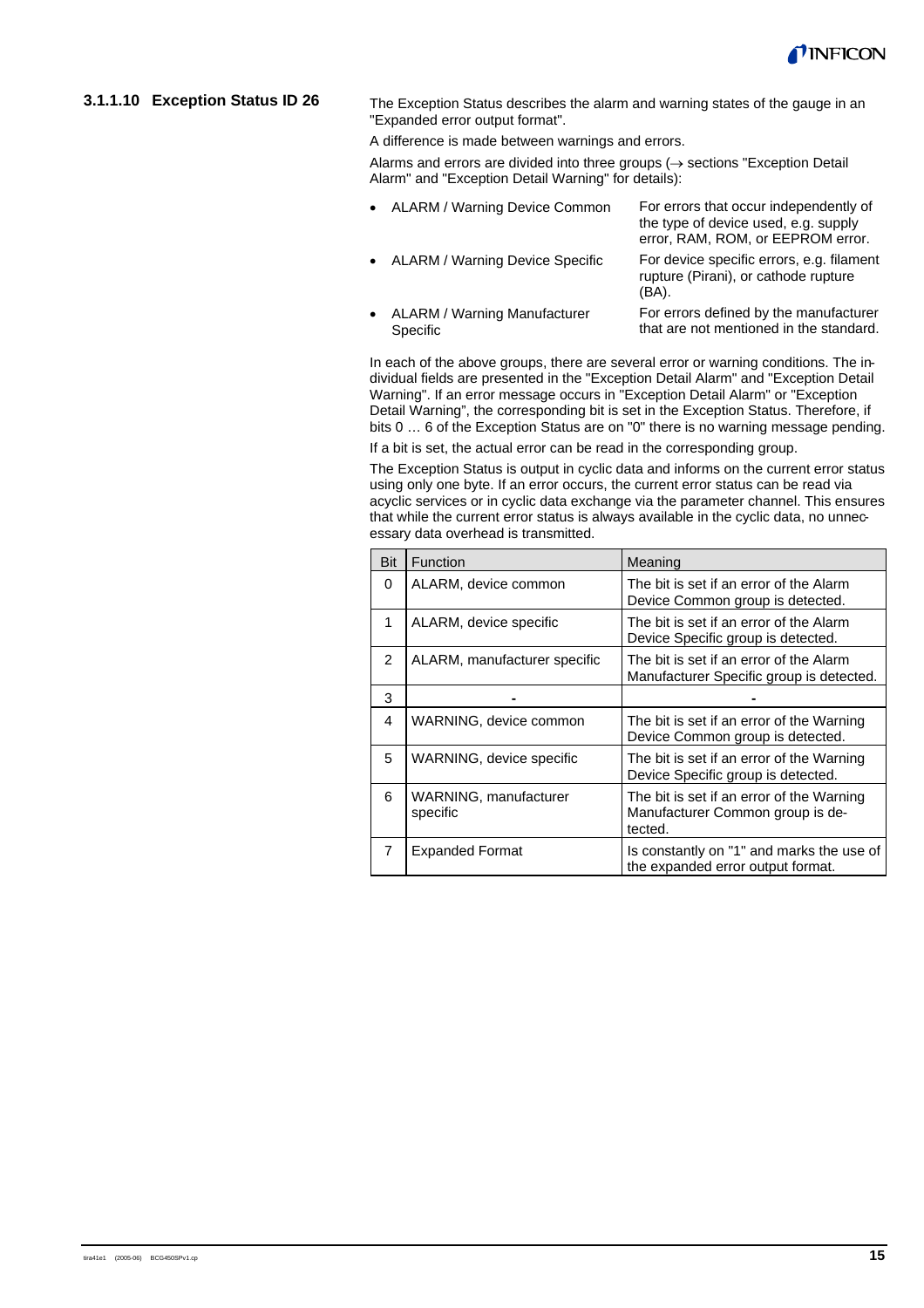

#### **3.1.1.11 Exception Detail Alarm ID 27**

If, in the Exception Status, one of the bits 0 … 2 is set, the current error can be read in the "Exception Detail Alarm" parameter. The "Exception Detail Alarm" parameter consists of a total of 12 bytes that inform on the error status of the gauge. Due to the use of the expanded error output format, these bytes have the following structure:

| <b>Byte</b><br><b>No</b> | Name                                                   | Description                                                                                                         | Value                        |
|--------------------------|--------------------------------------------------------|---------------------------------------------------------------------------------------------------------------------|------------------------------|
| 0                        | <b>Common Exception</b><br><b>Detail Size</b>          | Indicates the number of subse-<br>quent bytes that contain the<br>Common Exception Detail Alarm.                    | 2                            |
| 1                        | <b>Common Exception</b><br>Detail 0                    | Contains current error messages<br>from the Common Exception<br>Detail Alarm group.                                 | Depending on<br>error status |
| 2                        | <b>Common Exception</b><br>Detail 1                    | Contains current error messages<br>from the Common Exception<br>Detail Alarm group.                                 | Depending on<br>error status |
|                          |                                                        |                                                                                                                     |                              |
| 3                        | <b>Device Exception</b><br><b>Detail Size</b>          | Indicates the number of subse-<br>quent bytes that contain the<br>Device Exception Detail Alarm.                    | $\overline{7}$               |
| 4                        | Device Exception<br>Detail 0<br>(CDG error data)       | This error information from the<br>Common Exception Detail Alarm<br>group refers to Capacitance<br>Diaphragm gauge. | Depending on<br>error status |
| 5                        | Device Exception<br>Detail 1<br>(CDG error data)       | This error information from the<br>Common Exception Detail Alarm<br>group refers to Capacitance<br>Diaphragm gauge. | Depending on<br>error status |
| 6                        | Device Exception<br>Detail 2<br>(Pirani error data)    | This error information from the<br>Common Exception Detail Alarm<br>group refers to Pirani.                         | Depending on<br>error status |
| 7                        | Device Exception<br>Detail 3<br>(Pirani error data)    | This error information from the<br>Common Exception Detail Alarm<br>group refers to Pirani.                         | Depending on<br>error status |
| 8                        | Device Exception<br>Detail 4<br>(BA error data)        | This error information from the<br>Common Exception Detail Alarm<br>group refers to BA.                             | Depending on<br>error status |
| 9                        | Device Exception<br>Detail 5<br>(BA error data)        | This error information from the<br>Common Exception Detail Alarm<br>group refers to BA.                             | Depending on<br>error status |
|                          |                                                        |                                                                                                                     |                              |
| 10                       | <b>Manufacturer</b><br><b>Exception Detail</b><br>Size | Indicates the number of subse-<br>quent bytes that contain the<br>Device Exception Detail Alarm.                    | 1                            |
| 11                       | Manufacturer<br>Exception Detail 0                     | Contains current error messages<br>from the Manufacturer Exception<br>Detail Alarm group.                           | Depending on<br>error status |

Common Exception Detail Alarm

| Bit | Common Exception Detail 0 | Bit | Common Exception Detail 1 |
|-----|---------------------------|-----|---------------------------|
|     |                           |     |                           |
|     |                           |     |                           |
| 2   | <b>EPROM</b> exception    | 2   |                           |
| 3   | <b>EPROM</b> exception    | з   |                           |
|     | RAM exception             |     |                           |
| 5   |                           | 5   |                           |
| 6   |                           | 6   |                           |
|     |                           |     |                           |

| Bit            | <b>Common Exception Detail 1</b> |
|----------------|----------------------------------|
| 0              | 0                                |
|                | 0                                |
| $\overline{c}$ | 0                                |
| 3              | 0                                |
|                | 0                                |
| 5              | 0                                |
| 6              | በ                                |
|                | r                                |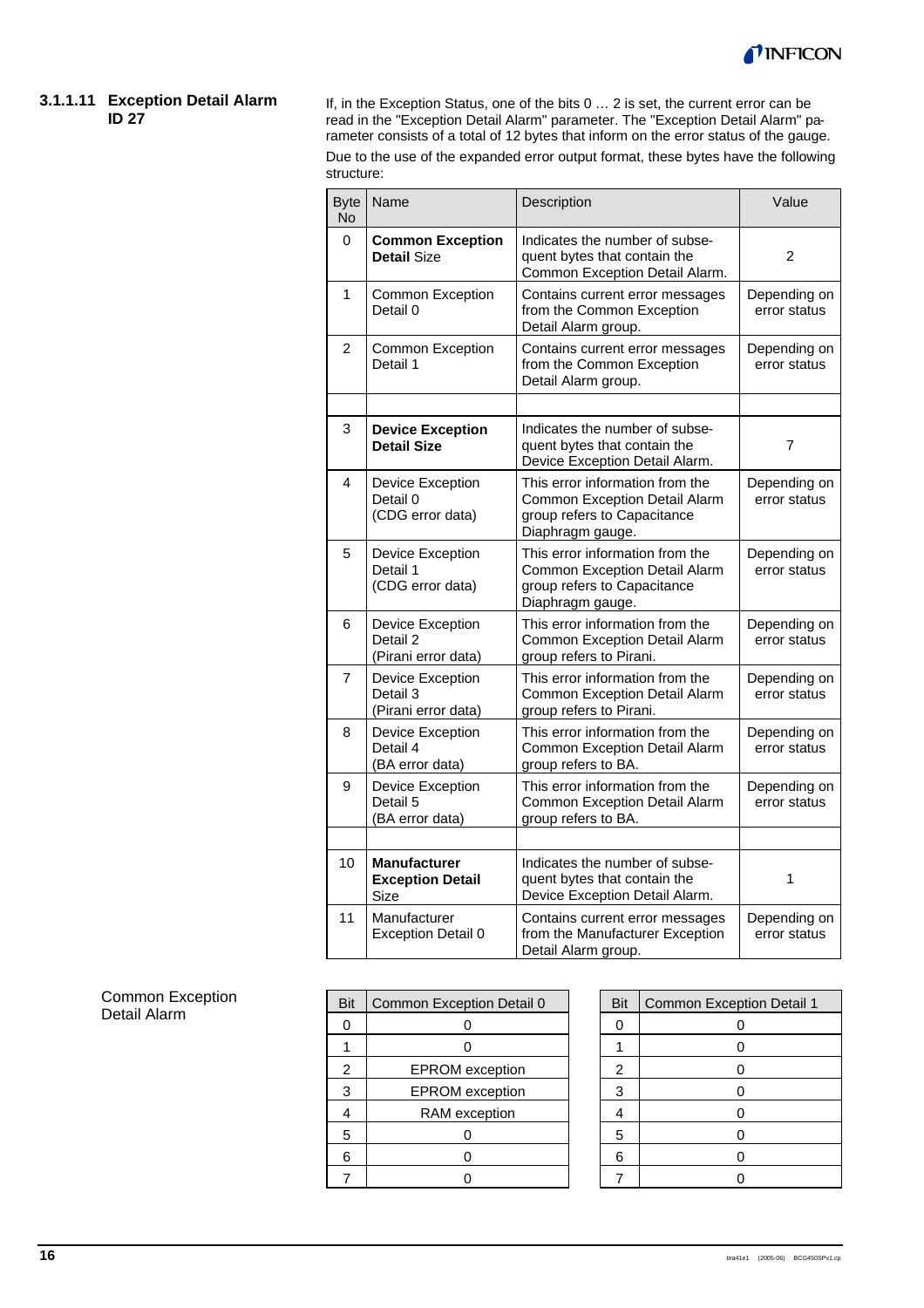

#### Device Exception Detail Alarm

| Bit                                                                                                  | Device Exception Detail 0                                                                          |  | Bit            | Device Exception Detail 1                                                                        |
|------------------------------------------------------------------------------------------------------|----------------------------------------------------------------------------------------------------|--|----------------|--------------------------------------------------------------------------------------------------|
|                                                                                                      | Referring to Capacitance<br>diaphragm sensor                                                       |  |                | Referring to Capacitance<br>diaphragm sensor                                                     |
| 0                                                                                                    | Diaphragm Failure                                                                                  |  | 0              | 0                                                                                                |
| 1                                                                                                    | 0                                                                                                  |  | $\mathbf{1}$   | Electronics/sensor error                                                                         |
| $\overline{c}$                                                                                       | 0                                                                                                  |  | $\overline{2}$ | 0                                                                                                |
| 3                                                                                                    | 0                                                                                                  |  | 3              | 0                                                                                                |
| 4                                                                                                    | 0                                                                                                  |  | 4              | 0                                                                                                |
| 5                                                                                                    | 0                                                                                                  |  | 5              | 0                                                                                                |
| 6                                                                                                    | 0                                                                                                  |  | 6              | 0                                                                                                |
| $\overline{7}$                                                                                       | 0                                                                                                  |  | 7              | 0                                                                                                |
|                                                                                                      | This byte is a copy of Sensor Alarm<br>byte 0 of Capacitance diaphragm<br>sensor Transducer Block. |  |                | This byte is a copy of Sensor Ala<br>byte 1 of Capacitance diaphrag<br>sensor Transducer Block.  |
|                                                                                                      |                                                                                                    |  |                |                                                                                                  |
| Bit                                                                                                  | Device Exception Detail 2                                                                          |  | Bit            | Device Exception Detail 3                                                                        |
|                                                                                                      | Referring to Pirani                                                                                |  |                | Referring to Pirani                                                                              |
| 0                                                                                                    | 0                                                                                                  |  | 0              | 0                                                                                                |
| 1                                                                                                    | 0                                                                                                  |  | 1              | Electronics/sensor error Pir                                                                     |
| $\overline{c}$                                                                                       | 0                                                                                                  |  | $\overline{2}$ | 0                                                                                                |
| 3                                                                                                    | 0                                                                                                  |  | 3              | 0                                                                                                |
| 4                                                                                                    | 0                                                                                                  |  | 4              | 0                                                                                                |
| 5                                                                                                    | 0                                                                                                  |  | 5              | 0                                                                                                |
| 6                                                                                                    | 0                                                                                                  |  | 6              | 0                                                                                                |
| $\overline{7}$                                                                                       | 0                                                                                                  |  | $\overline{7}$ | 0                                                                                                |
| This byte is a copy of Sensor Alarm<br>byte 0 of the Heat Transfer Vacuum<br>Gauge Transducer Block. |                                                                                                    |  |                | This byte is a copy of Sensor Ala<br>byte 1 of the Heat Transfer Vacu<br>Gauge Transducer Block. |
|                                                                                                      |                                                                                                    |  |                |                                                                                                  |
| <b>Bit</b>                                                                                           | Device Exception Detail 4                                                                          |  | Bit            | Device Exception Detail 5                                                                        |
|                                                                                                      | Referring to BA                                                                                    |  |                | Referring to BA                                                                                  |
| ∩                                                                                                    |                                                                                                    |  | <sup>n</sup>   |                                                                                                  |

| Bit | <b>Device Exception Detail 1</b>             |  |  |  |  |
|-----|----------------------------------------------|--|--|--|--|
|     | Referring to Capacitance<br>diaphragm sensor |  |  |  |  |
| 0   |                                              |  |  |  |  |
|     | Electronics/sensor error                     |  |  |  |  |
| 2   |                                              |  |  |  |  |
| 3   | ი                                            |  |  |  |  |
| 4   | ი                                            |  |  |  |  |
| 5   |                                              |  |  |  |  |
| 6   |                                              |  |  |  |  |
|     |                                              |  |  |  |  |

 This byte is a copy of Sensor Alarm byte 1 of Capacitance diaphragm sensor Transducer Block.

| 3it                                                                       | Device Exception Detail 2 | <b>Bit</b> | Device Exception Detail 3                                                 |
|---------------------------------------------------------------------------|---------------------------|------------|---------------------------------------------------------------------------|
|                                                                           | Referring to Pirani       |            | Referring to Pirani                                                       |
| 0                                                                         |                           |            |                                                                           |
| 1                                                                         |                           |            | Electronics/sensor error Pirani                                           |
| 2                                                                         |                           | 2          |                                                                           |
| 3                                                                         |                           | 3          |                                                                           |
| 4                                                                         |                           | 4          |                                                                           |
| 5                                                                         |                           | 5          |                                                                           |
| 6                                                                         |                           | 6          |                                                                           |
|                                                                           |                           |            |                                                                           |
| This byte is a copy of Sensor Alarm<br>yyte 0 of the Heat Transfer Vacuum |                           |            | This byte is a copy of Sensor Alarm<br>byte 1 of the Heat Transfer Vacuum |

| 3it                                                                                          | Device Exception Detail 4 |  | Bit | Device Exception Detail 5                                                                       |
|----------------------------------------------------------------------------------------------|---------------------------|--|-----|-------------------------------------------------------------------------------------------------|
|                                                                                              | Referring to BA           |  |     | Referring to BA                                                                                 |
| 0                                                                                            |                           |  | O   |                                                                                                 |
| 1                                                                                            |                           |  |     | Electronics/sensor error BA                                                                     |
| $\overline{\mathbf{c}}$                                                                      |                           |  | 2   |                                                                                                 |
| 3                                                                                            |                           |  | 3   |                                                                                                 |
| 4                                                                                            |                           |  | 4   |                                                                                                 |
| 5                                                                                            |                           |  | 5   |                                                                                                 |
| 6                                                                                            |                           |  | 6   |                                                                                                 |
|                                                                                              |                           |  |     |                                                                                                 |
| his byte is a copy of Sensor Alarm<br>yte 0 of the Hot Cathode Ion Gauge<br>ransducer Block. |                           |  |     | This byte is a copy of Sensor Alarm<br>byte 1 of the Hot Cathode Ion Gauge<br>Transducer Block. |

#### Manufacturer Exception Detail Alarm 0

Manufacturer Exception Detail 0 is set to "1", if there is an internal communication

Transducer Block.

error in the gauge.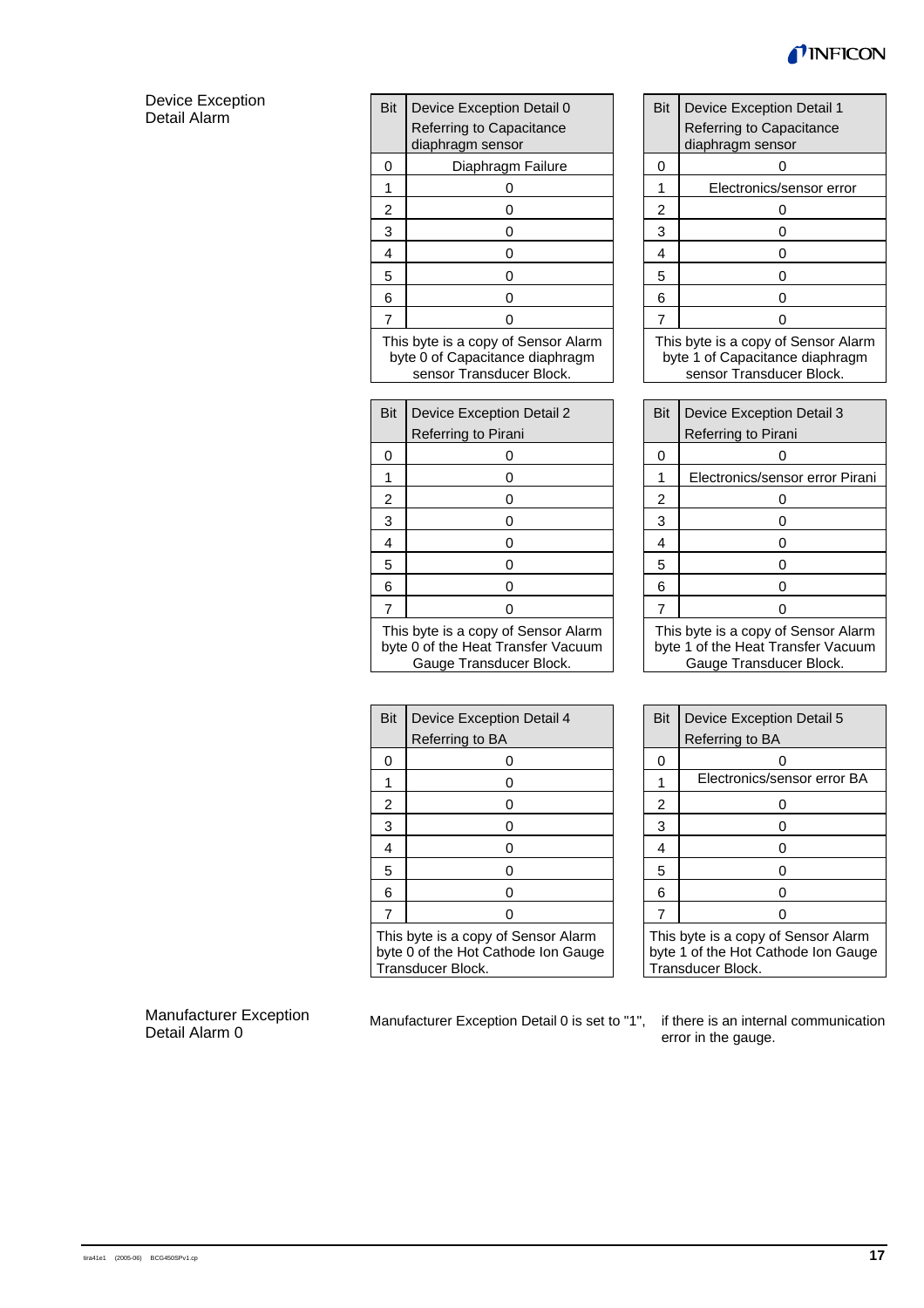

#### **3.1.1.12 Exception Detail Warning ID 28**

If, in the Exception Status, one of bits 4 … 6 is set, the current warning can be read in the parameter "Exception Detail Warning". The Exception Detail Warning parameter consists of a total of 13 bytes that inform on the error status of the gauge. Due to the use of the expanded error output format, these bytes have the following structure:

| <b>Byte</b><br>No | Name                                                              | Description                                                                                                                    | Value                          |
|-------------------|-------------------------------------------------------------------|--------------------------------------------------------------------------------------------------------------------------------|--------------------------------|
| 0                 | <b>Common Exception</b><br><b>Detail Size</b>                     | Indicates the number of subse-<br>quent bytes that contain the<br><b>Common Exception Detail</b><br>Warning.                   | 2                              |
| 1                 | <b>Common Exception</b><br>Detail 0                               | Contains current error messages<br>from the Common Exception<br>Detail Warning group.                                          | Depending on<br>warning status |
| $\overline{2}$    | <b>Common Exception</b><br>Detail 1                               | Contains current error messages<br>from the Common Exception<br>Detail Warning group.                                          | Depending on<br>warning status |
|                   |                                                                   |                                                                                                                                |                                |
| 3                 | <b>Device Exception</b><br><b>Detail Size</b>                     | Indicates the number of subse-<br>quent bytes that contain the<br>Device Exception Detail Warning.                             | 5                              |
| 4                 | Device Exception<br>Detail 0                                      | One of N Status Extension.                                                                                                     | Depending on<br>warning status |
| 5                 | Device Exception<br>Detail 1<br>(Capacitance<br>diaphragm sensor) | This error information from the<br><b>Common Exception Detail</b><br>Warning group refers to<br>Capacitance diaphragm sensor.  | Depending on<br>warning status |
| 6                 | Device Exception<br>Detail 2<br>(Capacitance<br>diaphragm sensor) | This error information from the<br><b>Common Exception Detail</b><br>Warnings group refers to<br>Capacitance diaphragm sensor. | Depending on<br>warning status |
| 7                 | Device Exception<br>Detail 3<br>(Pirani)                          | This error information from the<br>Common Exception Detail Alarm<br>group refers to Pirani.                                    | Depending on<br>warning status |
| 8                 | Device Exception<br>Detail 4<br>(Pirani)                          | This error information from the<br>Common Exception Detail Alarm<br>group refers to Pirani.                                    | Depending on<br>warning status |
| 9                 | Device Exception<br>Detail 5<br>(BA)                              | This error information from the<br>Common Exception Detail Alarm<br>group refers to BA.                                        | Depending on<br>warning status |
| 10                | Device Exception<br>Detail 6<br>(BA)                              | This error information from the<br>Common Exception Detail Alarm<br>group refers to BA.                                        | Depending on<br>warning status |
|                   |                                                                   |                                                                                                                                |                                |
| 11                | <b>Manufacturer</b><br><b>Exception Detail</b><br>Size            | Indicates the number of subse-<br>quent bytes that contain the<br>Device Exception Detail Warning.                             | 1                              |
| 12                | Manufacturer<br><b>Exception Detail</b>                           | Contains current error messages<br>from the Manufacturer Exception<br>Detail Alarm group.                                      | Depending on<br>warning status |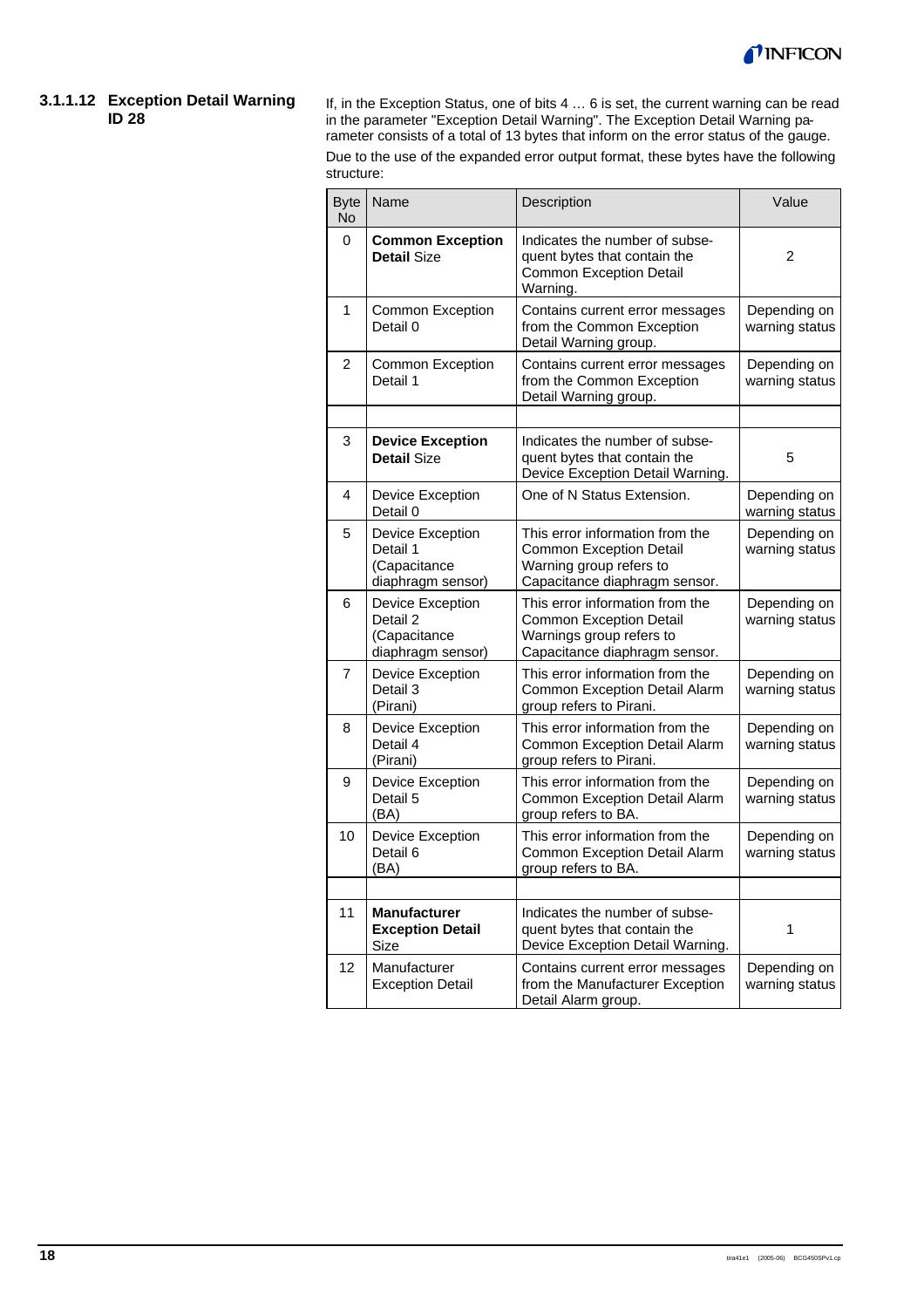

#### Common Exception Detail Warning

| <b>Bit</b>     | Common Exception Detail 0 | Bit            | Common Exception Detail 1 |
|----------------|---------------------------|----------------|---------------------------|
|                |                           |                |                           |
|                |                           |                |                           |
| $\mathfrak{p}$ | <b>EPROM</b> exception    | $\overline{2}$ |                           |
| 3              | <b>EPROM</b> exception    | 3              |                           |
|                | RAM exception             |                |                           |
| 5              |                           | 5              |                           |
| հ              |                           | 6              |                           |
|                |                           |                |                           |

| Bit            | <b>Common Exception Detail 1</b> |
|----------------|----------------------------------|
| 0              | 0                                |
|                | 0                                |
| $\overline{c}$ | 0                                |
| 3              | 0                                |
| 4              | 0                                |
| 5              | 0                                |
| 6              | 0                                |
|                | በ                                |

The warning bits are set in the same way as the error bits because here, warnings have the same meaning as errors.

| Bit                                                                   | Device Exception Detail 0       |  | Bit | <b>Device Exception Detail 1</b><br>Referring to CDG                                                                |
|-----------------------------------------------------------------------|---------------------------------|--|-----|---------------------------------------------------------------------------------------------------------------------|
| 0                                                                     | Bit set if<br>Reading Invalid   |  | 0   |                                                                                                                     |
| 1                                                                     | Bit set if<br>Device Overrange  |  | 1   | ŋ                                                                                                                   |
| 2                                                                     | Bit set if<br>Device Underrange |  | 2   |                                                                                                                     |
| 3                                                                     | O                               |  | 3   | o                                                                                                                   |
| 4                                                                     | ი                               |  | 4   | 0                                                                                                                   |
| 5                                                                     | 0                               |  | 5   | O                                                                                                                   |
| 6                                                                     | O                               |  | 6   |                                                                                                                     |
| 7                                                                     |                                 |  | 7   |                                                                                                                     |
| This byte is a copy of the One Of N<br>Vacuum Gauge Transducer Block. |                                 |  |     | This byte is a copy of Sens<br>Warning byte 0 of Capacitar<br>diaphragm sensor Transducer<br>Sensor Warning Byte 0. |

| Bit                           | <b>Device Exception Detail 1</b><br>Referring to CDG |  |  |  |
|-------------------------------|------------------------------------------------------|--|--|--|
| $\overline{0}$                |                                                      |  |  |  |
| 1                             |                                                      |  |  |  |
| $\overline{c}$                | ი                                                    |  |  |  |
| 3                             | 0                                                    |  |  |  |
| 4                             | 0                                                    |  |  |  |
| 5                             | 0                                                    |  |  |  |
| 6                             | 0                                                    |  |  |  |
| 7                             | U                                                    |  |  |  |
| This byte is a copy of Sensor |                                                      |  |  |  |

Warning byte 0 of Capacitance diaphragm sensor Transducer Block Sensor Warning Byte 0.

| Bit            | Device Exception Detail 3<br>Referring to Pirani |
|----------------|--------------------------------------------------|
| 0              | ი                                                |
|                | ი                                                |
| $\overline{2}$ | ი                                                |
| 3              | ი                                                |
| 4              | 0                                                |
| 5              | ი                                                |
| 6              | ი                                                |
|                |                                                  |
|                |                                                  |

**This byte is a copy of Sensor** Warning byte 0 of the Heat Transfer Vacuum Gauge Transducer Block.

| <b>Device Exception</b> |  |
|-------------------------|--|
| Detail Warning          |  |

| <b>Bit</b> | Device Exception Detail 2     |  | <b>Bit</b> | Device Exceptio     |
|------------|-------------------------------|--|------------|---------------------|
|            | Referring to CDG              |  |            | Referring to Pira   |
| ი          |                               |  | 0          |                     |
|            | Electronics/Sensor Warning    |  |            |                     |
| 2          |                               |  | 2          | 0                   |
| 3          |                               |  | 3          | 0                   |
| 4          |                               |  | 4          | 0                   |
| 5          |                               |  | 5          | O                   |
| 6          |                               |  | 6          | 0                   |
|            |                               |  |            |                     |
|            | This byte is a copy of Sensor |  |            | This byte is a copy |

Warning byte 1 of Capacitance diaphragm sensor Transducer Block.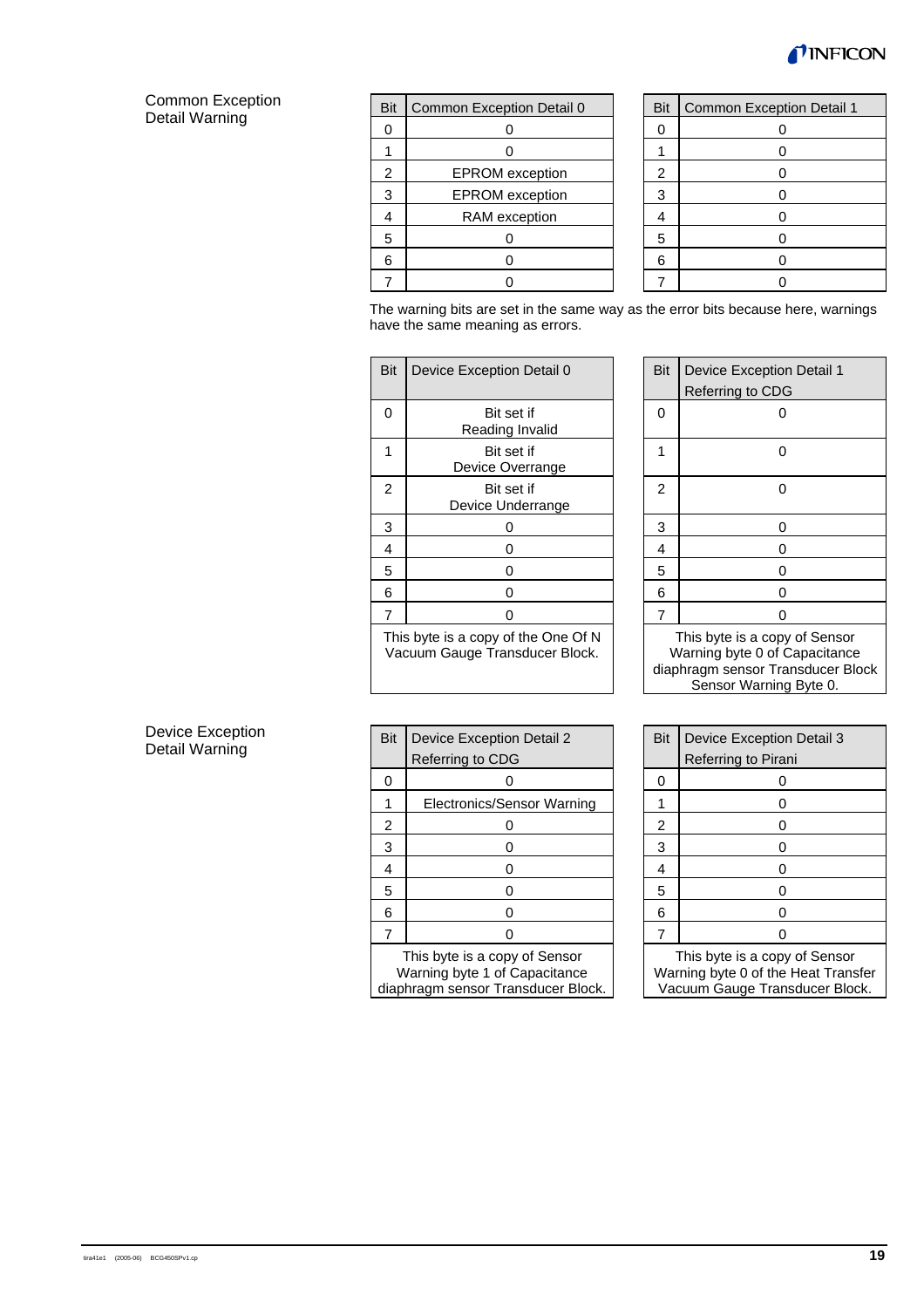# INFICO

| Bit | Device Exception Detail 4<br>Referring to Pirani | Bit | Device Exception Detail 5<br>Referring to BA |
|-----|--------------------------------------------------|-----|----------------------------------------------|
| O   |                                                  | 0   |                                              |
|     | Electronics/sensor warning<br>Pirani             |     |                                              |
| 2   |                                                  | 2   |                                              |
| 3   |                                                  | 3   |                                              |
| 4   |                                                  | 4   |                                              |
| 5   |                                                  | 5   |                                              |
| 6   |                                                  | 6   |                                              |
|     |                                                  |     |                                              |
|     |                                                  |     |                                              |

This byte is a copy of Sensor Warning byte 1 of the Heat Transfer Vacuum Gauge Transducer Block.

| <b>Bit</b>                    | Device Exception Detail 5<br>Referring to BA |  |  |  |
|-------------------------------|----------------------------------------------|--|--|--|
| 0                             | 0                                            |  |  |  |
|                               |                                              |  |  |  |
| $\overline{c}$                | 0                                            |  |  |  |
| 3                             | 0                                            |  |  |  |
| 4                             | 0                                            |  |  |  |
| 5                             | 0                                            |  |  |  |
| 6                             | 0                                            |  |  |  |
| 7                             | ი                                            |  |  |  |
| This buts is a sonu of Canaar |                                              |  |  |  |

 This byte is a copy of Sensor Warning byte 0 of the Hot Cathode Ion Gauge Transducer Block.

| Bit                           | Device Exception Detail 6<br>Referring to BA |  |  |  |
|-------------------------------|----------------------------------------------|--|--|--|
| 0                             |                                              |  |  |  |
|                               | Electronics/sensor warning                   |  |  |  |
| 2                             |                                              |  |  |  |
| 3                             | Pressure too high for degas                  |  |  |  |
| 4                             |                                              |  |  |  |
| 5                             |                                              |  |  |  |
| 6                             |                                              |  |  |  |
| 7                             |                                              |  |  |  |
| This byte is a copy of Sensor |                                              |  |  |  |

Warning byte 1 of the Hot Cathode Ion Gauge Transducer Block.

#### Manufacturer Exception Detail Warning

| Bit | Manufacturer Exception Detail Warning           |
|-----|-------------------------------------------------|
| 0   |                                                 |
| 1   | Relay A set if atmospheric pressure is reached. |
| 2   | Relay B set if atmosphere pressure is reached.  |
| 3   |                                                 |
| 4   |                                                 |
| 5   |                                                 |
| 6   |                                                 |
|     |                                                 |



The following parameters are copies of the ID 27 and ID 28. They are used only if you want to access these parameters by the parameter channel.

- **3.1.1.13 Copy Common Exception Detail Alarm 0 ID 204**
- **3.1.1.14 Copy Device Exception Detail Alarm 0 … 3 ID 205**
- **3.1.1.15 Copy Device Exception Detail Alarm 4 … 5 ID 206**

This parameter corresponds to the Common Exception Detail Alarm of the Exception Detail Alarm (ID 27).

This parameter corresponds to the Device Exception Detail Alarm Byte 0 … 3 of the Exception Detail Alarm (ID 27).

This parameter corresponds to the Device Exception Detail Alarm Byte 4 … 5 of the Exception Detail Alarm (ID 27).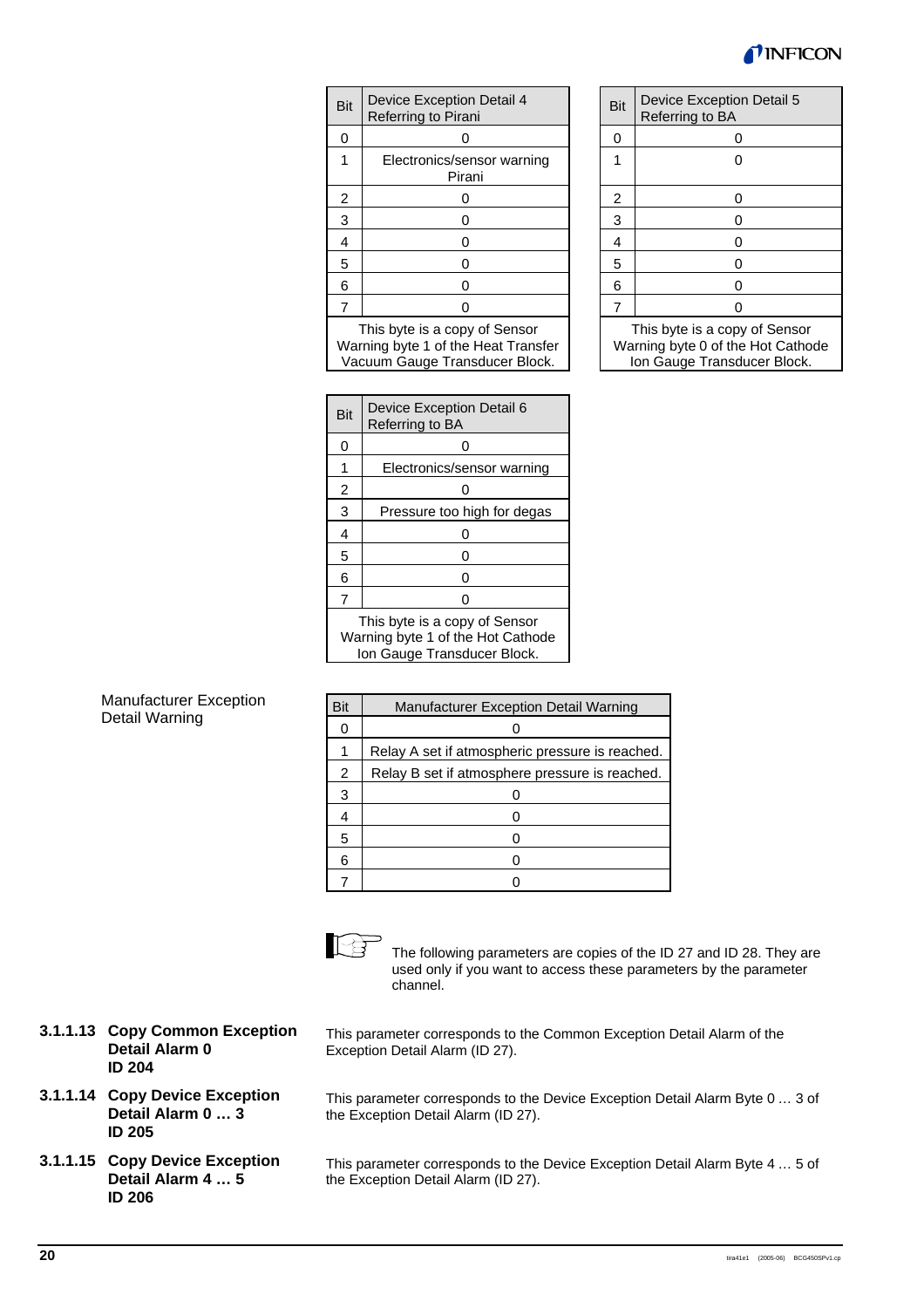

- **3.1.1.16 Copy Manufacturer Exception Detail Alarm 0 ID 207**
- **3.1.1.17 Copy Common Exception Detail Warning 0 ID 208**
- **3.1.1.18 Copy Device Exception Detail Warning 0 … 3 ID 209**
- **3.1.1.19 Copy Device Exception Detail Warning 4 … 6 ID 210**
- **3.1.1.20 Copy Manufacturer Exception Detail Warning 0 ID 211**

This parameter corresponds to the Manufacturer Exception Detail Alarm Byte 0 of the Exception Detail Alarm (ID 27).

- This parameter corresponds to the Common Exception Detail Warning Byte 0 of the Exception Detail Warning (ID 28).
- This parameter corresponds to the Device Exception Detail Warning Byte 0 … 3 of the Exception Detail Warning (ID 28).
- This parameter corresponds to the Device Exception Detail Warning Byte 4 … 6 the Exception Detail Warning (ID 28).

This parameter corresponds to the Manufacturer Exception Detail Warning Byte 0 of the Exception Detail Warning (ID 28).

**3.1.2 Device Block, Device Behavior**

The BCG450-SP behaves as described in the status diagram below.



After the start, the gauge independently runs through the INIT and SELFTESTING status and eventually changes to the IDLE status (if there is no error) or to the SELFTEST\_EXCEPTION status (if there is a gauge error).

When data traffic is taken up, a difference has to be made between cyclic and acyclic data traffic.

As soon as cyclic data interchange is taken up, the gauge automatically changes to the EXECUTING status.

Acyclic data traffic

Cyclic data traffic

In acyclic data traffic, a START service has to be transmitted to bring the gauge to the EXECUTING status.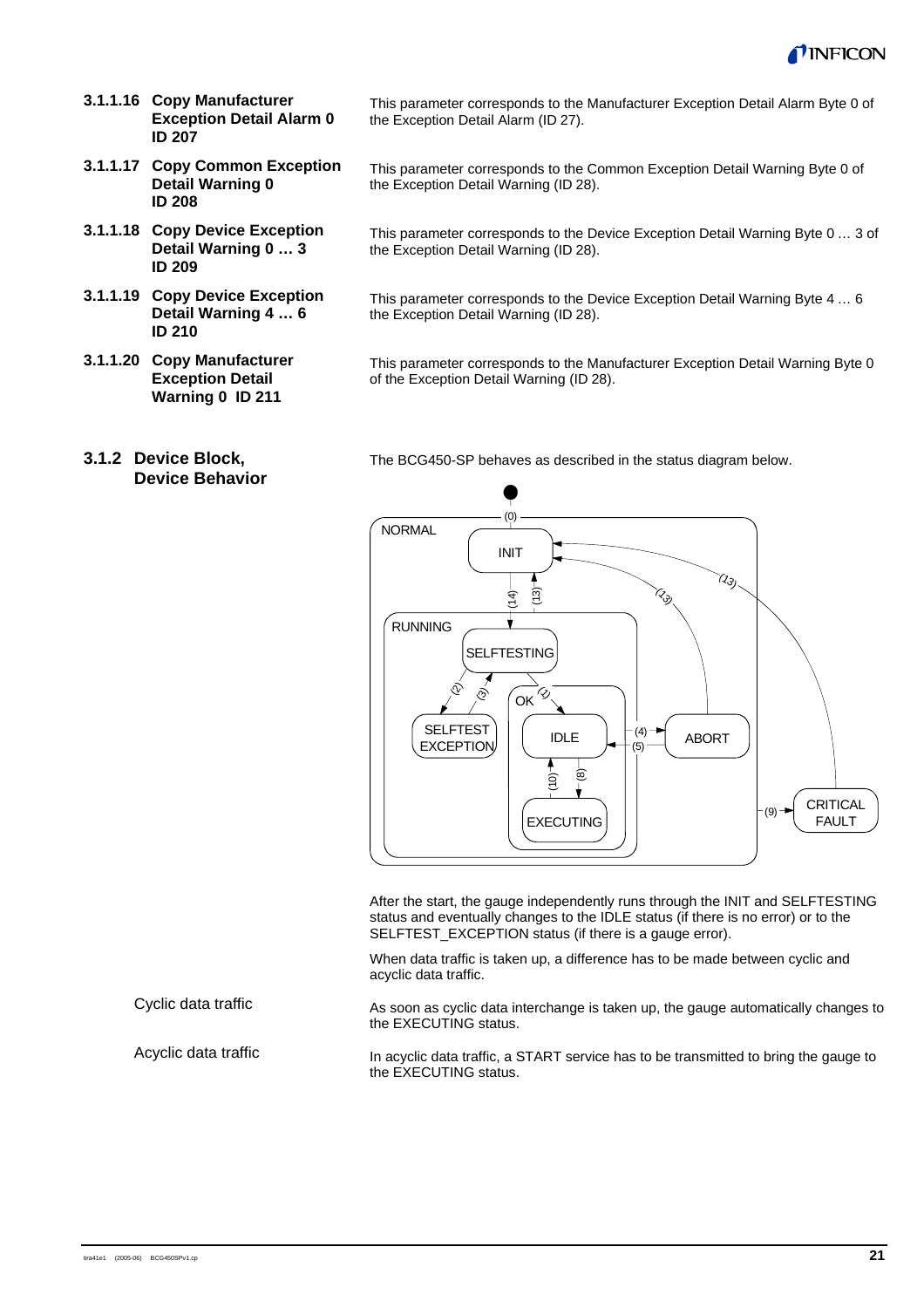

#### Device statuses

| Status name              | Description                                                                                                                                                                                                                                                                                               |
|--------------------------|-----------------------------------------------------------------------------------------------------------------------------------------------------------------------------------------------------------------------------------------------------------------------------------------------------------|
| <b>NORMAL</b>            | The communication interface can respond to com-<br>mands. All defined blocks of the gauge exist.                                                                                                                                                                                                          |
| <b>RUNNING</b>           | All block instances are initialized and the individual<br>parameters have their initial or default values.                                                                                                                                                                                                |
| <b>SELFTESTING</b>       | In this status, the gauge performs a selftest.                                                                                                                                                                                                                                                            |
| <b>IDLE</b>              | All blocks defined in the gauge are initialized and the<br>complete hardware has been tested and found free<br>of errors. The value defined in the Safe State is out-<br>put as measured value.                                                                                                           |
| <b>SELFTESTEXCEPTION</b> | During the self test, an error has been detected. The<br>gauge has changed to the SELFTESTEXCEPTION<br>status. The cause of the error can be found in the<br>attributes Device Exception Detail Alarm/Warning of<br>the Device Block. The value defined in the Safe State<br>is output as measured value. |
| <b>EXECUTING</b>         | The gauge functions normally and outputs the meas-<br>ured value.                                                                                                                                                                                                                                         |
| <b>ABORT</b>             | The Device Block is in the ABORT status. The gauge<br>specific measurement functions are not carried out.                                                                                                                                                                                                 |
| <b>CRITICALFAULT</b>     | A device error has occurred. The gauge specific<br>measurement functions are not carried out. The<br>value defined in the Safe State is output as meas-<br>ured value.                                                                                                                                    |

#### **3.1.2.1 Device Block State Command**

There are a number of special commands for bringing the gauge into a status it does not automatically go to.

| ID          | Name         |                         | Structure | Data type                                                                                                                                                                              | <b>Bytes</b>                                    | Access         | Store | Range               |
|-------------|--------------|-------------------------|-----------|----------------------------------------------------------------------------------------------------------------------------------------------------------------------------------------|-------------------------------------------------|----------------|-------|---------------------|
| 15          | <b>State</b> | Device Block<br>Command | Simple    | Unsigned <sub>8</sub>                                                                                                                                                                  | 1                                               | 1 R/W<br>2 R/W | N     | $\rightarrow$ below |
| ID<br>value |              | Name                    |           | Description                                                                                                                                                                            |                                                 |                |       |                     |
| 0           |              | Inactive                |           | No action.                                                                                                                                                                             |                                                 |                |       |                     |
| 1           |              | Reset                   |           | Used for reinitializing the device.                                                                                                                                                    |                                                 |                |       |                     |
| 2           |              | Abort                   |           | Brings the device to the ABORT status.                                                                                                                                                 |                                                 |                |       |                     |
| 3           |              | Recover                 |           | Used for bringing the device from the ABORT<br>status into the Recovered State ≙ IDLE.                                                                                                 |                                                 |                |       |                     |
| 4           |              | Execute                 |           | Brings the unit to the EXECUTING status, in which<br>the gauge functions normally. As soon as cyclic<br>data traffic is initialized, this status command is<br>executed automatically. |                                                 |                |       |                     |
| 5           |              | Stop                    |           | Brings the gauge to the IDLE status.                                                                                                                                                   |                                                 |                |       |                     |
| 6           |              | Perform<br>Diagnostic   |           |                                                                                                                                                                                        | Stops the running activity and starts SELFTEST. |                |       |                     |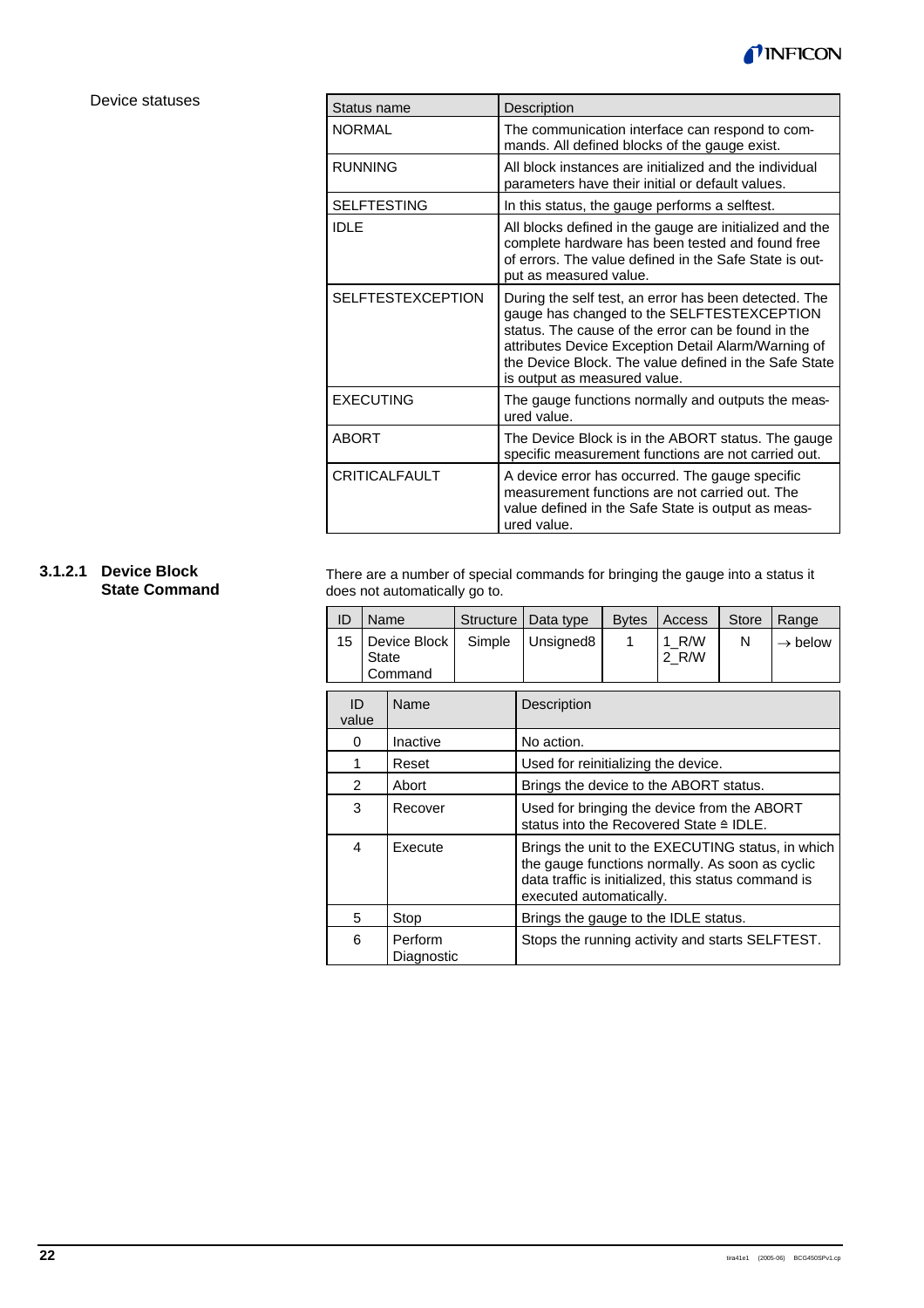

#### **3.2 Analog Input Block**

All gauge functions of the BCG450-SP are described in the Analog Input Block. Since the gauge includes three measuring systems, there are also three Analog Input Block Instances representing the Pirani measuring part, the ionization measuring part (BA) and the capacitance diaphragm gauge part (CDG) respectively.

#### **3.2.1 One Of N Analog Input Function Block / SLOT 1**

| ID | Name $1$                        |        | Structure   Data type | <b>Bytes</b> | Access     | <b>Store</b> |
|----|---------------------------------|--------|-----------------------|--------------|------------|--------------|
| 16 | <b>Block Type</b>               | Simple | Octet string          |              |            |              |
|    | 46 Channel Instance<br>Selector | Simple | Unsigned <sub>8</sub> |              | $1/2$ R/W  | N            |
| 47 | <b>PV Selector</b>              | Simple | Unsigned <sub>8</sub> |              | 0 XI 1/2 R |              |

 $1)$  The above parameters are described below.

#### **3.2.1.1 Block Type**

The value of the Block Type ID is "3" ( $\rightarrow$  table in Appendix A).

The gauge has three instances of the Analog Input Function Block and three instances of the Vacuum Gauge Transducer Block, or one instance of each block per measuring systems (Capacitance diaphragm sensor, Pirani and BA). There are two additional instances for describing the switching functions  $(\rightarrow$  section "Analog Sensor Input Function Block", Instances 5 and 6). **3.2.1.2 Channel Instance Selector**

> However, there is only one address range for both, querying and setting the corresponding parameters. The Parameter Channel Instance Selector is used for defining the parameters that are written into the address range.

If the Parameter Channel Instance Selector is set to "1", the attributes of Instance 1 are mapped into that address range and can be written or read by addressing Slot ⇒ Instance ⇒ Parameter-ID.

#### **3.2.1.3 PV Selector**

The PV Selector is determined by the gauge and defines the Analog Input Function Block Instance from which the measured value is copied into the cyclic output data telegrams. Therefore, the value output in the cyclic data is always the measured value of the active instance, i.e. the one that is currently measuring. While the gauge is measuring in the BA range, the measured value of the ionization vacuum meter is output in the cyclic data and while the gauge is measuring in the Pirani range, the measured value of the Pirani is output.



The measured values of Instances 5 and 6 (thresholds of the switching functions) are not output in the cyclic data.

The pressure ranges, in which measurement is performed either by the Pirani measuring part, by the BA measuring part or bye the Capacitance diaphragm sensor measuring part, and which are thus called "active", are indicated below:

| Pressure [mbar]                            | active<br>instance |
|--------------------------------------------|--------------------|
| 1 < p < 1500                               | <b>CDG</b>         |
| $5.5 \times 10^{-3} < p \le 10$            | Pirani             |
| $5 \times 10^{-10} < p < 2 \times 10^{-2}$ | RΔ                 |

In the pressure range 1 ... 10 mbar and  $5.5 \times 10^{-3}$   $\ldots$  2×10<sup>-2</sup> mbar an averaging of the two corresponding measurement principles is done. The definition of one instance as the active instance in this pressure range is done approximately in the middle of the crossover region.

#### Measuring range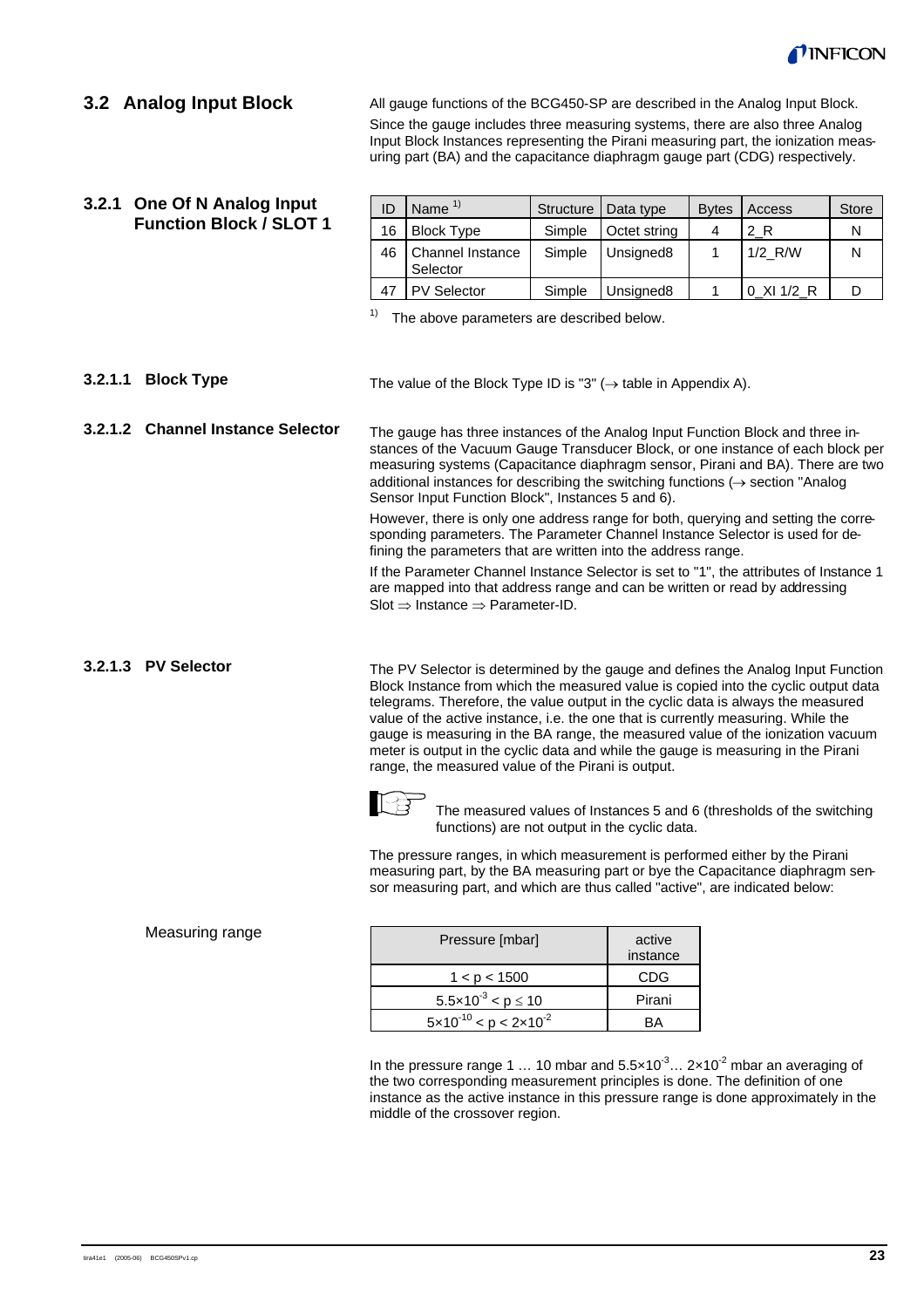

#### **3.2.2 Analog Sensor Input Function Block Instance 1 / SLOT 1**

Instance 1 of the Analog Sensor Input Function Blocks describes the functionality of the Pirani measuring part of the gauge.

The following attributes are supported:

| ID | Name                  | <b>Structure</b> | Data type                                         | <b>Bytes</b> | Access                     | <b>Store</b> |
|----|-----------------------|------------------|---------------------------------------------------|--------------|----------------------------|--------------|
| 19 | Process Value<br>(PV) | Simple           | According to<br>Parameter Data<br>Type            |              | 0 XI<br>1 R<br>2 R         | D            |
| 20 | <b>Status</b>         | Simple           | Unsigned <sub>8</sub>                             | 1            | 0 Xl<br>$1/2$ <sub>R</sub> | D            |
| 21 | Data Type             | Simple           | Unsigned <sub>8</sub>                             | $\mathbf{1}$ | 2 R/W                      | N            |
| 22 | Data Units            | Simple           | Unsigned16                                        | 2            | 2_R/W                      | N            |
| 23 | Reading Valid         | Simple           | Boolean                                           | 1            | $1_R$<br>2_R               | D            |
| 24 | <b>Full Scale</b>     | Simple           | According to<br>Data Type value<br>(Parameter 21) |              | $1/2$ <sub>R</sub>         | N            |
| 39 | Safe State            | Simple           | Unsigned8                                         | $\mathbf{1}$ | 1/2_R/W                    | N            |
| 40 | Safe Value            | Simple           | According to<br>Data Type value<br>(Parameter 21) |              | $1/2$ <sub>_R</sub> /W     | N            |
| 44 | Overrange             | Simple           | According to<br>Data Type value<br>(Parameter 21) |              | $1/2$ R                    | N            |
| 45 | Underrange            | Simple           | According to<br>Data Type value<br>(Parameter 21) |              | $1/2$ <sub>R</sub>         | N            |

#### **3.2.2.1 Process Value**

The Process Value contains the measured value of the Pirani Device Instance in the currently selected data unit (ID 22) and in the selected data type (ID 21). If the device is not in the EXECUTING State (ID 25, Device Block), the value defined in the Safe State is output.

Values output in the data unit COUNTS can be converted into a pressure value by means of the following formulas:

Calculation of the pressure (PV is the abbreviation used for Process Value):

| PV <sub>mbar</sub>   |     | $10^{(COUNTS / 2000) - 12.5}$          |
|----------------------|-----|----------------------------------------|
| $PV$ <sub>Torr</sub> | $=$ | 0.75006168 $\times$ PV <sub>mbar</sub> |
| PV <sub>Micron</sub> | $=$ | $10^{-3} \times PV$ <sub>Torr</sub>    |
| $PV_{Pa}$            | $=$ | $100 \times PV_{\text{mbar}}$          |

#### **3.2.2.2 Status**

This parameter remains on "0".

#### **3.2.2.3 Data Type**

Two data types are supported: Float and Integer16.

In cyclic data exchange, the data type cannot be modified. The data type setting can only be modified when the gauge is in the IDLE status. By defining the configuration data for cyclic data exchange (selection of standard telegrams), the data type used in the selected standard telegram is taken over. All settings previously made in acyclic data traffic are thus overwritten.

If the data type is set in one instance, that data type setting applies to all instances. Likewise, when a standard telegram is selected, the data type used by that standard telegram will be valid for all instances: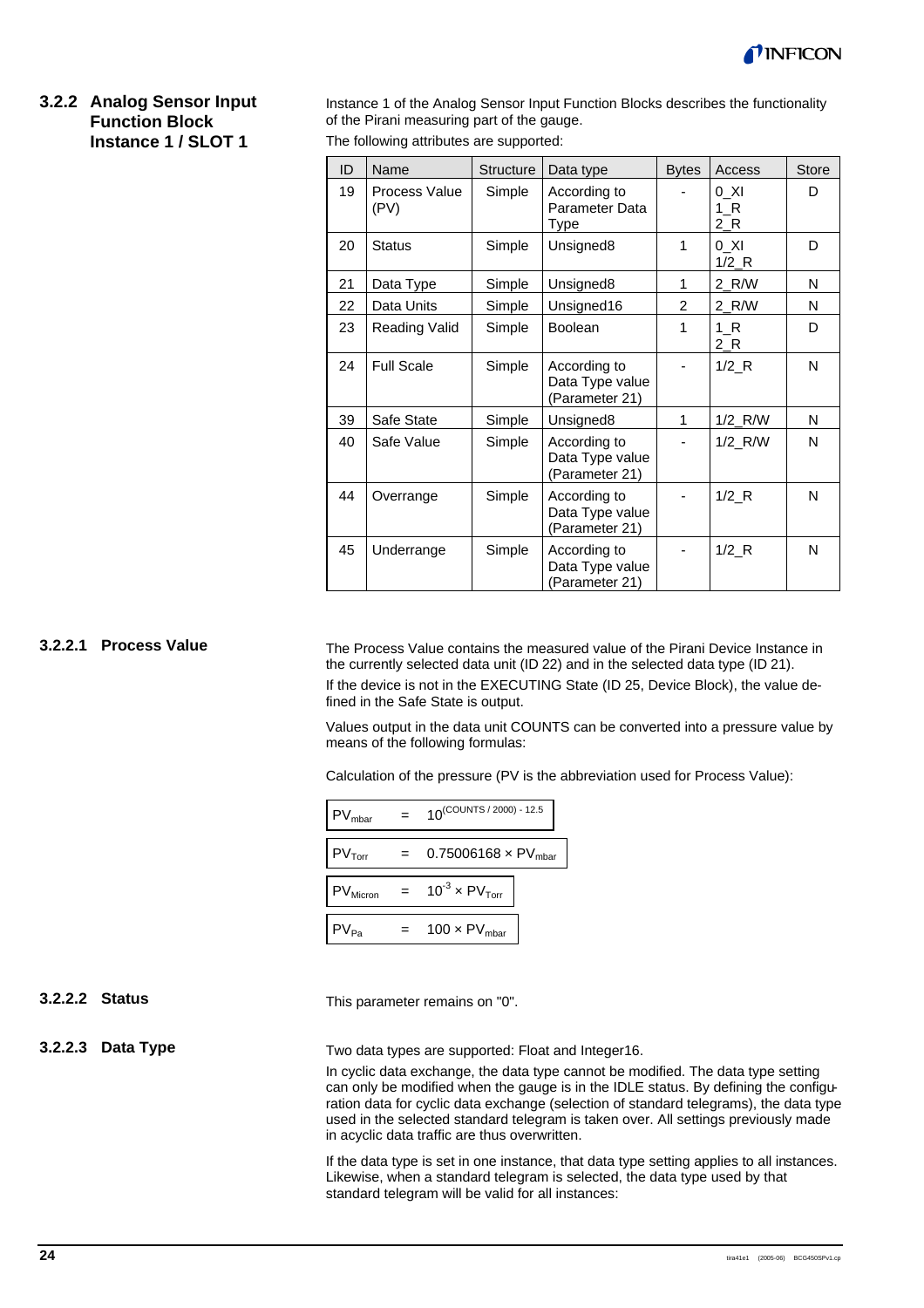

| Coding | Data type |
|--------|-----------|
| З      | Integer16 |
|        | Float     |

#### **3.2.2.4 Data Unit**

The gauge supports the following pressure units:

| Coding | Data type      |
|--------|----------------|
| 1001   | <b>COUNTS</b>  |
| 1301   | Torr           |
| 1302   | mTorr (Micron) |
| 1308   | mbar           |
| 1309   | Pascal         |



For safety reasons, it is not possible to change the pressure unit while the gauge is cyclically interchanging data with a DP/V0 master.

The data unit setting can only be modified when the gauge is in the IDLE status.

In cyclic data traffic, the data unit must be set in the User Parameter Data. All settings previously made in acyclic data traffic are overwritten  $\rightarrow$  section "User Parameter Data").

If the data unit is set in one instance, that data unit setting applies to all instances. Likewise, the data unit setting made in the User Parameter Data is valid for all instances.

#### **3.2.2.5 Reading Valid**

This parameter indicates that the pressure reading is within a valid range, which means that:

- The gauge is in the EXECUTING status.
- There is no error (ID 26 or 27 of the Device Block)
- The measured value is lower than the overrange value and higher than the underrange value.



If this value is set to zero, the pressure reading is not valid. In such a case, either check Exception Status (ID 26, Device Block) to find out whether there is an error or check One Of N Status Extension (ID 120, One Of N Vacuum Gauge Transducer Block) to find out whether the measured value is out of the specified measuring range (overrange or underrange mode).

#### **3.2.2.6 Full Scale**

This parameter contains the valid maximum value of the pressure reading (1000 mbar) in the currently selected data unit and data type.

| Pressure unit  | <b>Full scale</b> |
|----------------|-------------------|
| <b>COUNTS</b>  | 31000             |
| Torr           | 750.06168         |
| mTorr (Micron) | 750061.68         |
| mbar           | 1000              |
| Pascal         | 100000            |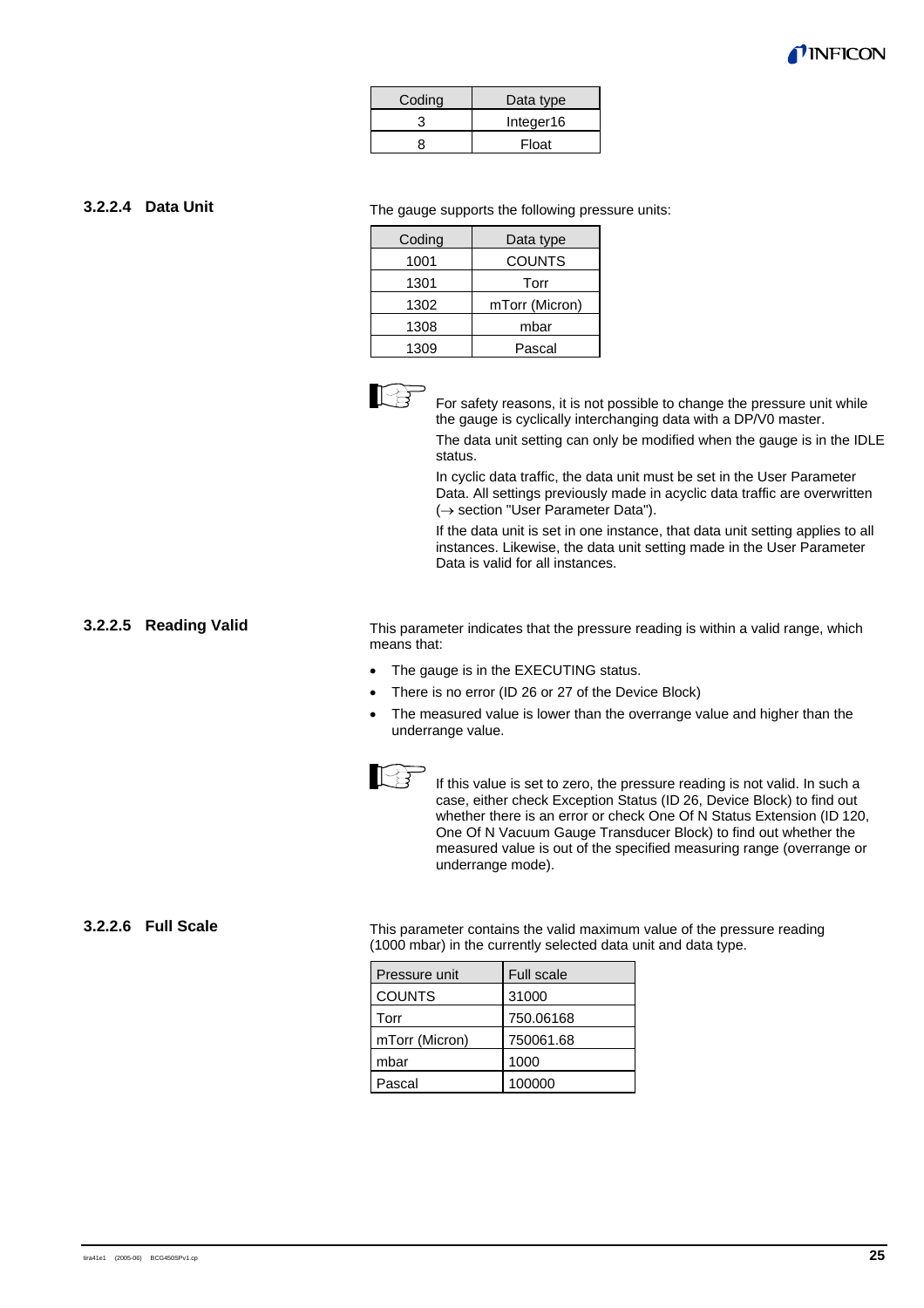

#### **3.2.2.7 Safe State**

When the gauge is not in the EXECUTING status (ID 25, Device Block) or if there is a device error, a value defined by Safe State is output as pressure value. You can select among:

- "0"
- Full scale
- Last valid value
- Safe Value (user-definable in ID 40)

| Safe State        | Coding | PV behavior                                                                           |
|-------------------|--------|---------------------------------------------------------------------------------------|
| Zero              | 0      | The Process Value (measured value ID 19) is set<br>to $0$ .                           |
| <b>Full Scale</b> |        | The Process Value (measured value ID 19) is set<br>to the full scale value (ID 24).   |
| Hold Last Value   | 2      | The Process Value is set to the last valid value<br>obtained in the EXECUTING status. |
| Use Safe Value    | 3      | The Process Value (measured value ID 19) is set<br>to the Safe Value (ID 40).         |

#### **3.2.2.8 Safe Value**

The Safe Value is the value output with the Process Value parameter (ID 19) when an error occurs or the gauge goes to the NOT EXECUTING status. If this value is set to zero, it will remain on zero when the data unit is changed.

#### **3.2.2.9 Overrange**

Overrange is the highest valid measured value at which Reading Valid is still on "1".

| Pressure unit  | Overrange |
|----------------|-----------|
| <b>COUNTS</b>  | 31000     |
| Torr           | 750.06168 |
| mTorr (Micron) | 750061.68 |
| mbar           | 1000      |
| Pascal         | 100000    |

#### **3.2.2.10 Underrange**

Underrange is the lowest valid measured value at which Reading Valid is still on "1".

| Pressure unit  | Underrange                        |  |
|----------------|-----------------------------------|--|
| <b>COUNTS</b>  | 20480.7254                        |  |
| Torr           | 4.12534 $\times$ 10 <sup>-3</sup> |  |
| mTorr (Micron) | 4.12534                           |  |
| mbar           | $5.5 \times 10^{-3}$              |  |
| Pascal         | 0.55                              |  |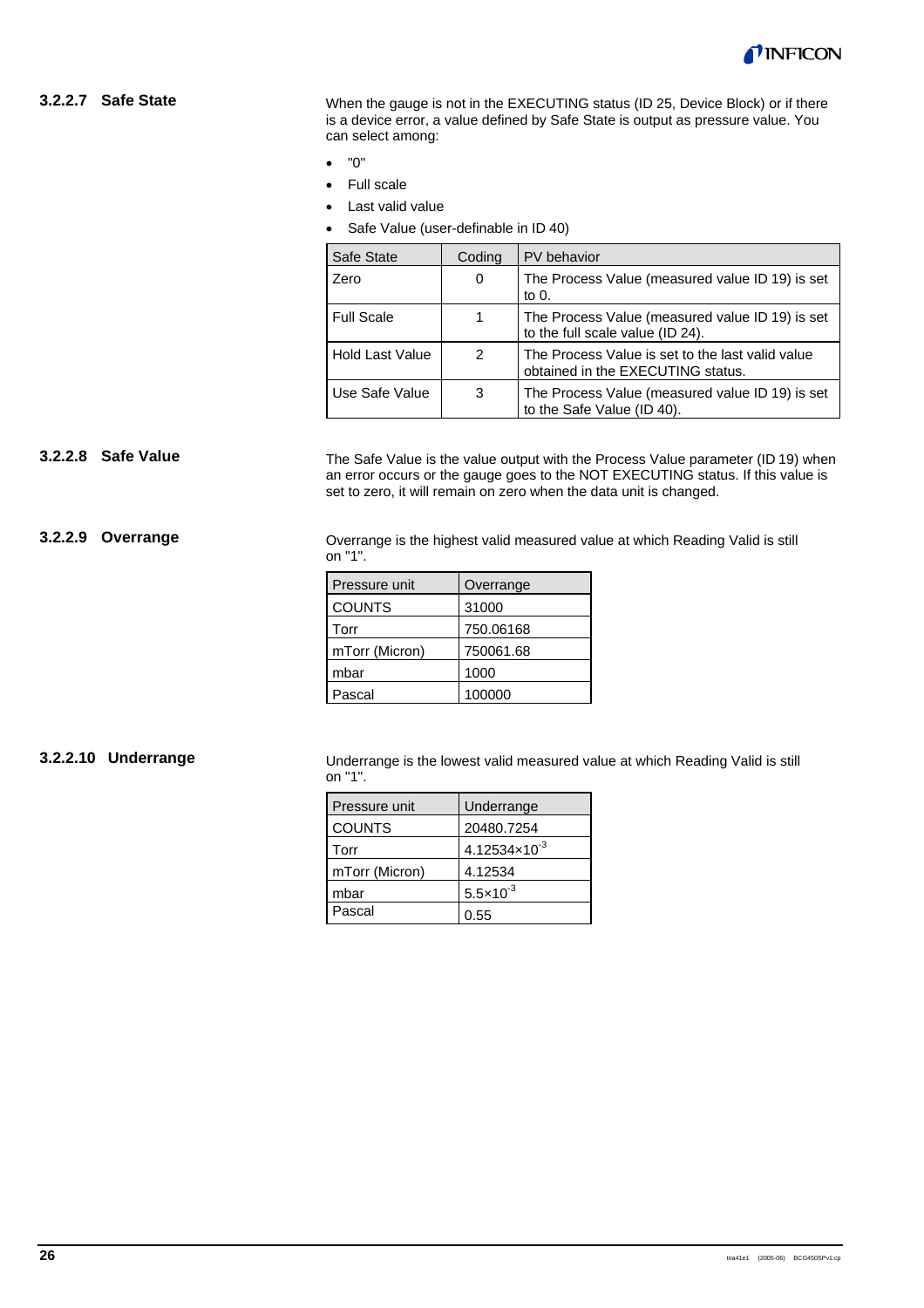

#### **3.2.3 Analog Sensor Input Function Block Instance 2 / SLOT 1**

Instance 2 of the Analog Sensor Input Function Block describes the functionality of the BA measuring part of the gauge.

| ID | Name                  | <b>Structure</b> | Data type                                         | <b>Bytes</b> | Access                     | <b>Store</b> |
|----|-----------------------|------------------|---------------------------------------------------|--------------|----------------------------|--------------|
| 19 | Process Value<br>(PV) | Simple           | According to<br>Parameter Data<br>Type            |              | 0 XI<br>$1_R$<br>$2_R$     | D            |
| 20 | <b>Status</b>         | Simple           | Unsigned8                                         | 1            | 0 XI<br>$1/2$ <sub>R</sub> | D            |
| 21 | Data Type             | Simple           | Unsigned8                                         | 1            | 2_R/W                      | N            |
| 22 | Data Units            | Simple           | Unsigned16                                        | 2            | 2 R/W                      | N            |
| 23 | Reading Valid         | Simple           | <b>Boolean</b>                                    | 1            | 1 R<br>$2_R$               | D            |
| 24 | <b>Full Scale</b>     | Simple           | According to<br>Data Type value<br>(parameter 21) |              | $1/2$ R                    | N            |
| 39 | Safe State            | Simple           | Unsigned8                                         | 1            | $1/2$ <sub>_R</sub> /W     | N            |
| 40 | Safe Value            | Simple           | According to<br>Data Type value<br>(parameter 21) |              | $1/2$ <sub>_R</sub> /W     | N            |
| 44 | Overrange             | Simple           | According to<br>Data Type value<br>(parameter 21) |              | $1/2$ <sub>R</sub>         | N            |
| 45 | Underrange            | Simple           | According to<br>Data Type value<br>(parameter 21) |              | $1/2$ <sub>R</sub>         | N            |

In Instance 2, the same attributes as in Instance 1 are supported:

#### **3.2.3.1 Process Value**

The Process Value contains the measured value of the BA Device Instance in the currently selected data unit (ID 22) and in the selected data type (ID 21). If the device is not in the EXECUTING status (ID 25, Device Block), the value defined in the Safe State is output.

Values output in the data unit COUNTS can be converted into a pressure value by means of the following formulas:

Calculation of the pressure (PV is the abbreviation used for Process Value):

| PV <sub>mbar</sub>    | $10^{(COUNTS / 2000) - 12.5}$          |  |
|-----------------------|----------------------------------------|--|
|                       |                                        |  |
| $PV_{\text{Tor}}$     | 0.75006168 $\times$ PV <sub>mbar</sub> |  |
|                       |                                        |  |
| PV <sub>Micron</sub>  | $10^{-3} \times PV$ <sub>Torr</sub>    |  |
|                       |                                        |  |
| . <sup>&gt;V</sup> Pa | $100 \times PV_{\text{mbar}}$          |  |
|                       |                                        |  |

**3.2.3.2 Status**

**3.2.3.3 Data Type**

This parameter is remains on "0".

Two data types are supported: Float and Integer16.

In cyclic data traffic, the data type cannot be modified. The data type setting can only be modified when the gauge is in the IDLE status. By defining the configuration data for cyclic data traffic (selection of standard telegram), the data type used in the selected standard telegram is taken over. All settings previously made in acyclic data traffic are thus overwritten.

If the data type is set in one instance, that data type setting applies to all instances. Likewise, when a standard telegram is selected, the data type used by that standard telegram will be valid for all instances

| Coding | Data type |
|--------|-----------|
| з      | Integer16 |
| Զ      | Float     |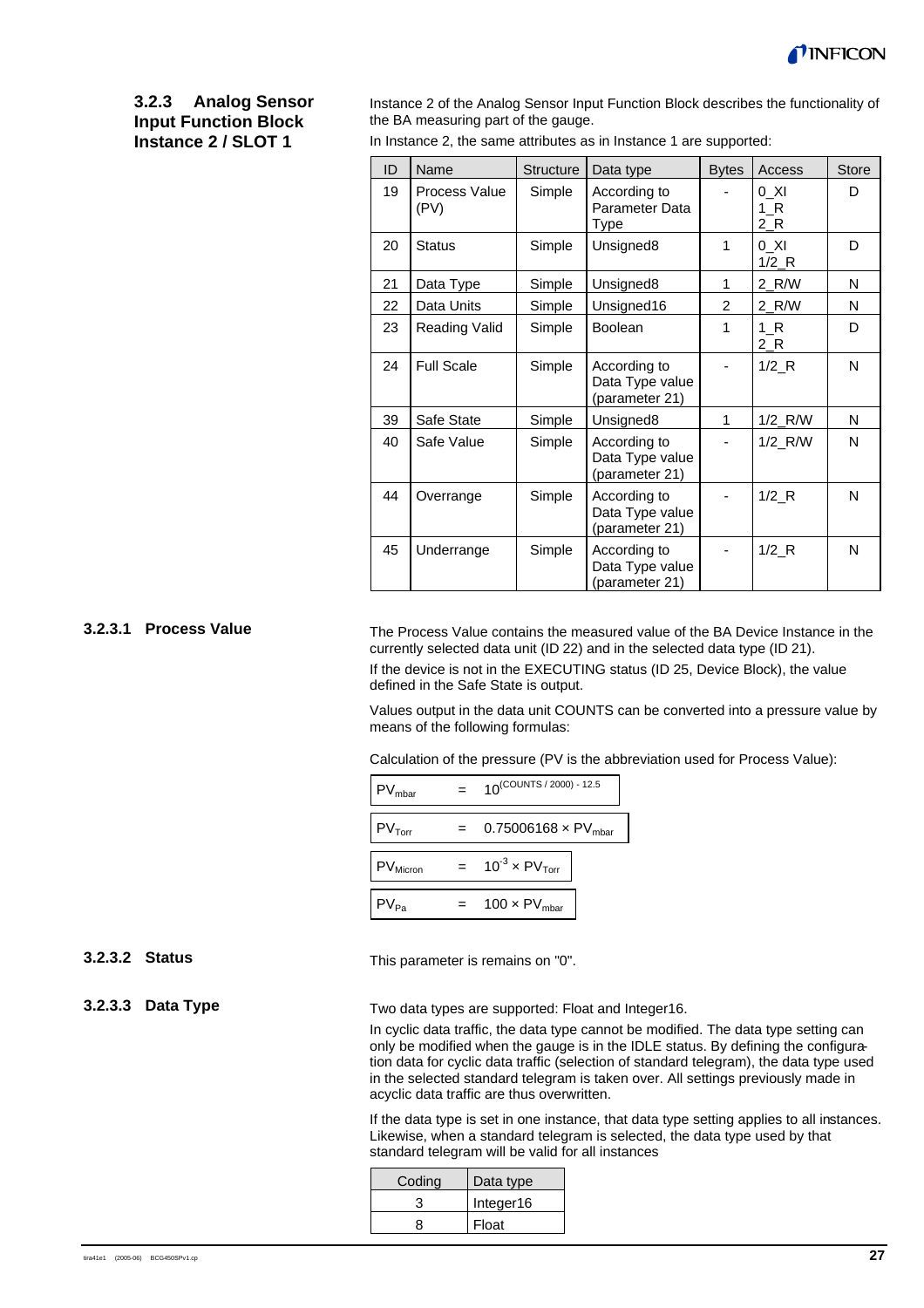

#### **3.2.3.4 Data Unit**

The gauge supports the following pressure units:

| Pressure unit  |
|----------------|
| <b>COUNTS</b>  |
| Torr           |
| mTorr (Micron) |
| mbar           |
| Pascal         |
|                |



For safety reasons, it is not possible to change the pressure unit while the gauge is cyclically interchanging data with a DP/V0 master.

The data unit setting can only be modified when the gauge is in the IDLE status.

In cyclic data traffic, the data unit must be set in the User Parameter Data. All settings previously made in acyclic data traffic are overwritten (→ section "User Parameter Data").

If the data unit is set in one instance, that data unit setting applies to all instances. Likewise, the data unit setting made in the User Parameter Data is valid for all instances.

### **3.2.3.5 Reading Valid**

This parameter indicates that the pressure reading is within a valid range, which means that:

- The gauge is in the EXECUTING status.
- There is no error (ID 26 or 27 of the Device Block)
- The measured value is lower than the overrange value and higher than the underrange value.



If this value is set to zero, the pressure reading is not valid. In such a case, either check Exception Status (ID 26, Device Block) to find out whether there is an error or check One Of N Status Extension (ID 120, One Of N Vacuum Gauge Transducer Block) to find out whether the measured value is out of the specified measuring range (overrange or underrange mode).

#### **3.2.3.6 Full Scale**

This parameter contains the valid maximum value of the pressure reading (1000 mbar) in the currently selected data unit and data type.

| l Pressure unit | <b>Full scale</b>    |
|-----------------|----------------------|
| <b>COUNTS</b>   | 21602                |
| Torr            | $1.5 \times 10^{-2}$ |
| mTorr (Micron)  | 15                   |
| mbar            | $2 \times 10^{-2}$   |
| Pascal          | 2                    |

#### **3.2.3.7 Safe State**

When the gauge is not in the EXECUTING state (ID 25, Device Block) or if there is a device error, a value defined by Safe State is output as pressure value. You can select among:

- "0"
- Full scale
- Last valid value
- Safe Value (user-definable in ID 40)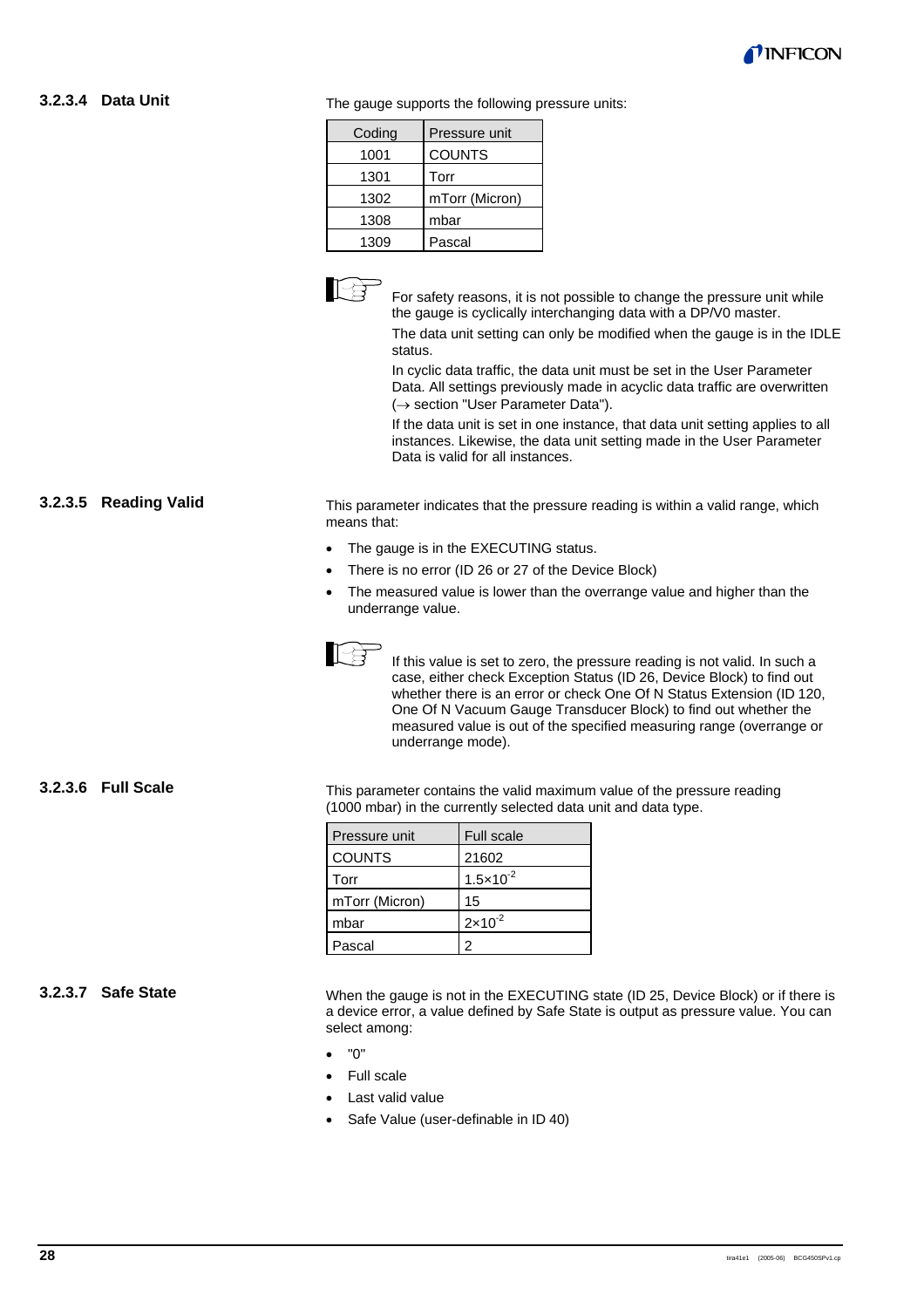

| Safe State             | Coding | PV behavior                                                                           |
|------------------------|--------|---------------------------------------------------------------------------------------|
| Zero                   | 0      | The Process Value (measured value ID 19) is set<br>to 0.                              |
| <b>Full Scale</b>      | 1      | The Process Value (measured value ID 19) is set<br>to the full scale value (ID 24).   |
| <b>Hold Last Value</b> | 2      | The Process Value is set to the last valid value<br>obtained in the EXECUTING status. |
| Use Safe Value         | 3      | The Process Value (measured value ID 19) is set<br>to the Safe Value (ID 40).         |

#### **3.2.3.8 Safe Value**

The Safe Value is the value output with the Process Value Parameter (ID 19) when an error occurs or the gauge goes to the NOT EXECUTING status. If this value is set to zero, it will remain on zero when the data unit is changed.

#### **3.2.3.9 Overrange**

Overrange is the highest valid measured value at which Reading Valid is still on "1".

| Pressure unit  | Overrange            |
|----------------|----------------------|
| <b>COUNTS</b>  | 21602                |
| Torr           | $1.5 \times 10^{-2}$ |
| mTorr (Micron) | 15                   |
| mbar           | $2 \times 10^{-2}$   |
| Pascal         | 2                    |

#### **3.2.3.10 Underrange**

Underrange is the lowest valid measured value at which Reading Valid is still on "1".

| Pressure unit  | Underrange               |
|----------------|--------------------------|
| <b>COUNTS</b>  | 6397.95                  |
| Torr           | $3.7503 \times 10^{-10}$ |
| mTorr (Micron) | $3.7503 \times 10^{-7}$  |
| mbar           | $5.0 \times 10^{-10}$    |
| Pascal         | $5.0 \times 10^{-8}$     |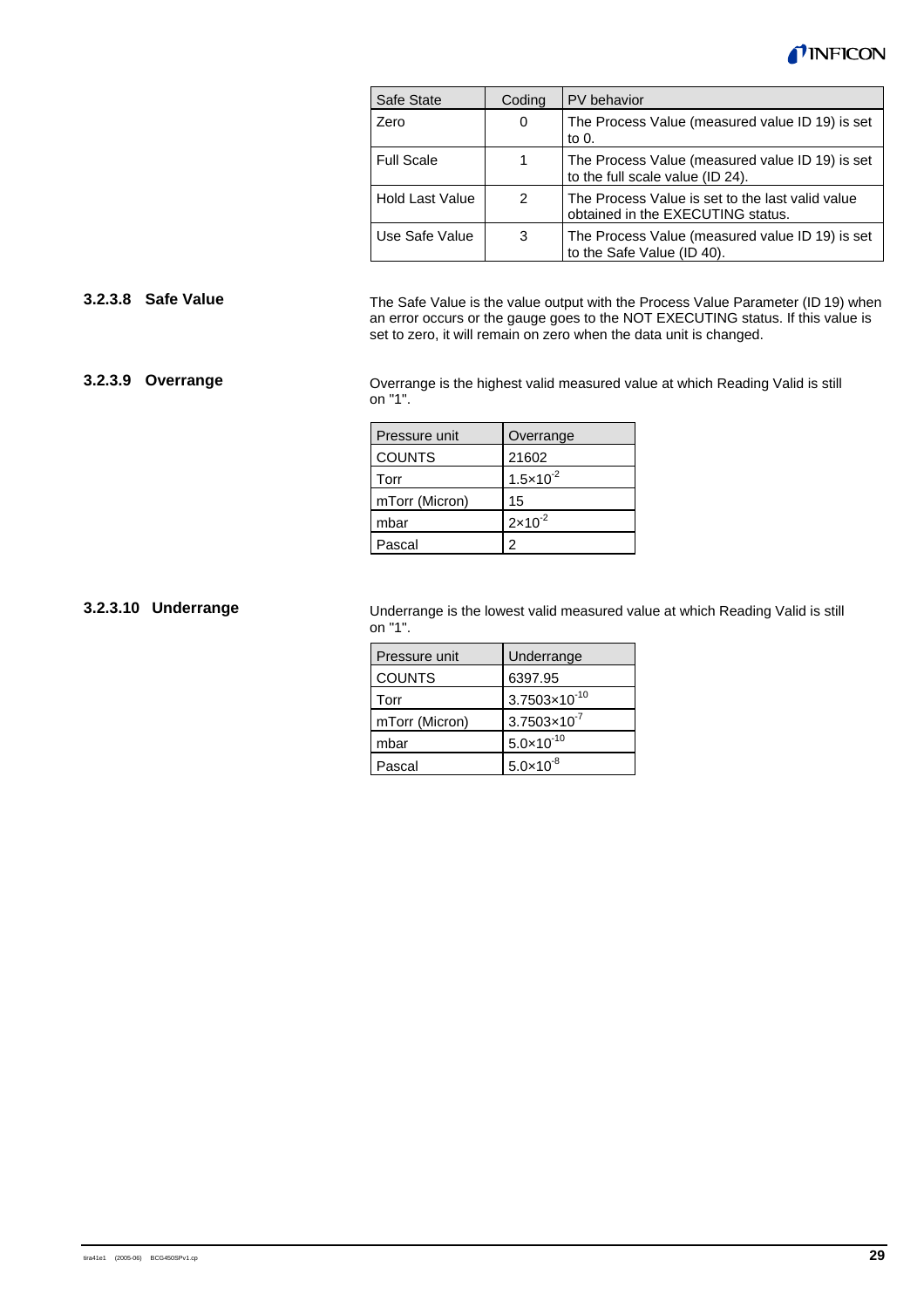

#### **3.2.4 Analog Sensor Input Function Block Instance 3 / SLOT 1**

Instance 3 of the Analog Sensor Input Function Block describes the functionality of the Capacitance diaphragm sensor measuring part of the gauge.

| In Instance 3, the same attributes as in Instance 1 are supported: |  |
|--------------------------------------------------------------------|--|
|--------------------------------------------------------------------|--|

| ID | Name                  | Structure | Data type                                         | <b>Bytes</b> | Access                          | <b>Store</b> |
|----|-----------------------|-----------|---------------------------------------------------|--------------|---------------------------------|--------------|
| 19 | Process Value<br>(PV) | Simple    | According to<br>Parameter Data<br>Type            |              | $0$ _XI<br>1 R<br>$2_R$         | D            |
| 20 | <b>Status</b>         | Simple    | Unsigned8                                         | 1            | 0 XI<br>$1/2$ <sub>R</sub>      | D            |
| 21 | Data Type             | Simple    | Unsigned8                                         | 1            | 2 R/W                           | N            |
| 22 | Data Units            | Simple    | Unsigned16                                        | 2            | 2 R/W                           | N            |
| 23 | Reading Valid         | Simple    | <b>Boolean</b>                                    | 1            | 1 R<br>2 R                      | D            |
| 24 | <b>Full Scale</b>     | Simple    | According to<br>Data Type value<br>(parameter 21) |              | $1/2$ <sub>R</sub>              | N            |
| 39 | Safe State            | Simple    | Unsigned8                                         | 1            | $1/2$ <sub>_R</sub> /W          | N            |
| 40 | Safe Value            | Simple    | According to<br>Data Type value<br>(parameter 21) |              | 1/2 R/W                         | N            |
| 44 | Overrange             | Simple    | According to<br>Data Type value<br>(parameter 21) |              | $1/2$ <sub>R</sub>              | N            |
| 45 | Underrange            | Simple    | According to<br>Data Type value<br>(parameter 21) |              | $1/2$ <sub><math>R</math></sub> | N            |

#### **3.2.4.1 Process Value**

The Process Value contains the measured value of the Capacitance diaphragm sensor Device Instance in the currently selected data unit (ID 22) and in the selected data type (ID 21).

If the device is not in the EXECUTING status (ID 25, Device Block), the value defined in the Safe State is output.

Values output in the data unit COUNTS can be converted into a pressure value by means of the following formulas:

Calculation of the pressure (PV is the abbreviation used for Process Value):

| PV <sub>mbar</sub>   | $10^{(COUNTS / 2000) - 12.5}$          |
|----------------------|----------------------------------------|
| $PV$ <sub>Torr</sub> | 0.75006168 $\times$ PV <sub>mbar</sub> |
|                      |                                        |
| PV <sub>Micron</sub> | $10^{-3}$ x PV <sub>Torr</sub>         |
| $PV_{Pa}$            | 100 $\times$ PV <sub>mbar</sub>        |
|                      |                                        |

#### **3.2.4.2 Status**

This parameter is remains on "0".

#### **3.2.4.3 Data Type**

Two data types are supported: Float and Integer16.

In cyclic data traffic, the data type cannot be modified. The data type setting can only be modified when the gauge is in the IDLE status. By defining the configuration data for cyclic data traffic (selection of standard telegram), the data type used in the selected standard telegram is taken over. All settings previously made in acyclic data traffic are thus overwritten.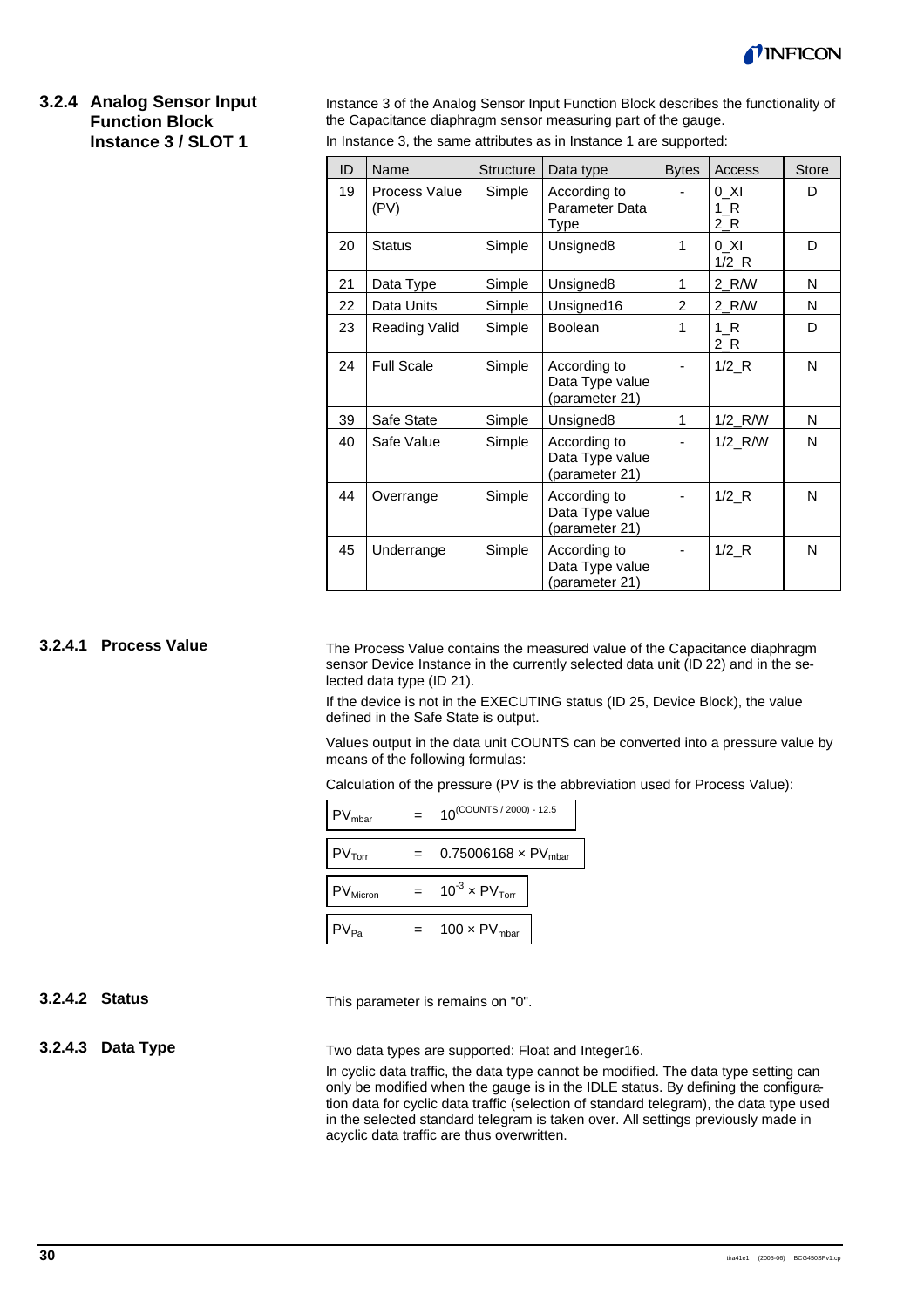

If the data type is set in one instance, that data type setting applies to all instances. Likewise, when a standard telegram is selected, the data type used by that standard telegram will be valid for all instances.

| Codina | Data type |
|--------|-----------|
|        | Integer16 |
|        | Float     |

#### **3.2.4.4 Data Unit**

The gauge supports the following pressure units:

| Coding | Pressure unit  |
|--------|----------------|
| 1001   | <b>COUNTS</b>  |
| 1301   | Torr           |
| 1302   | mTorr (Micron) |
| 1308   | mbar           |
| 1309   | Pascal         |



For safety reasons, it is not possible to change the pressure unit while the gauge is cyclically interchanging data with a DP/V0 master.

The data unit setting can only be modified when the gauge is in the IDLE status.

In cyclic data traffic, the data unit must be set in the User Parameter Data. All settings previously made in acyclic data traffic are overwritten (→ section "User Parameter Data").

If the data unit is set in one instance, that data unit setting applies to all instances. Likewise, the data unit setting made in the User Parameter Data is valid for all instances.

#### **3.2.4.5 Reading Valid**

This parameter indicates that the pressure reading is within a valid range, which means that:

- The gauge is in the EXECUTING status.
- There is no error (ID 26 or 27 of the Device Block)
- The measured value is lower than the overrange value and higher than the underrange value.



If this value is set to zero, the pressure reading is not valid. In such a case, either check Exception Status (ID 26, Device Block) to find out whether there is an error or check One Of N Status Extension (ID 120, One Of N Vacuum Gauge Transducer Block) to find out whether the measured value is out of the specified measuring range (overrange or underrange mode).

**3.2.4.6 Full Scale**

This parameter contains the valid maximum value of the pressure reading in the currently selected data unit and data type.

| Pressure unit  | <b>Full scale</b> |
|----------------|-------------------|
| <b>COUNTS</b>  | 31352             |
| Torr           | 1125.09252        |
| mTorr (Micron) | 1125092           |
| mbar           | 1500              |
| Pascal         | 150000            |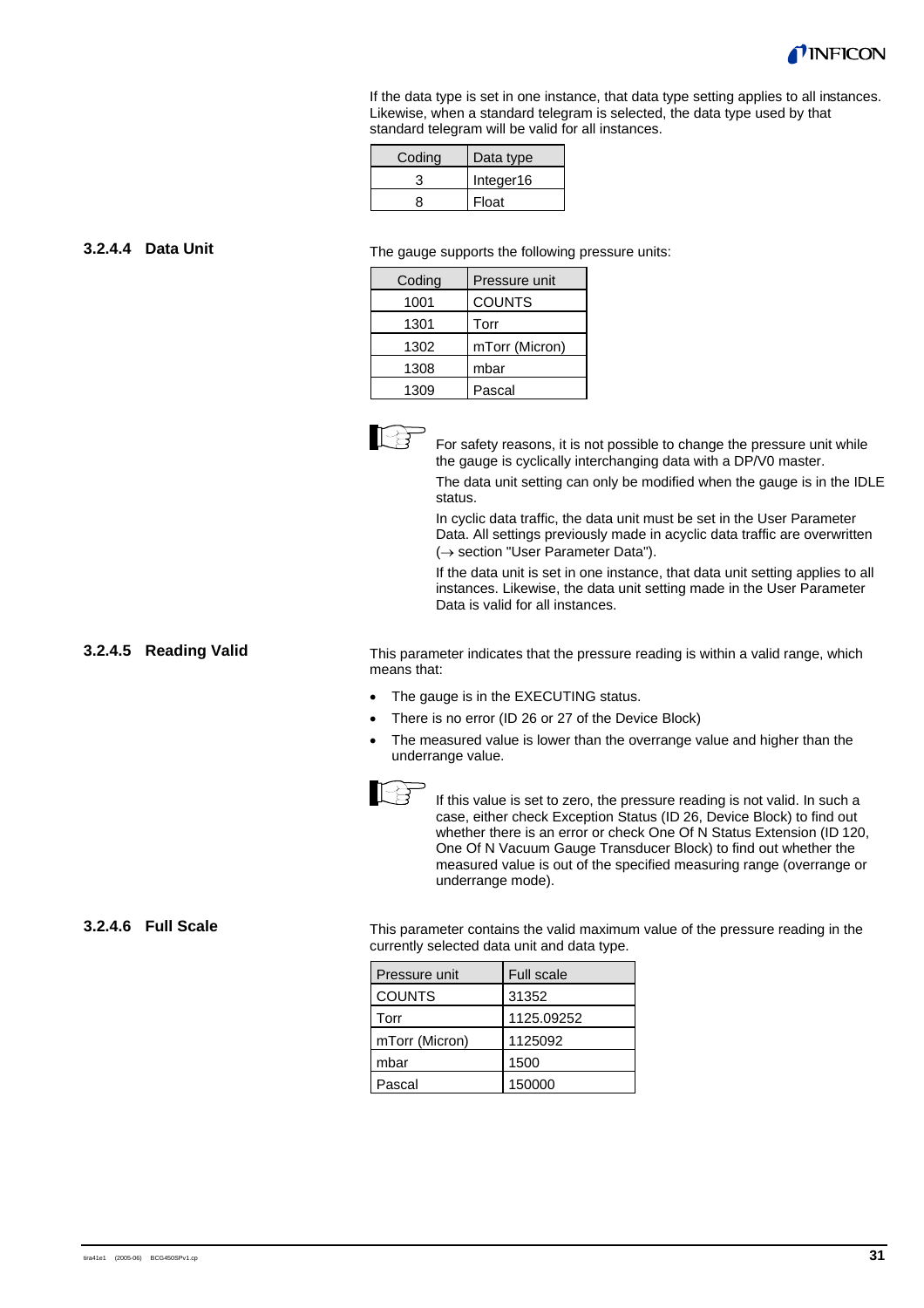

#### **3.2.4.7 Safe State**

When the gauge is not in the EXECUTING status (ID 25, Device Block) or if there is a device error, a value defined by Safe State is output as pressure value. You can select among:

- "0"
- Full scale
- Last valid value
- Safe Value (user-definable in ID 40)

| Safe State             | Coding | PV behavior                                                                           |
|------------------------|--------|---------------------------------------------------------------------------------------|
| Zero                   | 0      | The Process Value (measured value ID 19) is set<br>to $0.$                            |
| <b>Full Scale</b>      |        | The Process Value (measured value ID 19) is set<br>to the full scale value (ID 24).   |
| <b>Hold Last Value</b> | 2      | The Process Value is set to the last valid value<br>obtained in the EXECUTING status. |
| Use Safe Value         | 3      | The Process Value (measured value ID 19) is set<br>to the Safe Value (ID 40).         |

#### **3.2.4.8 Safe Value**

The Safe Value is the value output with the Process Value Parameter (ID 19) when an error occurs or the gauge goes to the NOT EXECUTING status. If this value is set to zero, it will remain on zero when the data unit is changed.

**3.2.4.9 Overrange**

Overrange is the highest valid measured value at which Reading Valid is still on "1".

| Pressure unit  | Overrange  |
|----------------|------------|
| <b>COUNTS</b>  | 31352      |
| Torr           | 1125.09252 |
| mTorr (Micron) | 1125092    |
| mbar           | 1500       |
| Pascal         | 150000     |

#### **3.2.4.10 Underrange**

Underrange is the lowest valid measured value at which Reading Valid is still on "1".

| Pressure unit  | Underrange |
|----------------|------------|
| <b>COUNTS</b>  | 25000      |
| Torr           | 0.75006168 |
| mTorr (Micron) | 750.06168  |
| mbar           |            |
| Pascal         |            |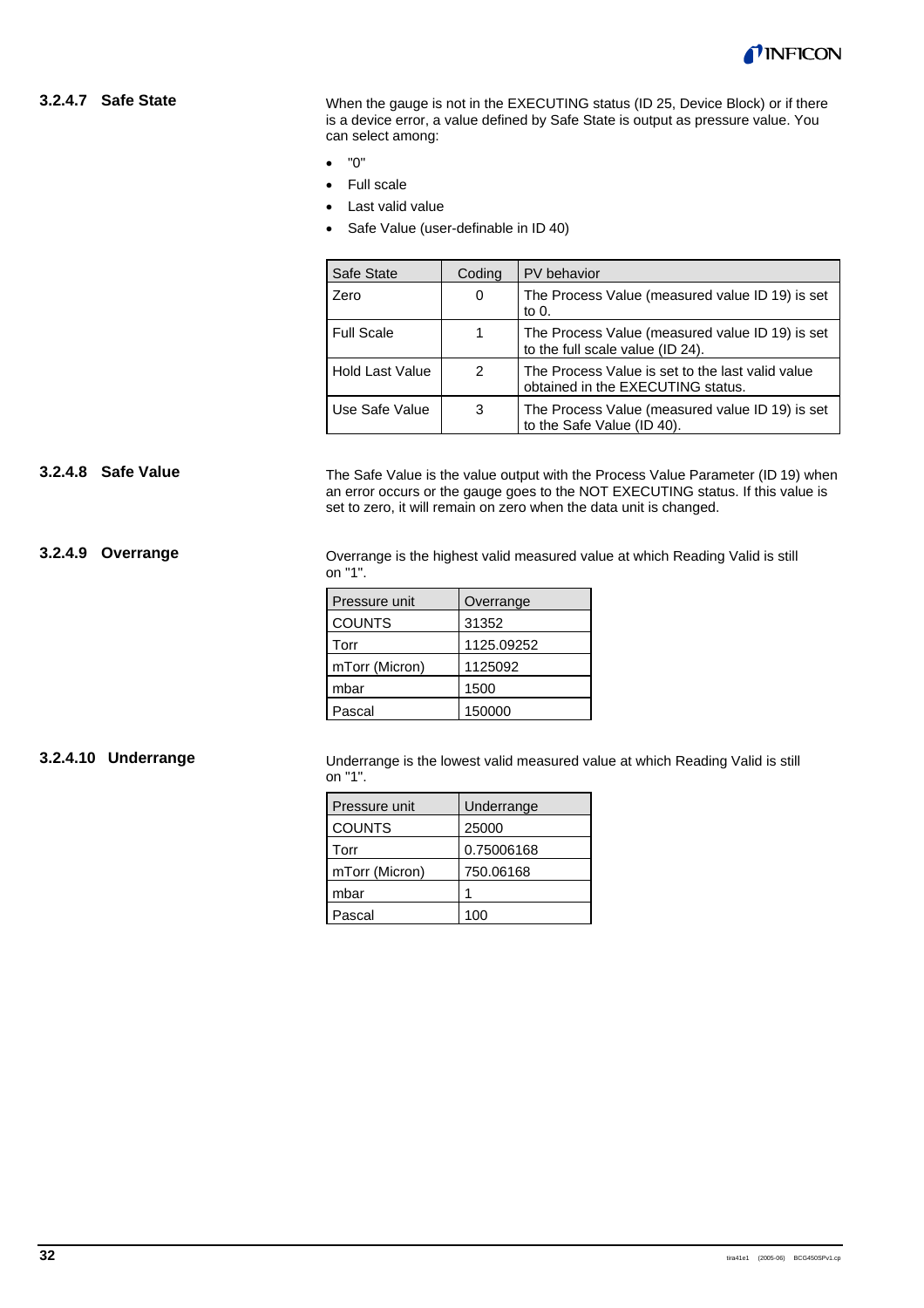

#### **3.2.5 Analog Sensor Input Function Block Instances 5 and 6 / SLOT 1**

Instances 5 and 6 of the Analog Sensor Input Function Block describe the functionality of the two switching functions (Setpoint A / Setpoint B) of the gauge (setting the switching functions  $\rightarrow \Box$  [2], [3]):

| Instance | Setpoint |
|----------|----------|
| 5        |          |
| ี่ค      | R        |

With Process Values (ID 19), the current threshold setting (made by means of the potentiometers) is read; with Status, the relay status (open/closed) can be read.

| ID  | Name                               | <b>Structure</b> | Data type             | <b>Bytes</b>   | Access       | <b>Store</b> |
|-----|------------------------------------|------------------|-----------------------|----------------|--------------|--------------|
| 19  | Process Value<br>(PV)              | Simple           | Unsigned16            |                | 1 R<br>2 R   | D            |
| 20  | <b>Status</b>                      | Simple           | Unsigned <sub>8</sub> | 1              | 1 R<br>2 R   | D            |
| 21  | Data Type                          | Simple           | Unsigned8             | 1              | 2 R<br>$2$ W | N            |
| 22  | Data Units                         | Simple           | Unsigned16            | 2              | 2 R<br>$2$ W | N            |
| 23  | Reading Valid                      | Simple           | <b>Boolean</b>        | 1              | 1 R<br>2 R   | D            |
| 201 | Setpoint<br>Function               | Simple           | <b>Boolean</b>        | 1              | 1 W<br>2 W   | N            |
| 202 | Percentage of<br>atmosphere        | Simple           | Unsigned 16           | $\overline{2}$ | 1 W<br>2 W   | N            |
| 203 | Atmospheric<br>pressure<br>reached | Simple           | <b>Boolean</b>        | 1              | 1 W<br>2 W   | D            |

#### **3.2.5.1 Process Value**

The Process Value contains the current setting of the threshold potentiometers for "Setpoint A" and "Setpoint B" in the currently selected data unit and data type.

If the pressure drops below the set threshold, the relay is closed. If after that, the pressure rises above that threshold with a hysteresis of 10%, the relay is opened again  $(\rightarrow \Box$  [2], [3]).

The Process Value PV is output in the currently selected data unit and data type.

Values output in the pressure unit COUNTS can be converted into a pressure value by means of the following formulas:

 $p_{\text{mbar}} = 10^{(\text{COUNTS}/2000) - 12.5}$ 

The threshold voltages of the Setpoint potentiometer converted into a pressure value by means of the following formulas:

| P <sub>mbar</sub> | $10^{(1.23011 \times U) - 9.30102999}$ |
|-------------------|----------------------------------------|
|-------------------|----------------------------------------|

Where: U is the threshold voltage [V] of the corresponding Setpoint (A, B), measured at the D-Sub connector (sensor cable connector) of the gauge  $(\rightarrow \Box \Box$  [2], [3]).



The upper pressure limit of the gauge is 1500 mbar  $\Rightarrow$  the resulting pressure value of the attribute "Percentage of Atmosphere" must be less than 1500 mbar, otherwise the relay may never be set. The allowed range for "Percentage of Atmosphere" is 1 … 140%.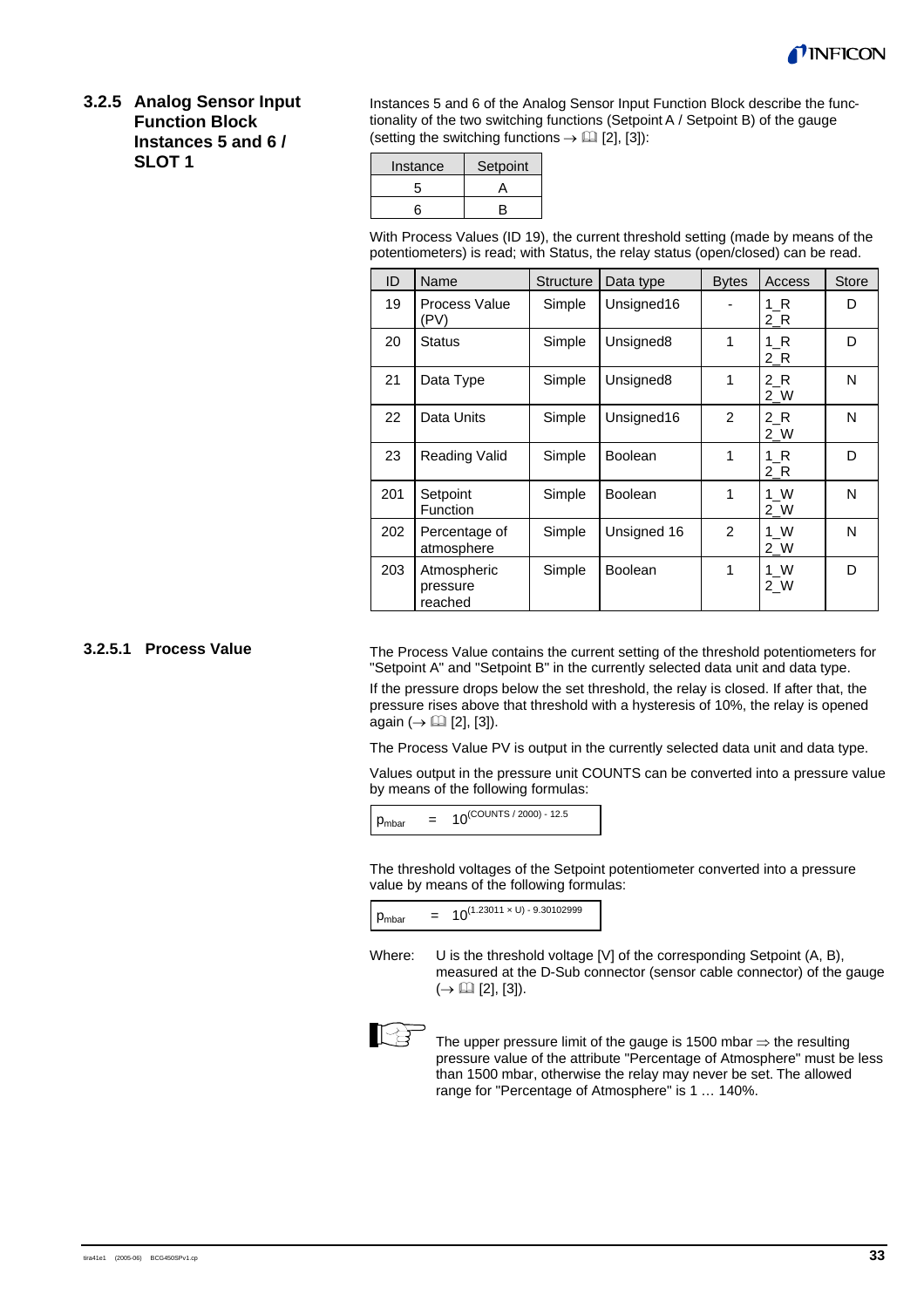

#### **3.2.5.2 Status**

If the pressure drops below the set threshold, the relay is activated (normally open contact closed). If the pressure then rises above the set threshold with a hysteresis of 10%, the relay is deactivated again (normally open contact open).

| Bit | Definition                                      |
|-----|-------------------------------------------------|
| 0   | O                                               |
| 1   | Low Alarm Exception: $0 =$ cleared, $1 =$ set   |
| 2   | Ω                                               |
| 3   | Low Warning Exception: $0 =$ cleared, $1 =$ set |
| 4   | 0                                               |
| 5   | Ω                                               |
| 6   | Ω                                               |
|     |                                                 |

- Description  $\rightarrow$  Instance 1. **3.2.5.3 Data Type**
- Description  $\rightarrow$  Instance 1. **3.2.5.4 Data Unit**
- **3.2.5.5 Reading Valid**
- **3.2.5.6 Setpoint Function**

Defines whether the relays are controlled by the according potentiometer or by the result of the comparison between atmosheric pressure sensor and the vacuum (CDG) pressure value.

| Byte value   Definition |                                            |
|-------------------------|--------------------------------------------|
|                         | Setpoint function                          |
|                         | atmosphere control (default) <sup>1)</sup> |

This parameter is always on "1".

If atmosphere control<sup>1)</sup> is activated and the pressure of in the process chamber (active sensor instance) falls below the process value of this instance 5 or 6, the relay will be closed.



The relay is opend if any of the sensor alarms occurs. The device state has to be EXECUTING to enable the relay to close.

<sup>1)</sup> General description of Atmosphere control  $\rightarrow$  [1] [3].

**3.2.5.7 "Percentage of Atmosphere"**

If the pressure value (active value) is within a "window" specified by this attribute from the atmosphere pressure sensor value (instance 4), the relay will be closed.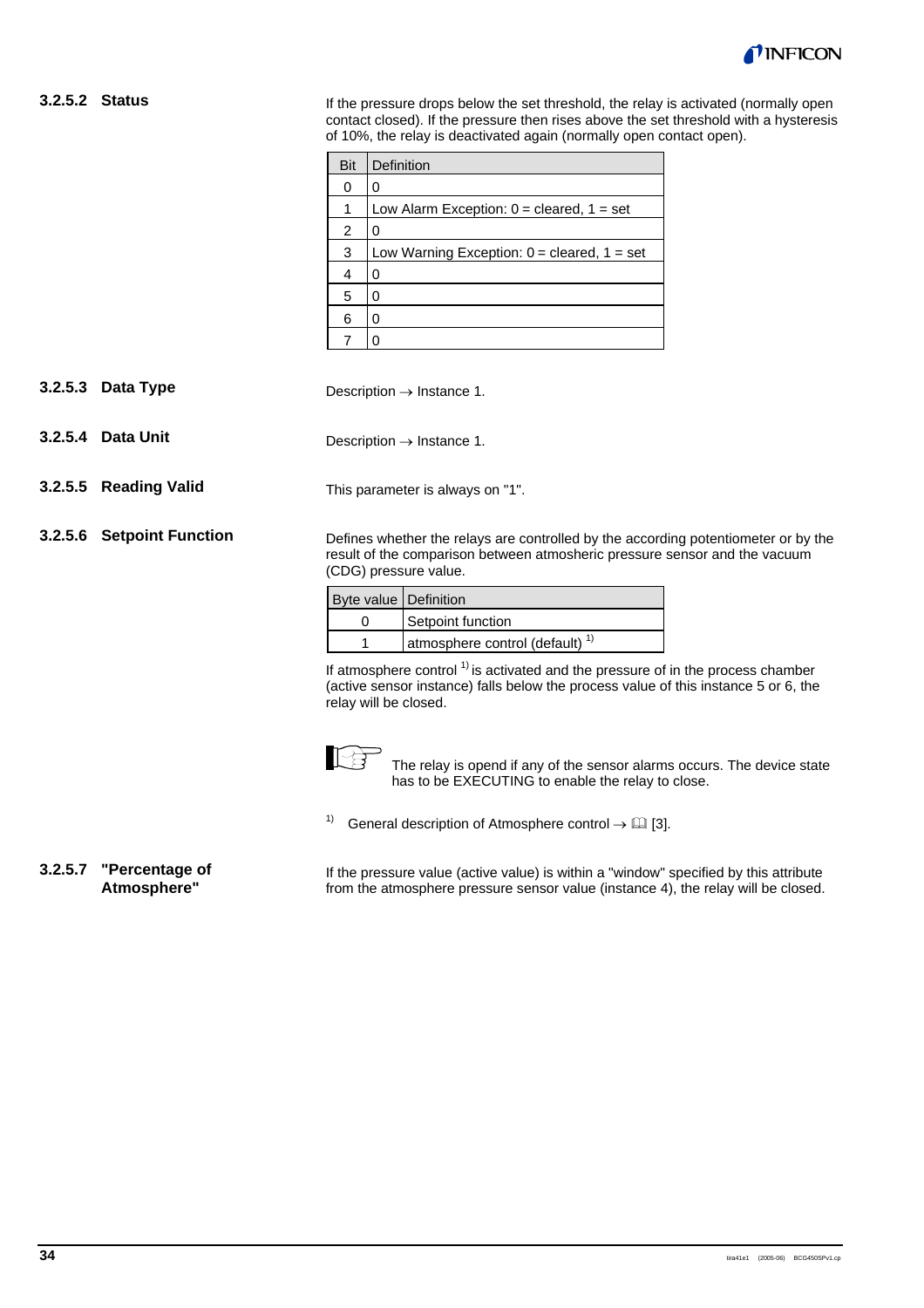

#### Setpoint function "Atmosphere Control"

| Atmospheric pressure threshold      |                                                                                                                                              |
|-------------------------------------|----------------------------------------------------------------------------------------------------------------------------------------------|
|                                     | 100                                                                                                                                          |
| Where:                              |                                                                                                                                              |
| Atmospheric pres-<br>sure threshold | [mbar] : If the pressure inside the vacuum chamber rises<br>above this threshold, the relay "Atmosheric pres-<br>sure reached" is energized. |
| Atmospheric<br>pressure             | [mbar] : Atmospheric pressure (100%, ambient) <sup>1)</sup>                                                                                  |
| N                                   | [%] : "Percentage of Atmosphere"<br>$(1  140\% ,$ default value = 5%)                                                                        |

Atmospheric pressure  $\times$  N

(Example values in the diagram below are printed in *italic*)



Relay status "Atmospheric pressure reached"

lie

 $\mathsf{r}$ 

 $1)$  The (piezo) sensor measuring atmospheric pressure can be calibrated to the value of the Capacitance Diaphragm Gauge pressure  $(\rightarrow \Box$  41).

#### ID202 value

The value "Percentage of Atmosphere" has to be entered as follows:

| N'     |          |         | $10 \times N$ |                                                                                                                             |
|--------|----------|---------|---------------|-----------------------------------------------------------------------------------------------------------------------------|
| Where: | -N<br>N' | $=$ $-$ |               | = "Percentage of Atmosphere", as described above<br>Value to be entered in ID202<br>(range 10 $1400 \triangleq 1$ $140\%$ ) |

Example: For a "Percentage of Atmosphere" of 50(%) enter 500 in ID202.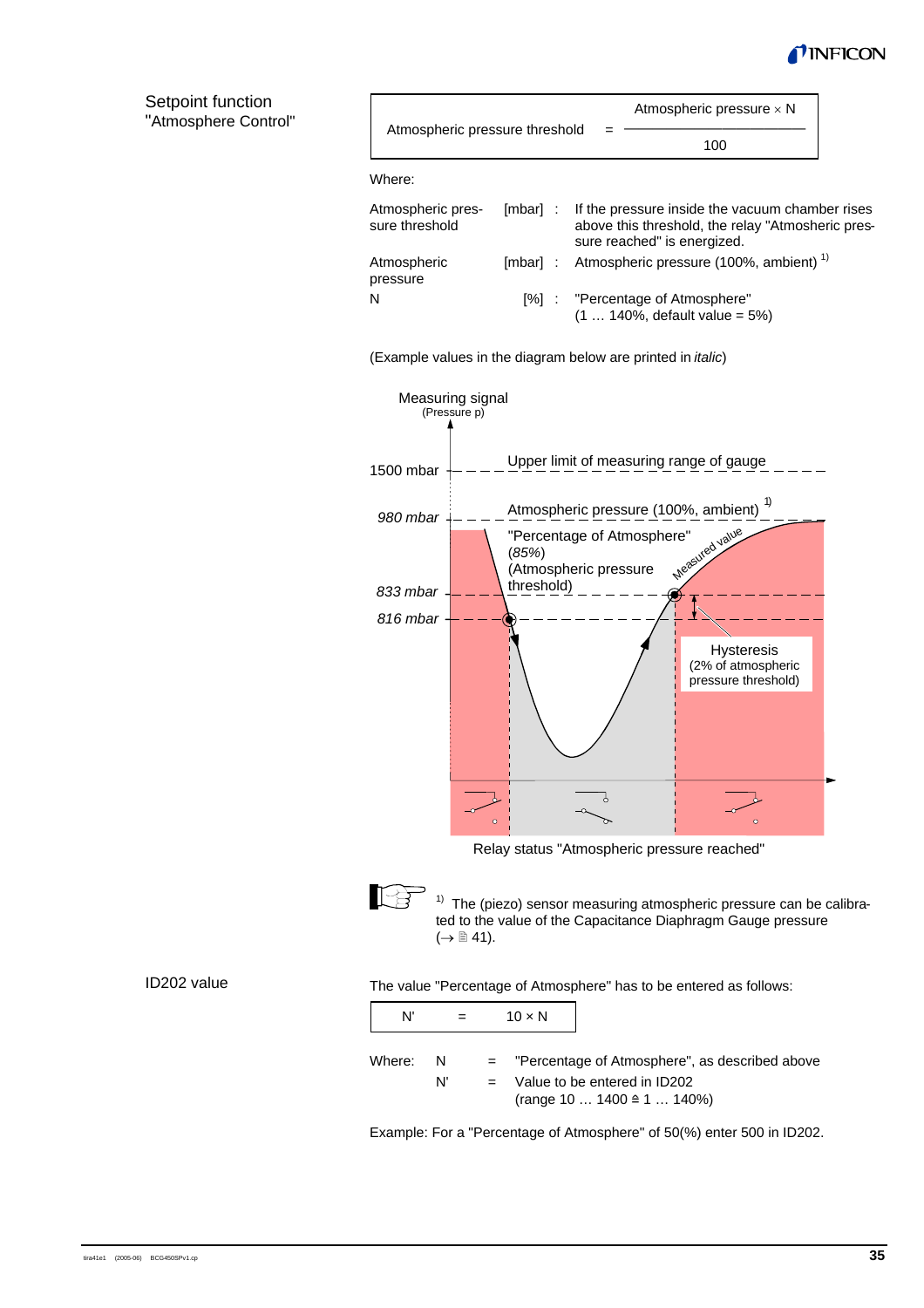

#### **3.2.5.8 Atmosphere Reached**

If the Setpoint Function is set to Atmosphere Control and the relay is closed, this byte is set to one, if the relay is open or not energized, the value is zero.

Additionally the following information is copied into the Manufacturer Exeption Detail Warning:

- Bit 1 of Manufacturer Exeption Detail Warning is set if relay A is energized and atmospheric pressure is reached.
- Bit 2 of Manufacturer Exeption Detail Warning is set if relay B is energized and atmospheric pressure is reached.

#### **3.3 Transducer Block**

#### **3.3.1 One Of N Vacuum Gauge Transducer Block / SLOT 1**

#### **3.3.1.1 One Of N Status Extension**

| ID | Name                               |              | Structure   Data type | Bytes   Access   Store |  |
|----|------------------------------------|--------------|-----------------------|------------------------|--|
|    | 120   One Of N Status<br>Extension | Simple UINT8 |                       |                        |  |

This parameter indicates whether the overrange or underrange of the gauge is exceeded.

| Bit7 | Bit <sub>6</sub> | Bit <sub>5</sub> | Bit4 | Bit <sub>3</sub> | Bit2                   | Bit1                  | Bit <sub>0</sub>   |
|------|------------------|------------------|------|------------------|------------------------|-----------------------|--------------------|
|      |                  |                  |      |                  | Underrange<br>Exceeded | Overrange<br>Exceeded | Reading<br>Invalid |

If the gauge is operated in its overrange or underrange ( $p < 5 \times 10^{-10}$  mbar or p > 1500 mbar), the corresponding bit and additionally the bit "Reading Invalid" is set.

If an error occurs, the bit "Reading Invalid" as well as the corresponding error bits in Device Block (ID 26, 27, 28 Device Block) are set.

### **3.3.2 Heat Transfer Vacuum Gauge Transducer Block / SLOT 1 / Instance 1**

| ID  | Name                    |        | Structure   Data type | <b>Bytes</b> | Access  | Store |
|-----|-------------------------|--------|-----------------------|--------------|---------|-------|
| 101 | <b>Block Type</b>       | Simple | Octet string          | 4            | 2 R     |       |
| 102 | <b>Status Extension</b> | Simple | UINT8                 |              | $1/2$ R |       |
| 103 | Sensor Alarm            | Struct | Array of 2 bytes      | 2            | $1/2$ R |       |
| 104 | Sensor Warning          | Struct | Array of 2 bytes      | っ            | $1/2$ R |       |

According to the table in Appendix A, the Block Type ID has the value "13".

**3.3.2.2 Status Extension**

**3.3.2.1 Block Type**

This parameter indicates whether the overrange or underrange of the Heat Transfer Vacuum Gauge device instance is exceeded.

| Bit7 | Bit <sub>6</sub> | Bit <sub>5</sub> | Bit4 | Bit3 | Bit <sub>2</sub>       | Bit1                  | Bit <sub>0</sub>   |
|------|------------------|------------------|------|------|------------------------|-----------------------|--------------------|
|      |                  |                  |      |      | Underrange<br>Exceeded | Overrange<br>Exceeded | Reading<br>Invalid |

If the instance is operated in its overrange or underrange, the corresponding bit and additionally the bit "Reading Invalid" is set.

If an error occurs, the bit "Reading Invalid" as well as the corresponding error bits in Device Block (ID 26, 27, 28 Device Block) are set.

**3.3.2.3 Sensor Alarm**

This parameter indicates the detectable errors occurring in connection with the Pirani measuring part. The present implementation allows detection of one error.

|        | Bit7 | Bit <sub>6</sub> | Bit <sub>5</sub> | Bit4 | Bit <sub>3</sub> | Bit <sub>2</sub> | Rit <sup>4</sup>           |  |
|--------|------|------------------|------------------|------|------------------|------------------|----------------------------|--|
| Byte 0 |      |                  |                  |      |                  |                  |                            |  |
| Byte 1 |      |                  |                  |      |                  |                  | <b>Electronics Failure</b> |  |

Electronics Failure includes a sensor error.

The Sensor Alarm bits defined here are copied into the Device Block ID 27 in the "Device Exception Detail Alarm" range of the Pirani measuring part.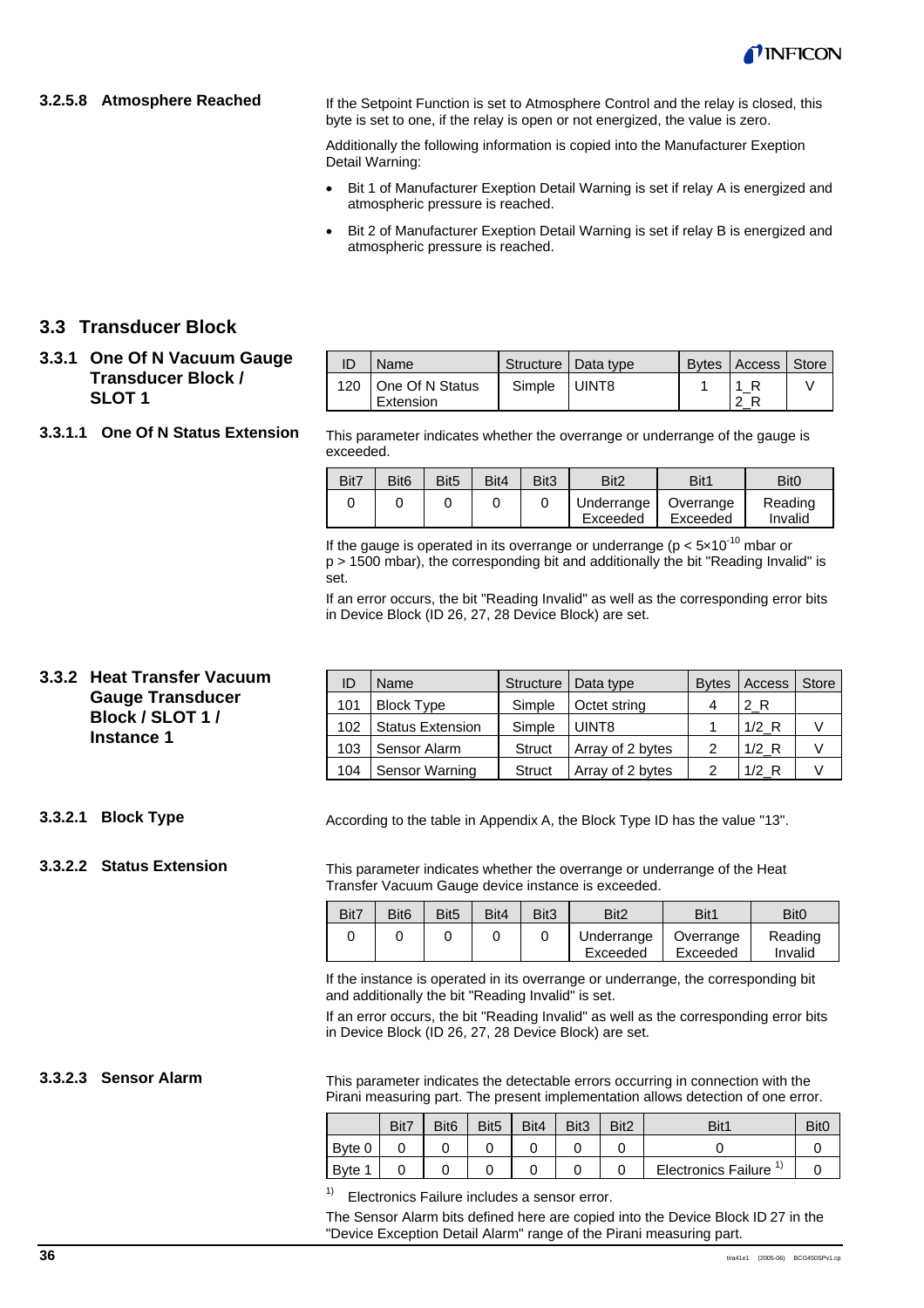

#### **3.3.2.4 Sensor Warning**

This parameter indicates the detectable warnings occurring in connection with the Pirani measuring part. The present implementation allows detection of one warning.

|              | Bit7 | Bit <sub>6</sub> | Bit <sub>5</sub> | Bit4 | Bit <sub>3</sub> | Bit <sub>2</sub> | Bit1                       |  |
|--------------|------|------------------|------------------|------|------------------|------------------|----------------------------|--|
| Byte 0       |      |                  |                  |      |                  |                  |                            |  |
| <b>B</b> vte |      |                  |                  |      |                  |                  | <b>Electronics Warning</b> |  |

The Sensor Warning bits defined here are copied into the Device Block ID 28 in the "Device Exception Detail Warning" range of the Pirani measuring part.

#### **3.3.3 Hot Cathode Ion Gauge Transducer Block / SLOT 1 / Instance 2**

| ID  | Name                                         | <b>Structure</b> | Data type           | <b>Bytes</b>   | Access                   | <b>Store</b> | <b>Initial Value</b> |
|-----|----------------------------------------------|------------------|---------------------|----------------|--------------------------|--------------|----------------------|
| 14  | Hot Cathode<br><b>Block State</b><br>Command | Rec              |                     | 1              | $1 \, \text{W}$<br>$2$ W |              | <b>FALSE</b>         |
| 101 | <b>Block Type</b>                            | Simple           | Octet<br>string     | 4              | $2_R$                    |              | 16                   |
| 102 | <b>Status</b><br>Extension                   | Simple           | UINT8               | 1              | $1_R$<br>$2_R$           | V            | $\Omega$             |
| 103 | Sensor<br>Alarm                              | <b>Struct</b>    | Array of<br>2 bytes | $\overline{2}$ | $1_R$<br>$2_R$           | V            | $\Omega$             |
| 104 | Sensor<br>Warning                            | <b>Struct</b>    | Array of<br>2 bytes | $\overline{2}$ | 1 R<br>$2_R$             | V            | $\Omega$             |
| 105 | Emission<br>Status                           | Simple           | <b>Boolean</b>      | 1              | 1 R/W<br>2 R/W           | V            | $\Omega$             |
| 106 | Emission<br>Current                          | Simple           | <b>FLOAT</b>        | 4              | 1 R/W<br>2 R/W           | <b>NV</b>    |                      |
| 109 | Degas<br><b>Status</b>                       | Simple           | <b>Boolean</b>      | 1              | $1_R$<br>$2_R$           | V            |                      |
| 201 | Emission<br>User Mode<br>State               | Simple           | <b>Boolean</b>      | 1              | $1_R$<br>$2_R$           | V            | $\Omega$             |

#### **3.3.3.1 Block Type**

#### **3.3.3.2 Status Extension**

According to the table in Appendix A, the Block Type ID has the value "16".

This parameter indicates that the overrange or underrange of the Hot Cathode Ion Gauge instance is exceeded.

| Bit7 | Bit <sub>6</sub> | Bit <sub>5</sub> | Bit4 | Bit <sub>3</sub> | Bit <sub>2</sub>       | Bit1                  | Bit <sub>0</sub>   |
|------|------------------|------------------|------|------------------|------------------------|-----------------------|--------------------|
|      |                  |                  |      |                  | Underrange<br>Exceeded | Overrange<br>Exceeded | Reading<br>Invalid |

If the instance is operated in its overrange or underrange, the corresponding bit and additionally the bit "Reading Invalid" is set.

If an error occurs, the bit "Reading Invalid" as well as the corresponding error bits in Device Block (ID 26, 27, 28 Device Block) are set.

#### **3.3.3.3 Sensor Alarm**

This parameter indicates the detectable errors occurring in connection with the BA measuring part. The present implementation allows detection of one error.

|              | Bit7 | Bit <sub>6</sub> | Bit <sub>5</sub> | Bit4 | Bit <sub>3</sub> | Bit <sub>2</sub> | Bit <sup>1</sup>           | Bit <sub>C</sub> |
|--------------|------|------------------|------------------|------|------------------|------------------|----------------------------|------------------|
| Byte 0       |      |                  |                  |      |                  |                  |                            |                  |
| <b>B</b> vte |      |                  |                  |      |                  |                  | <b>Electronics Failure</b> |                  |

<sup>1)</sup> Electronics Failure includes a sensor error.

The Sensor Alarm bits defined here are copied into the Device Block ID 27 in the "Device Exception Detail Alarm" range of the BA measuring part.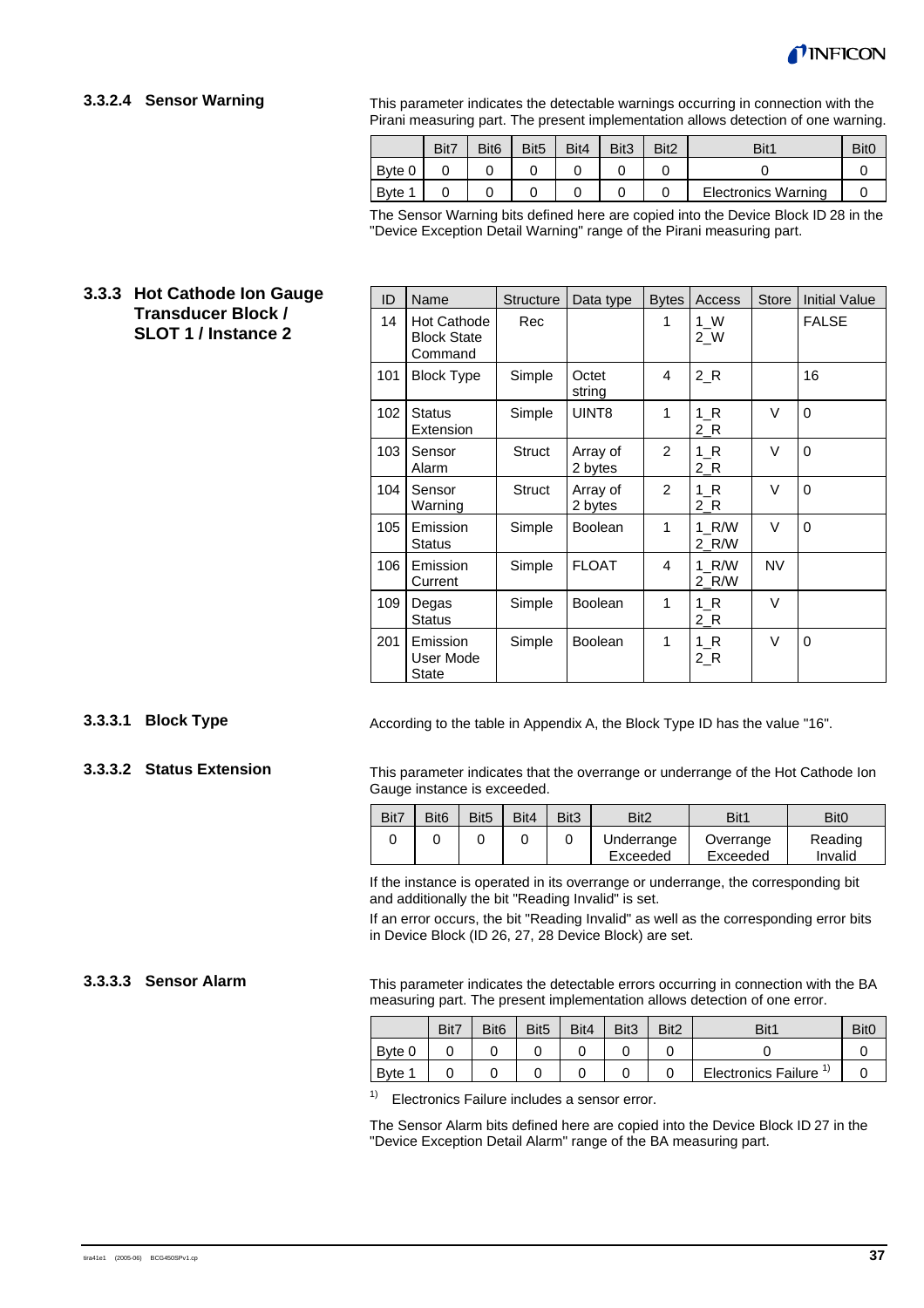

#### **3.3.3.4 Sensor Warning**

This parameter indicates the detectable warnings occurring in connection with the BA measuring part. The present implementation allows detection of one warning.

|        | Bit7 | Bit <sub>6</sub> | Bit <sub>5</sub> | Bit4 | Bit <sub>3</sub>               | Bit <sub>2</sub> | Bit1                   | Bit0 |
|--------|------|------------------|------------------|------|--------------------------------|------------------|------------------------|------|
| Byte 0 |      |                  |                  |      |                                |                  |                        |      |
| Byte 1 |      |                  |                  |      | Pressure too<br>high for degas |                  | Electronics<br>Warning |      |

The Sensor Warning bits defined here are copied into the Device Block ID 28 in the "Device Exception Detail Warning" range of the BA measuring part.

This parameter indicates the emission status of the gauge. **3.3.3.5 Emission Status**

| <b>Emission status</b> | Bit 1 | Bit 0 | Meaning               |
|------------------------|-------|-------|-----------------------|
| False                  |       |       | <b>Emission Off</b>   |
| <b>TRUE</b>            |       |       | Emission current low  |
| TRUE                   |       |       | Emission current high |
| TRUE                   |       |       | Degas                 |

#### **3.3.3.6 Emission Current**

This parameter indicates the value of the emission current in mA.

| Emission current [mA] | Bit 1 | Bit 0 |
|-----------------------|-------|-------|
|                       |       |       |
| 0.025                 |       |       |
| 5                     |       |       |
| 20                    |       |       |

**3.3.3.7 Degas Status**

This parameter indicates whether the gauge is in Degas mode.

| Degas Status | Bit 1 | Bit 0   Meaning |
|--------------|-------|-----------------|
| <b>FALSE</b> |       | Degas Off       |
|              |       | Degas On        |

#### **3.3.3.8 Emission User Mode State**

This parameter indicates whether the gauge is in Automatic oder Manual Emission Mode.

| <b>Emission User</b><br>Mode State | <b>Byte</b><br>value | Meaning               |
|------------------------------------|----------------------|-----------------------|
| FALSE.                             | 0                    | Manual Mode           |
| TRUE                               |                      | <b>Automatic Mode</b> |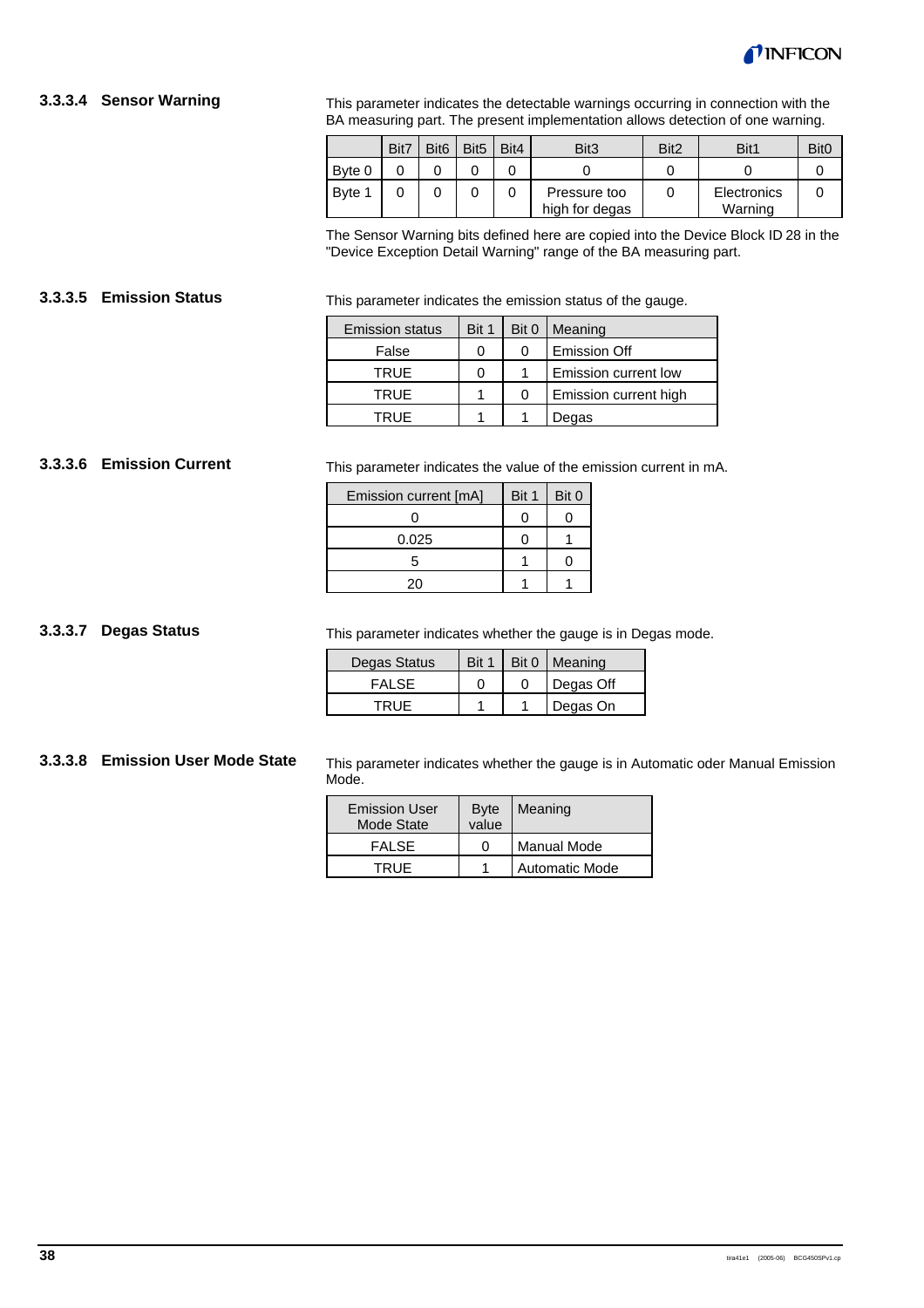

#### **3.3.3.9 Hot Cathode Block State Command**

This service is used for activating the Degas mode via Profibus.

| <b>B</b> vte | Name                               |        | Structure   Data type | <b>B</b> ytes | Access |
|--------------|------------------------------------|--------|-----------------------|---------------|--------|
| 0            | <b>State Command</b>               | Simple | Unsigned <sub>8</sub> | າ             |        |
|              | <b>State Command</b><br>Data Field | Simple | Unsigned <sub>8</sub> |               |        |
| っ            | Value                              | Simple | Unsigned <sub>8</sub> |               |        |

| State<br>Command | Name                  | Description                                                                                                                                                                                                                      |  |  |  |  |
|------------------|-----------------------|----------------------------------------------------------------------------------------------------------------------------------------------------------------------------------------------------------------------------------|--|--|--|--|
| 0                | Inactive              | No action                                                                                                                                                                                                                        |  |  |  |  |
| 1                | Set Degas<br>State    | Activates/deactivates the Degas mode                                                                                                                                                                                             |  |  |  |  |
|                  |                       | This service is used for activating/deactivating the<br>Degas mode ( $p < 7.2 \times 10^{-6}$ mbar).<br>If the Degas mode has not been deactivated with<br>Degas Off before, it is automatically turned off after<br>3 minutes.  |  |  |  |  |
|                  |                       | The Degas State can only be changed if $p <$ Degas<br>On Limit, otherwise the command returns the error<br>"Object State Conflict".                                                                                              |  |  |  |  |
|                  |                       | The State Command Data Field Value can have the<br>following values:<br>$0 \triangleq$ Degas Off<br>1 ≙ Degas On                                                                                                                 |  |  |  |  |
| 3                | Set                   | Turns the emission ON or OFF according to the target                                                                                                                                                                             |  |  |  |  |
|                  | Emission              | value                                                                                                                                                                                                                            |  |  |  |  |
|                  | State                 | Target Value: $0 \Rightarrow$ Switch emission OFF                                                                                                                                                                                |  |  |  |  |
|                  |                       | Target Value: $1 \Rightarrow$ Switch emission ON                                                                                                                                                                                 |  |  |  |  |
| 128              | Emission<br>User Mode | The device supports two modes :                                                                                                                                                                                                  |  |  |  |  |
|                  |                       | <b>Automatic Mode</b>                                                                                                                                                                                                            |  |  |  |  |
|                  |                       | Emission is switched on or off by the integrated Pirani<br>automatically.                                                                                                                                                        |  |  |  |  |
|                  |                       | If the emission is switched on and is then switched off<br>manually, the emission will be switched on again only<br>if the pressure rises above the $3.2 \times 10^{-2}$ mbar and then<br>drops below $2.4 \times 10^{-2}$ mbar. |  |  |  |  |
|                  |                       | <b>Manual Mode</b>                                                                                                                                                                                                               |  |  |  |  |
|                  |                       | Emission is switched on or off by the command "Set<br><b>Emission State"</b>                                                                                                                                                     |  |  |  |  |
|                  |                       | If during run time the pressure exceeds $3.2 \times 10^{-2}$<br>mbar, the triple gauge switches off the emission<br>automatically. The measurement value equals the<br>Pirani value.                                             |  |  |  |  |
|                  |                       | If the emission is switched off by the user while the<br>pressure is still in Ioni range, the measurement<br>value equals the Pirani value. There is no auto-<br>matic change to the BA range by the BCG450.                     |  |  |  |  |
|                  |                       | Target Value:<br>$0 \Rightarrow$ sets Manual Mode<br>1 $\Rightarrow$ sets Automatic Mode                                                                                                                                         |  |  |  |  |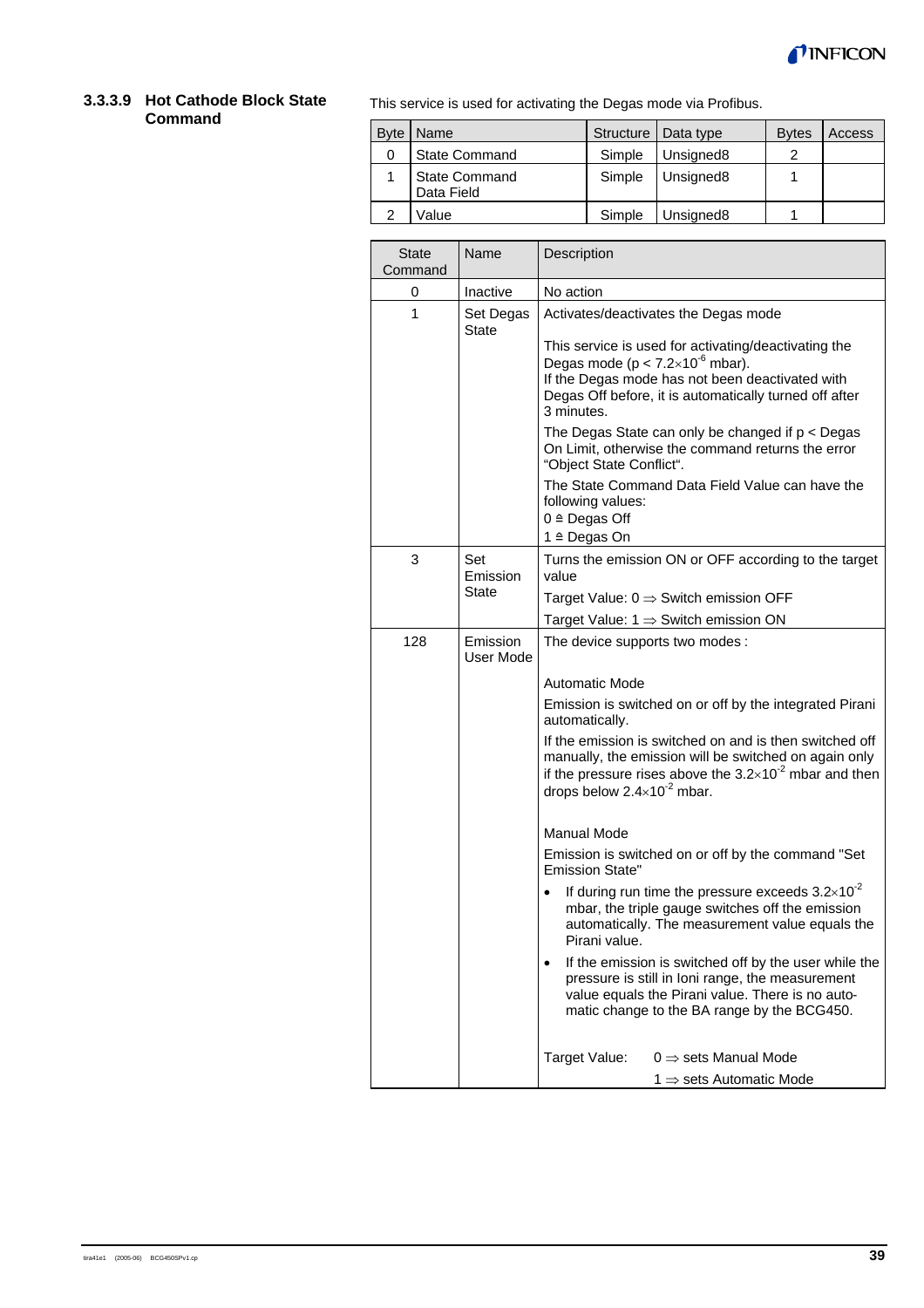

# **3.3.4 Diaphragm Gauge Transducer Block / SLOT 1 / Instance 3**

#### **3.3.4.1 Block Type**

**3.3.4.3 Sensor Alarm**

#### **3.3.4.2 Status Extension**

| ID  | Name                    | Structure     | Data type        | <b>Bytes</b> | Access  | <b>Store</b> |
|-----|-------------------------|---------------|------------------|--------------|---------|--------------|
| 101 | <b>Block Type</b>       | Simple        | Octet string     | 4            | 2 R     |              |
| 102 | <b>Status Extension</b> | Simple        | UINT8            |              | $1/2$ R |              |
| 103 | Sensor Alarm            | Struct        | Array of 2 bytes | 2            | $1/2$ R |              |
| 104 | Sensor Warning          | <b>Struct</b> | Array of 2 bytes | າ            | $1/2$ R |              |

According to the table in Appendix A, the Block Type ID has the value "14".

This parameter indicates whether the overrange or underrange of the diaphragm gauge device instance is exceeded.

| Bit7 | Bit <sub>6</sub> | Bit <sub>5</sub> | Bit4 | Bit <sub>3</sub> | Bit <sub>2</sub>       | Bit1                  | Bit <sub>0</sub>   |
|------|------------------|------------------|------|------------------|------------------------|-----------------------|--------------------|
|      |                  |                  |      |                  | Underrange<br>Exceeded | Overrange<br>Exceeded | Reading<br>Invalid |

If the instance is operated in its overrange or underrange, the corresponding bit and additionally the bit "Reading Invalid" is set.

If an error occurs, the bit "Reading Invalid" as well as the corresponding error bits in Device Block (ID 26, 27, 28 Device Block) are set.

This parameter indicates the detectable errors occurring in connection with the diaphragm gauge measuring part. The present implementation allows detection of one error.

|                   | Bit7 | Bit <sub>6</sub> | Bit <sub>5</sub> | Bit4 | Bit <sub>3</sub> | Bit <sub>2</sub> | Bit1                       | Bit( |
|-------------------|------|------------------|------------------|------|------------------|------------------|----------------------------|------|
| Byte 0            |      |                  |                  |      |                  |                  |                            |      |
| Byte <sup>1</sup> |      |                  |                  |      |                  |                  | <b>Electronics Failure</b> |      |

 $1)$  Electronics Failure includes a sensor error.

The Sensor Alarm bits defined here are copied into the Device Block ID 27 in the "Device Exception Detail Alarm" range of the the capacitance diaphragm gauge measuring part.

#### **3.3.4.4 Sensor Warning**

This parameter indicates the detectable warnings occurring in connection with the diaphragm gauge measuring part. The present implementation allows detection of one warning.

|        | Bit7 | Bit <sub>6</sub> | Bit <sub>5</sub> | Bit4 | Bit <sub>3</sub> | Bit <sub>2</sub> | Bit1                       | Bit <sub>C</sub> |
|--------|------|------------------|------------------|------|------------------|------------------|----------------------------|------------------|
| Byte 0 |      |                  |                  |      |                  |                  |                            |                  |
| Byte 1 |      |                  |                  |      |                  |                  | <b>Electronics Warning</b> |                  |

The Sensor Warning bits defined here are copied into the Device Block ID 28 in the "Device Exception Detail Warning" range of the diaphragm gauge measuring part.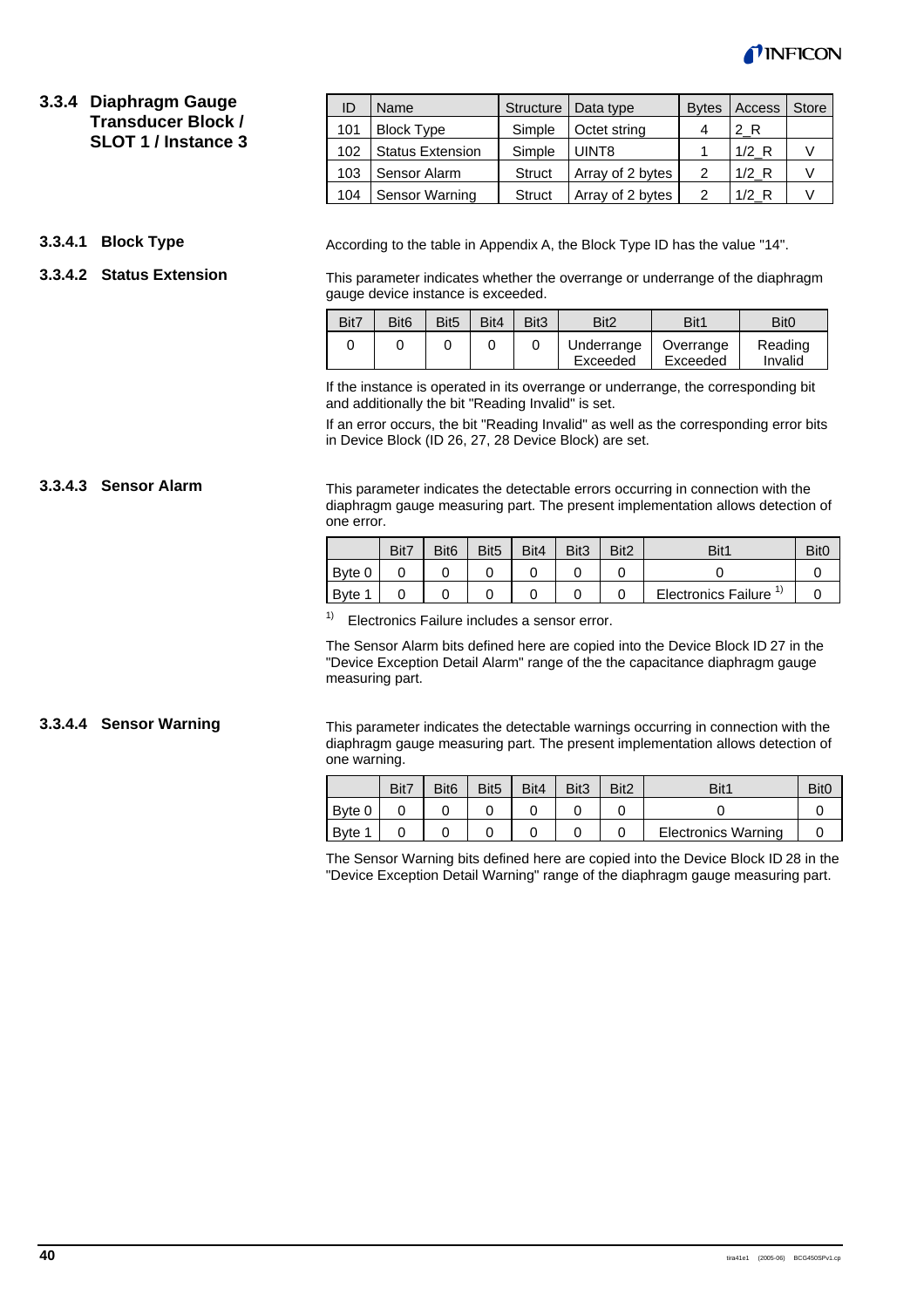

**3.3.4 Atmosphere Sensor Transducer Block (Piezo Sensor) / SLOT 1 / Instance 4**

| ID  | Name                                       |            | Structure   Data type | <b>B</b> ytes | <b>Access</b> | <b>Store</b> |
|-----|--------------------------------------------|------------|-----------------------|---------------|---------------|--------------|
| 14  | Atmosphere<br>gauge Block State<br>Command | <b>REC</b> |                       | 2             | 1 W<br>2 W    |              |
| 101 | <b>Block Type</b>                          | Simple     | Octet string          |               | 2 R           |              |

**3.3.4.1 Block Type**

#### **3.3.4.2 Atmosphere Sensor Block State Command**

The Block Type ID has the value: "01 00 00 00" (octet string).

This service is used for activating the adjustment of the Piezo sensor to the Capacitance diaphragm sensor via Profibus.

The atmosphere pressure sensor can be adjusted to the internal (vacuum chamber) Capacitance diaphragm sensor.

If you want to adjust the atmosphere pressure sensor to the Capacitance diaphragm sensor, proceed as follows:



 $\bullet$  Vent the vacuum system to atmospheric pressure



Send the "Release User ATM adjust" command



**B** Perform the "User ATM adjust command" as specified below.

After this procedure, the atmosphere pressure sensor will give the same pressure value as the Capacitance diaphragm sensor at atmospheric pressure.

|    | Name                                           |        | Structure   Data type | <b>B</b> ytes | Access  |
|----|------------------------------------------------|--------|-----------------------|---------------|---------|
| 14 | Atmosphere gauge Block<br><b>State Command</b> | Record | $\rightarrow$ below   | 2             | $1/2$ W |
|    | <b>Transition Command</b>                      | Simple | Unsigned <sub>8</sub> |               |         |
|    | <b>Transition Command</b><br>Target Value      | Simple | Usingned <sub>8</sub> |               |         |

| <b>State</b><br>Command | Name                            | Description                                                                                                                                                                                  |
|-------------------------|---------------------------------|----------------------------------------------------------------------------------------------------------------------------------------------------------------------------------------------|
| 0                       | Inactive                        | No action                                                                                                                                                                                    |
| 128                     | Adjust<br>Piezo /<br><b>CDG</b> | This service is used for activating the adjustment of<br>the piezo sensor to the Capacitance diaphragm sen-<br>sor.<br>The Transition Command Target Value can have the<br>following values: |
|                         |                                 | $0 \Rightarrow$ executes a User ATM adjust<br>1 $\Rightarrow$ releases User ATM adjust                                                                                                       |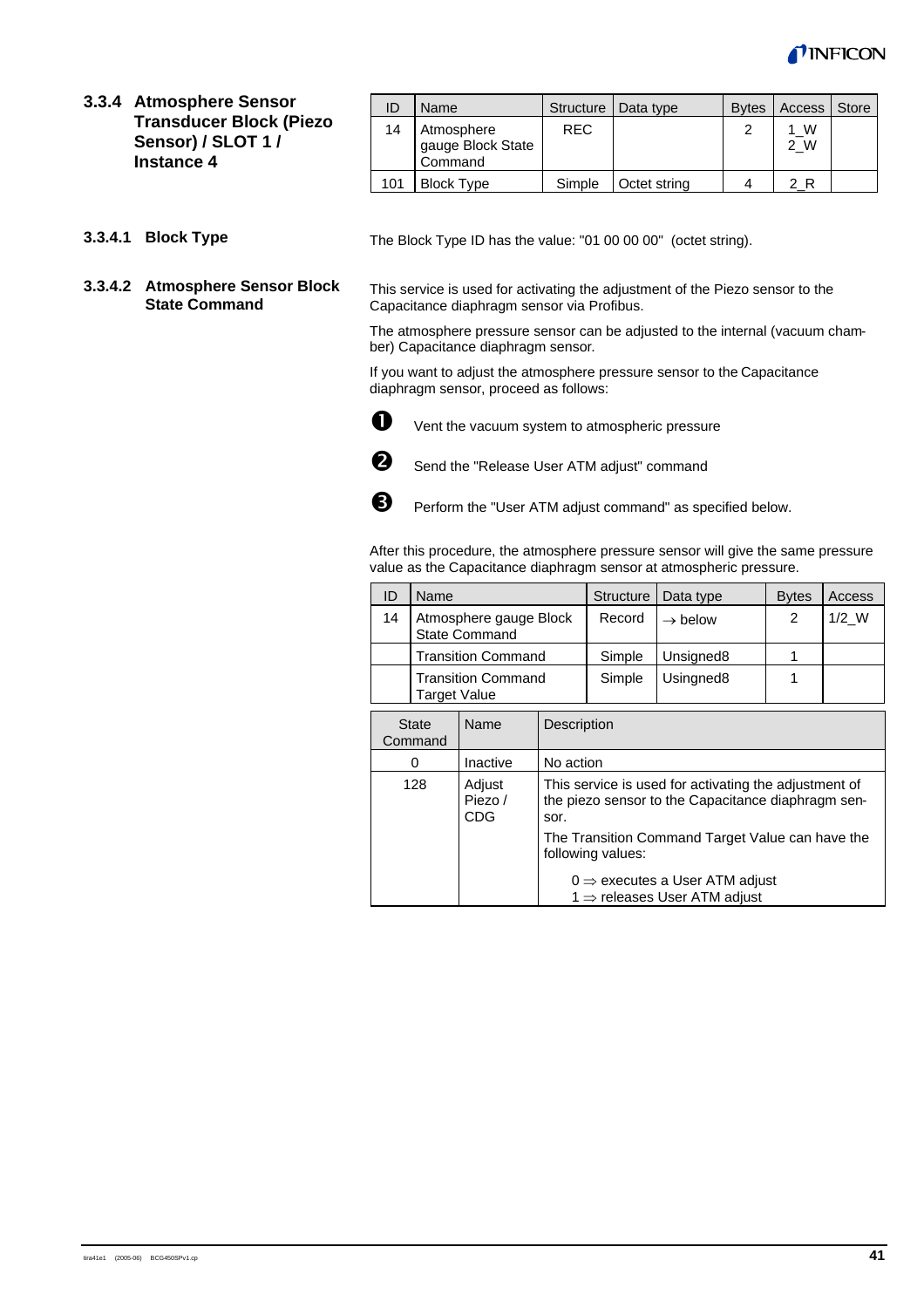

# **Appendix A: Definitions**

# Data types

| Abbreviation       | Range                           | Data type                                             |
|--------------------|---------------------------------|-------------------------------------------------------|
| INT <sub>8</sub>   | $-2^7$ $(2^7 - 1)$              | Integer 1 byte                                        |
| <b>INT16</b>       | $-2^{15}$ (2 <sup>15</sup> - 1) | Integer 2 byte                                        |
| INT <sub>32</sub>  | $-2^{31}$ $(2^{31} - 1)$        | Integer 4 byte                                        |
| UINT8              | $0 (2^8 - 1)$                   | Unsigned integer 1 byte                               |
| UINT <sub>16</sub> | $0 (2^{16} - 1)$                | Unsigned integer 2 byte                               |
| UINT32             | $0 (2^{31} - 1)$                | Unsigned integer 4 byte                               |
| <b>FLOAT</b>       | $\pm 3.402 \times 10^{38}$      | Floating Point, IEEE 754 Short Real Number,<br>4 byte |
| VSTRING(n)         |                                 | ISO 646 and ISO 2375                                  |
| OSTRING(n)         |                                 | Octet string                                          |

#### Definitions

| Term        | Meaning                                                                                                                |
|-------------|------------------------------------------------------------------------------------------------------------------------|
| <b>Byte</b> | Number of bytes used by a data structure (integer value)                                                               |
| Store       | This parameter defines whether the values are stored in non-<br>volatile memory ( $\rightarrow$ store characteristics) |
| Default     | Manufacturer-defined value                                                                                             |

### Store characteristics

| Abbreviation | Meaning                                                                                               |
|--------------|-------------------------------------------------------------------------------------------------------|
| V            | "Volatile": Value is not saved to the RAM or EEPROM and is lost<br>in the event of a power failure    |
| N            | "Nonvolatile": Value is saved to the RAM or EEPROM and is not<br>lost in the event of a power failure |

#### Data access

| Abbreviation          | Meaning                                                      |
|-----------------------|--------------------------------------------------------------|
| 1 R/W                 | Acyclically readable and writeable by a Master Class 1       |
| 2 R/W                 | Acyclically readable and writeable by a Master Class 2       |
| $1/2$ <sub>R</sub> /W | Acyclically readable and writeable by a Master Class 1 and 2 |
| 1 R                   | Acyclically readable by a master Class 1                     |
| 2 R                   | Acyclically readable by a master Class 2                     |
| $1/2$ <sub>R</sub>    | Acyclically readable by a master Class 1 and 2               |
| $1 \, W$              | Acyclically writeable by a master Class 1                    |
| 2 W                   | Acyclically writeable by a master Class 2                    |
| $1/2$ W               | Acyclically writeable by a master Class 1 and 2              |
| 0 XI                  | Cyclic output data with master Class 1                       |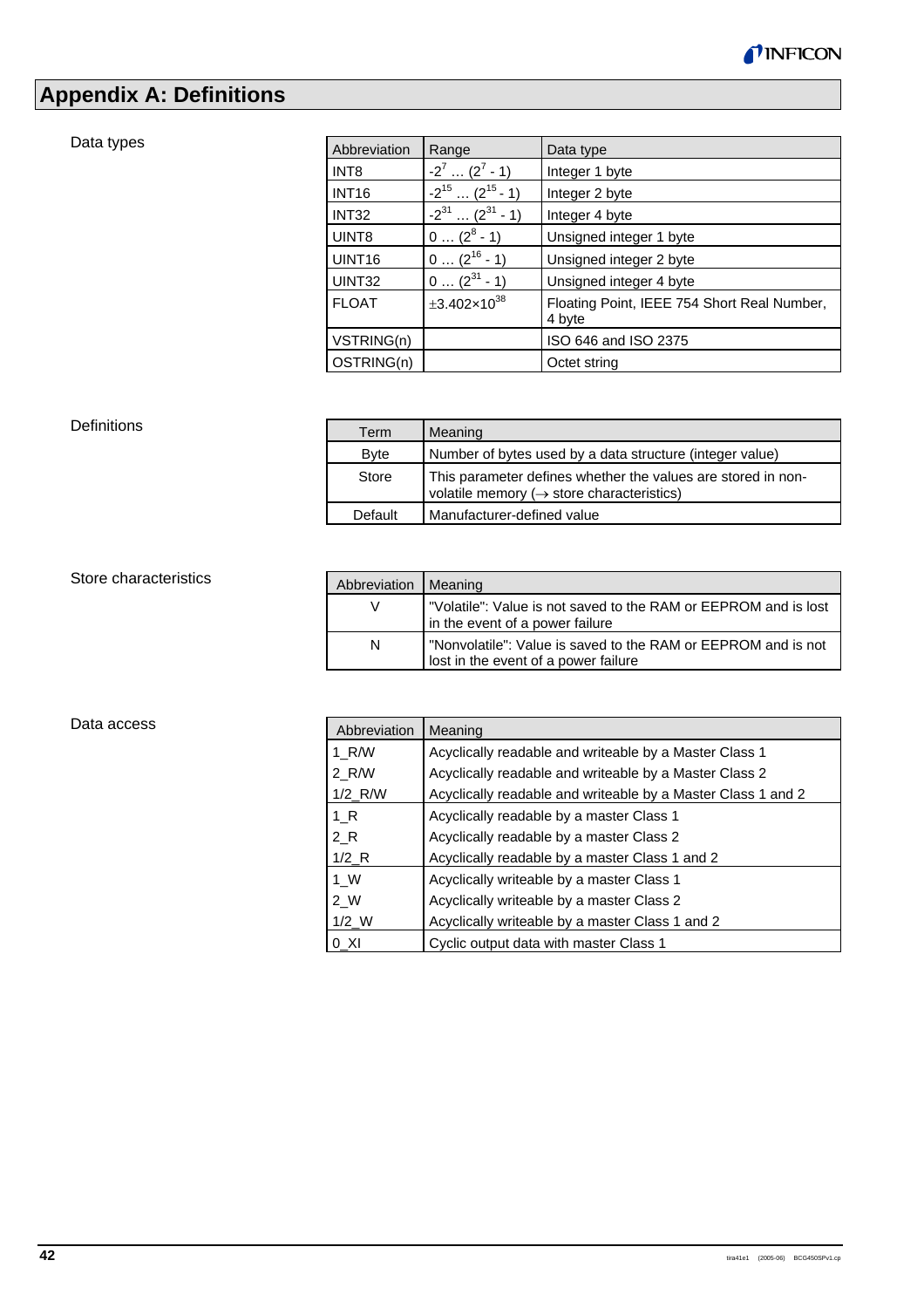

#### Excerpts from: "PROFIBUS Profile for SEMI"  $(\rightarrow \Box \Box 4)$

The following table explains terms used in connection with the Profibus.

| Term                                  | Meaning                                                                                                                                                                                                                                                                                                                                                                                                                                                                                                                                                              |
|---------------------------------------|----------------------------------------------------------------------------------------------------------------------------------------------------------------------------------------------------------------------------------------------------------------------------------------------------------------------------------------------------------------------------------------------------------------------------------------------------------------------------------------------------------------------------------------------------------------------|
| <b>Alert Elements</b>                 | Alert Elements are used to communicate notification mes-<br>sages from slave to master when warnings, alarms or<br>events are detected.                                                                                                                                                                                                                                                                                                                                                                                                                              |
| Application                           | A software functional unit consisting of an interconnected<br>aggregation of function blocks, events and objects, which<br>may be distributed and which may have interfaces with<br>other applications.                                                                                                                                                                                                                                                                                                                                                              |
| Characteristic                        | An characteristic is a property or characteristic of an entity.                                                                                                                                                                                                                                                                                                                                                                                                                                                                                                      |
|                                       | (Au) In block applications a block interface is defined by<br>input/output parameters. These parameters have charac-<br>teristics called parameter characteristics. Examples are<br>access rights and identification names.                                                                                                                                                                                                                                                                                                                                          |
|                                       | (IT) The UML defines characteristics as a feature within a<br>classifier that describes a range of values that instances of<br>the classifier may hold. It is a property of a class instance<br>(object).                                                                                                                                                                                                                                                                                                                                                            |
| <b>Block</b><br>(Block Instance)      | A logical processing unit of software comprising an individ-<br>ual, named copy of the block and associated parameters<br>specified by a block type, which persists from one invoca-<br>tion of the block to the next. Concept similar to the class/<br>object approach, but well suited to the automation require-<br>ments.                                                                                                                                                                                                                                        |
| Class                                 | (IT) A class represents a template for several objects and<br>describes how these objects are structured internally. Ob-<br>jects of the same class have the same definition both for<br>their operations and for their information structures.                                                                                                                                                                                                                                                                                                                      |
| Configuration (of a<br>system/device) | A step in system design: selecting functional units, assign-<br>ing their locations and identifiers and defining their inter-<br>connections.                                                                                                                                                                                                                                                                                                                                                                                                                        |
| Data Structure                        | An aggregate whose elements need not be of the same<br>data type, and each of them is uniquely referenced by an<br>offset identifier.                                                                                                                                                                                                                                                                                                                                                                                                                                |
| Data Type                             | A data item with certain characteristics and permissible<br>operations on that data, e.g. INT8.                                                                                                                                                                                                                                                                                                                                                                                                                                                                      |
| Device                                | A physical entity capable of performing one or more speci-<br>fied functions in a particular context and delimited by its<br>interfaces.                                                                                                                                                                                                                                                                                                                                                                                                                             |
| Direction of Data                     | Input data are transmitted from the device to the bus. Out-<br>put data are transmitted from the bus to the device.                                                                                                                                                                                                                                                                                                                                                                                                                                                  |
| Direction of Flow                     | A positive set point causes a flow from P to A.                                                                                                                                                                                                                                                                                                                                                                                                                                                                                                                      |
| Entity                                | A particular thing, such as a person, place, process, object,<br>concept, association or event.                                                                                                                                                                                                                                                                                                                                                                                                                                                                      |
| Function                              | (1) A specific purpose of an entity.<br>(2) One of a group of actions performed by an entity.                                                                                                                                                                                                                                                                                                                                                                                                                                                                        |
| <b>Function Block</b>                 | A named block consisting of one or more input, output and<br>contained parameters. Function blocks represent the basic<br>automation functions performed by an application which is<br>as independent as possible from the specifics of I/O devices<br>and the network. Each function block processes input<br>parameters according to a specified algorithm and an inter-<br>nal set of contained parameters. They produce output pa-<br>rameters that are available for use within the same function<br>block application or by other function block applications. |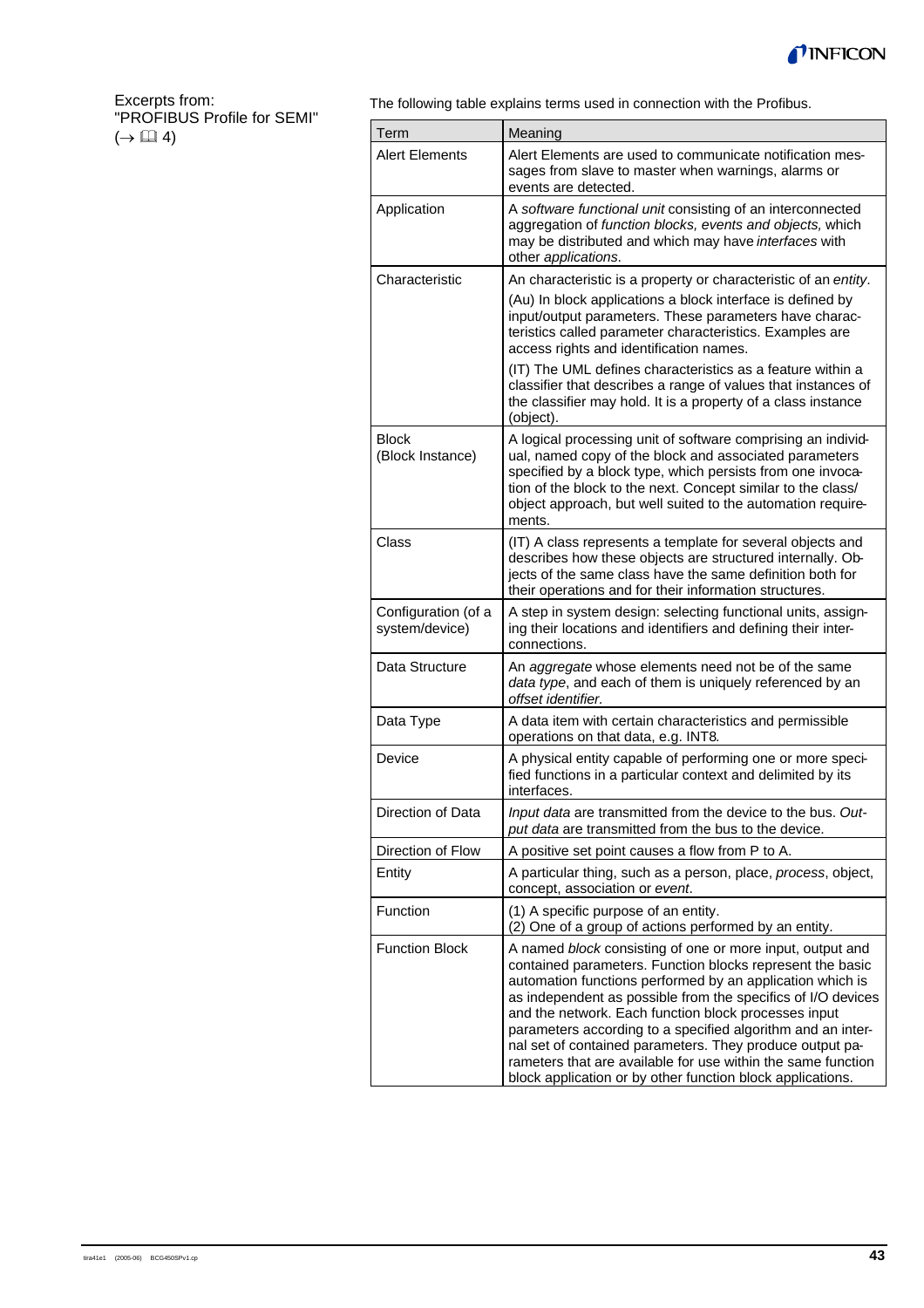

Excerpts from: "PROFIBUS Profile for SEMI" (cont.)

 $\mathbf{r}$ 

| Term                                 | Meaning                                                                                                                                                                                                                                                                                                                                                                                                                                                                                                                                                                                                                                                                                                                                                                                 |
|--------------------------------------|-----------------------------------------------------------------------------------------------------------------------------------------------------------------------------------------------------------------------------------------------------------------------------------------------------------------------------------------------------------------------------------------------------------------------------------------------------------------------------------------------------------------------------------------------------------------------------------------------------------------------------------------------------------------------------------------------------------------------------------------------------------------------------------------|
| <b>Function Block</b><br>Application | Application of an automation system performed by a Device<br>Block, Function Block, Transducer Block and accompanied<br>elements.                                                                                                                                                                                                                                                                                                                                                                                                                                                                                                                                                                                                                                                       |
| Instance                             | A set of data related to an invocation of a function block or a<br>class.                                                                                                                                                                                                                                                                                                                                                                                                                                                                                                                                                                                                                                                                                                               |
| <b>Internal Resolution</b><br>(ir)   | The internal resolution is 16383 (3FFF $_{hex}$ ) for 100% and<br>-16384 (C000 <sub>hex</sub> ) for -100% of the range.                                                                                                                                                                                                                                                                                                                                                                                                                                                                                                                                                                                                                                                                 |
| Mode                                 | Determines the block operating mode and available modes<br>for a block instance.                                                                                                                                                                                                                                                                                                                                                                                                                                                                                                                                                                                                                                                                                                        |
| Object                               | (IT) A software entity having identity, attributes and behav-<br>ior.                                                                                                                                                                                                                                                                                                                                                                                                                                                                                                                                                                                                                                                                                                                   |
| Parameter                            | A variable that is given a constant value for a specified<br>application and that may denote the application.                                                                                                                                                                                                                                                                                                                                                                                                                                                                                                                                                                                                                                                                           |
| Device Block                         | A Device Block is a named block. Hardware specific pa-<br>rameters of a field device, which are associated with a re-<br>source, are made visible through the Device Block. Similar<br>to transducer blocks, they insulate function blocks from the<br>physical hardware by a set of implementation independent<br>hardware parameters.                                                                                                                                                                                                                                                                                                                                                                                                                                                 |
| Record                               | A set of data items of different data types treated as a unit.                                                                                                                                                                                                                                                                                                                                                                                                                                                                                                                                                                                                                                                                                                                          |
| Resource                             | A resource is considered to be a logical subdivision within<br>the software (and possibly hardware) structure of a device.<br>Resources have independent control of their operation. The<br>definition of a resource may be modified without affecting<br>other resources within a device. A resource accepts and<br>processes data and/or events from the process and/or<br>communication interfaces and returns data and/or events to<br>the process and/or communication interfaces, as specified<br>by the applications utilizing the resource. An interoperable<br>network view of applications is provided through device re-<br>sources. Each resource specifies the network visible as-<br>pects of one or more local applications (or parts of distri-<br>buted applications). |
| Simple Variable                      | A single variable which is characterized by a defined Data<br>Type.                                                                                                                                                                                                                                                                                                                                                                                                                                                                                                                                                                                                                                                                                                                     |
| Substitute Value                     | In case an optional parameter has not been implemented,<br>the device behaves according to the substitute value for this<br>parameter.                                                                                                                                                                                                                                                                                                                                                                                                                                                                                                                                                                                                                                                  |
| <b>Transducer Block</b>              | Transducer Block is a named block. Transducer blocks<br>insulate function blocks from the specifics of I/O devices,<br>such as sensors, actuators, and switches. Transducer<br>blocks control access to I/O devices through a device in-<br>dependent interface defined for use by function blocks.<br>Transducer blocks also perform functions, such as cali-<br>bration and linearization, on I/O data to convert it to a de-<br>vice independent representation. Their interface to function<br>blocks is defined as one or more implementation independ-<br>ent I/O channels.                                                                                                                                                                                                       |
| Variable                             | A software entity that may assume any one of a set of val-<br>ues. The values of a variable are usually restricted to a<br>certain data type.                                                                                                                                                                                                                                                                                                                                                                                                                                                                                                                                                                                                                                           |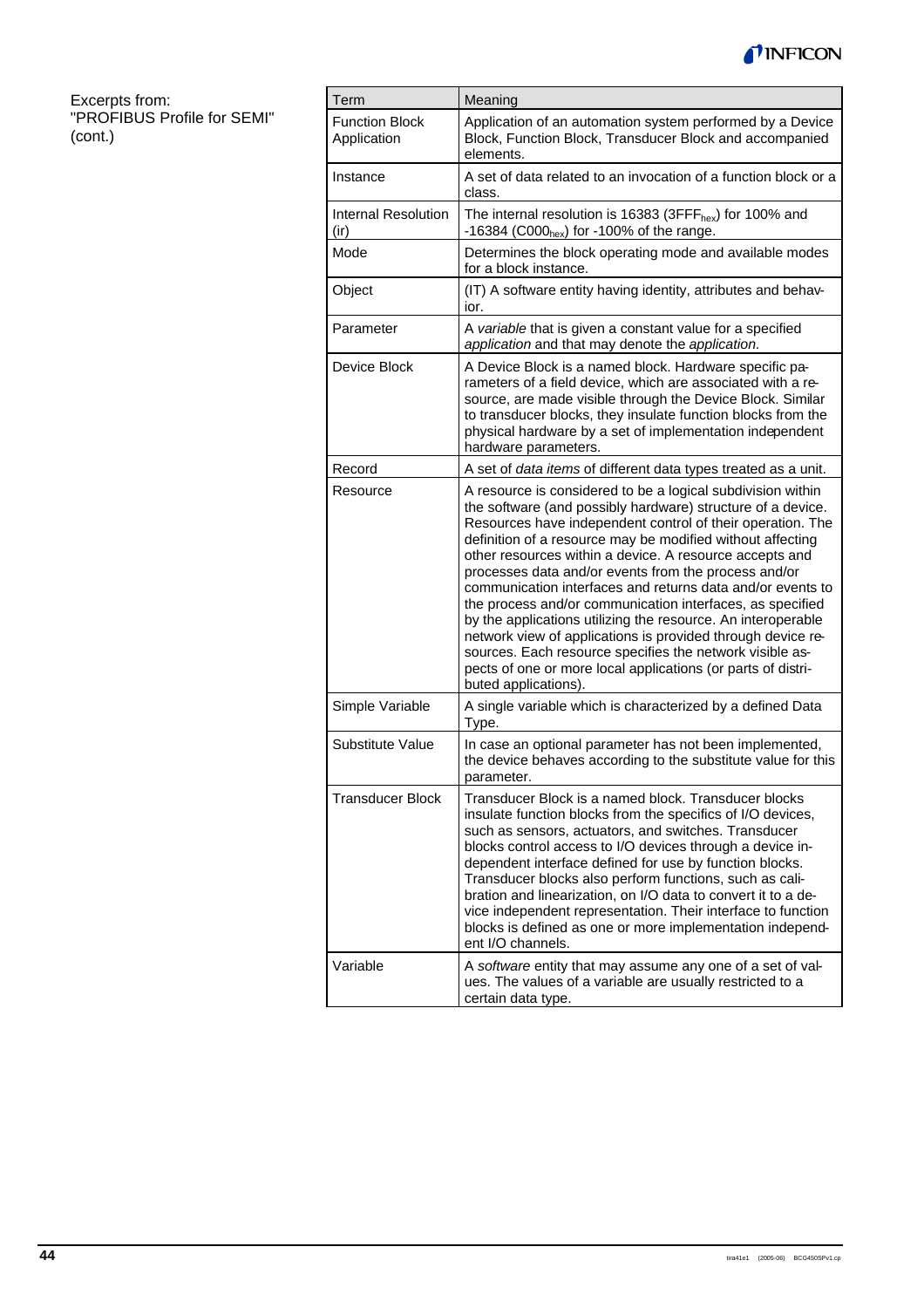

# **Appendix B: Block Type**

Currently defined Block Type IDs

| <b>Block Name</b>                                        | <b>Block Type ID</b> |
|----------------------------------------------------------|----------------------|
| Device Block                                             | 1                    |
| Sensor Analog Input Function Block                       | 2                    |
| One of N Channel Sensor Analog Input Function Block      | 3                    |
| Multi Channel Sensor Analog Input Function Block         | $\overline{4}$       |
| Discrete Input Function Block                            | 5                    |
| <b>Actuation Analog Output Function Block</b>            | 6                    |
| Discrete Output Function Block                           | 7                    |
| Analog Output Function Block                             | 8                    |
| Single Stage Controller Function Block                   | 9                    |
| <b>Gas Calibration Transducer Block</b>                  | 10                   |
| <b>Flow Transducer Block</b>                             | 11                   |
| Sensor Analog Input Ambient Temperature Transducer Block | 12                   |
| Heat Transfer Vacuum Gauge <sup>1)</sup>                 | 13                   |
| 3)<br>Diaphragm Gauge                                    | 14                   |
| Cold Cathode Ion Gauge                                   | 15                   |
| 2)<br>Hot Cathode Ion Gauge                              | 16                   |
| <b>Trip Point Function Block</b>                         | 17                   |
| Reserved                                                 | $182^8 - 1$          |
| Manufacturer-specific                                    | $2^82^{16}$ - 1      |

<sup>1)</sup> Pirani measuring system<br><sup>2)</sup> BA measuring system

<sup>2)</sup> BA measuring system<br><sup>3)</sup> CDG measuring system

CDG measuring system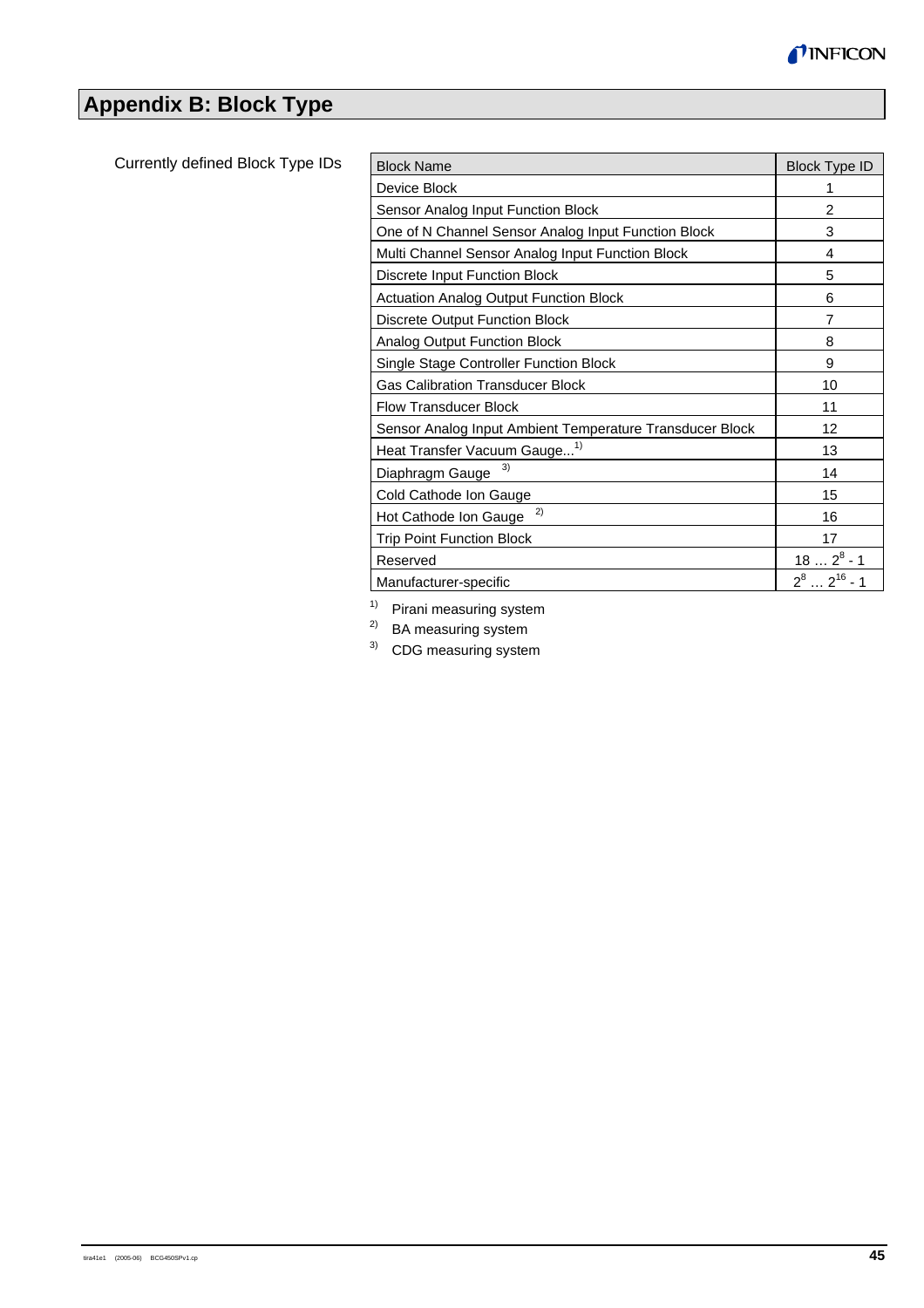

# **Appendix C: Electrical Connections**



Technical data of BCG450 gauges  $\rightarrow \Box$  [1], [2], [3].

Sensor cable connection

 $1)$  Do not connect pin 3 and pin 6 for normal operation of the gauge. These pins are reserved for adjustment of the setpoint potentiometers.

Pin 6 Threshold (setpoint) B  $1$  0 ... +10 V Pin 7 Degas on, active high 0 V/+24 V Pin 8 Supply **+24 V** 

<sup>2)</sup> Relay assignement can be reprogrammed ( $\rightarrow \mathbb{B}$  34).

Pin 9 Relay switching function B, n.o. contact 2)

Pin 11 Relay switching function B, com contact  $2^{2}$ 

Pin 10 Gauge identification

Pin 13 Do not connect Pin 14 Do not connect Pin 15 Do not connect

Pin 12 Measuring signal common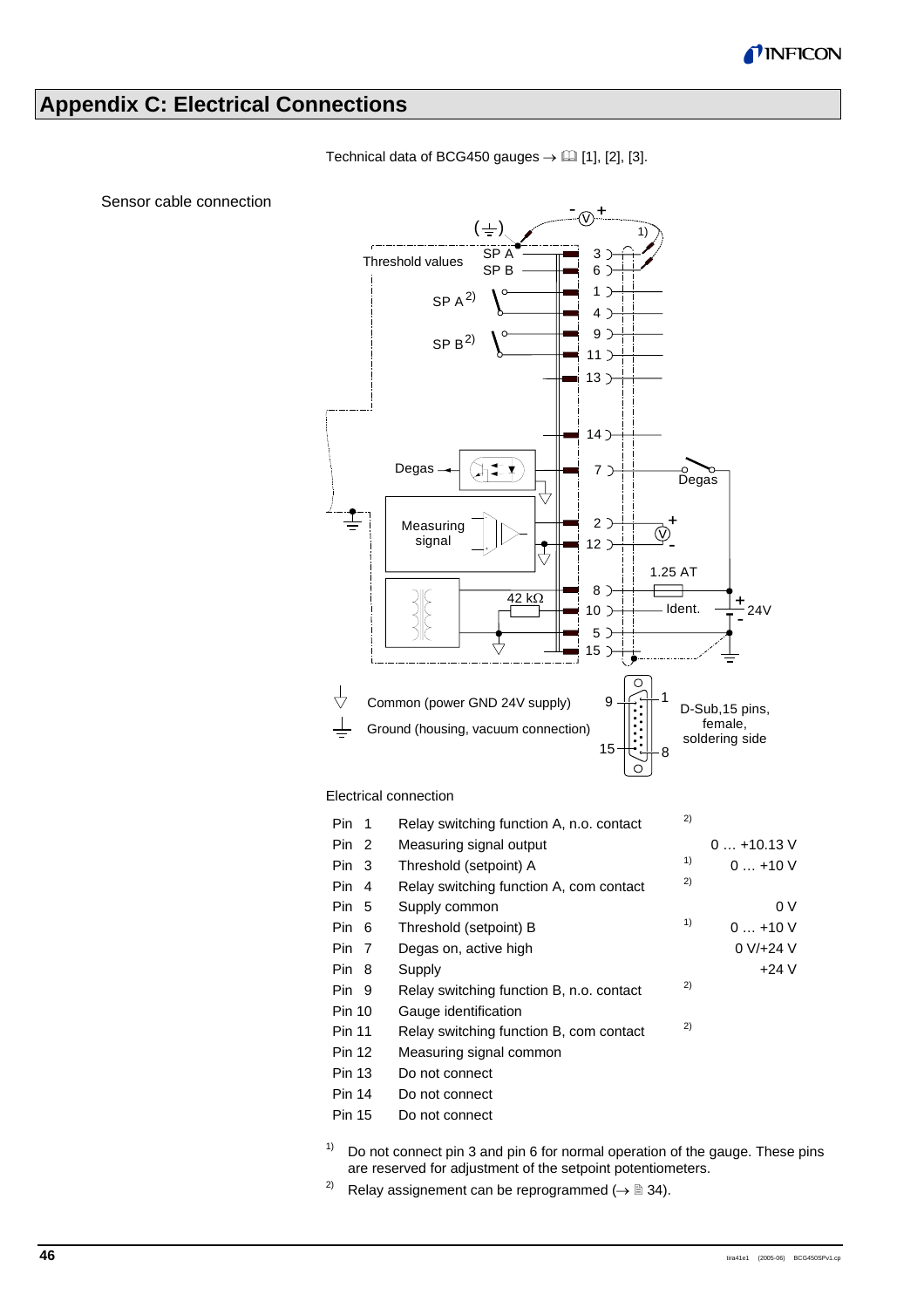

Profibus connection



- 1) Only to be connected if an *optical link* module is used.
- $2)$  Only required as line termination for devices at both ends of bus cable  $(\rightarrow \Box \Box$  [4]).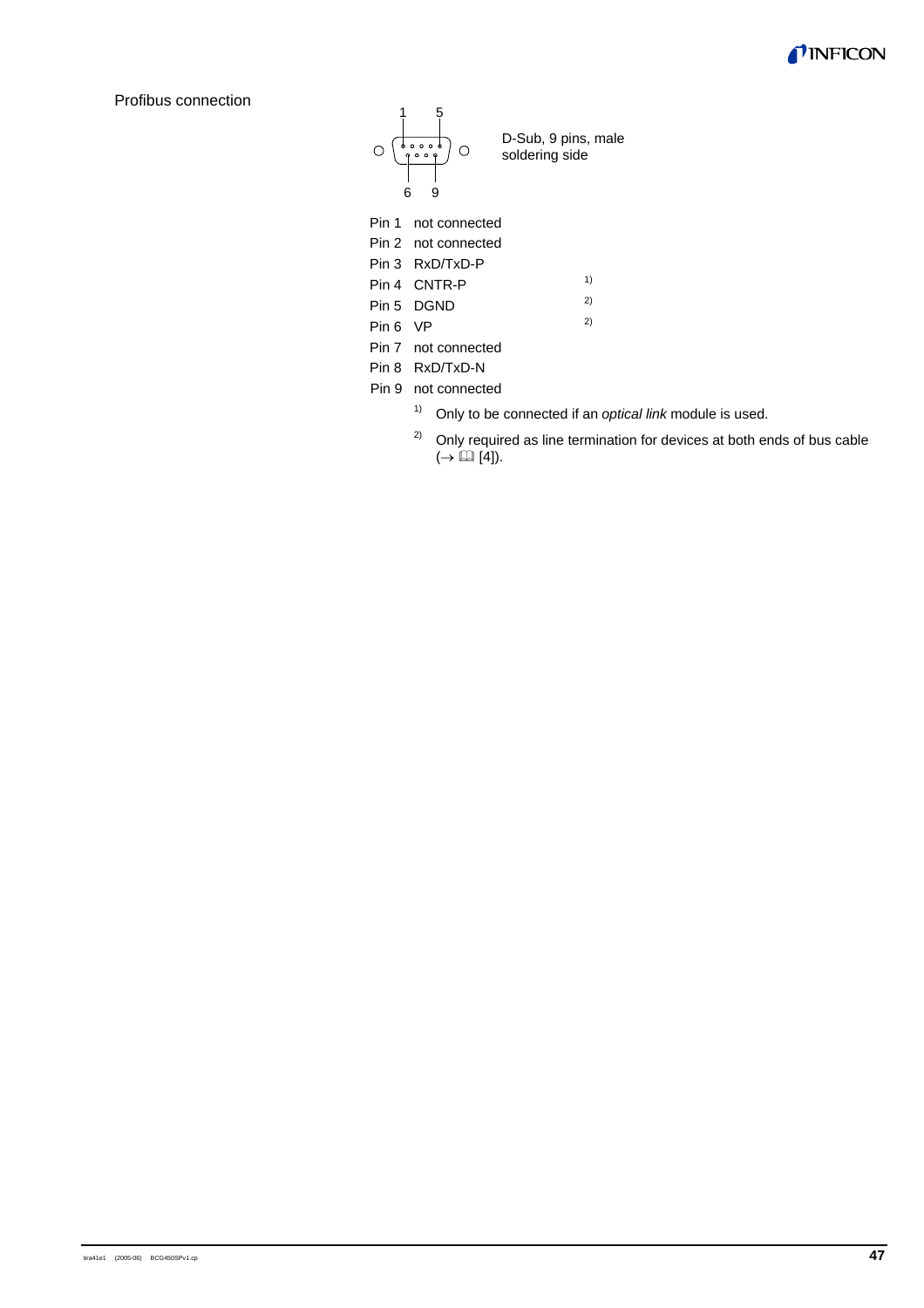

# **Appendix D: Literature**

| LJ [1] | www.inficon.com<br><b>Instruction Sheet</b><br>TripleGauge <sup>™</sup> ,<br>Bayard-Alpert Pirani Capacitance Diaphragm Gauge<br>BCG450, BCG450-SD, BCG450-SP<br>tima40e1<br>INFICON AG, LI-9496 Balzers, Liechtenstein |
|--------|-------------------------------------------------------------------------------------------------------------------------------------------------------------------------------------------------------------------------|
| LJ [2] | www.inficon.com<br><b>Instruction Sheet</b><br>TripleGauge™,<br>Bayard-Alpert Pirani Capacitance Diaphragm Gauge<br>BCG450-SD, BCG450-SP<br>tima41e1<br>INFICON AG, LI-9496 Balzers, Liechtenstein                      |
| LJ [3] | www.inficon.com<br>Operating Manual<br>Bayard-Alpert Pirani Capacitance Diaphragm Gauge<br>BCG450, BCG450-SD, BCG450-SP<br>tina40e1<br>INFICON AG, LI-9496 Balzers, Liechtenstein                                       |
| LJ [4] | www.profibus.com<br>(Profibus user organization)                                                                                                                                                                        |

 [5] European Standard for Profibus EN 50170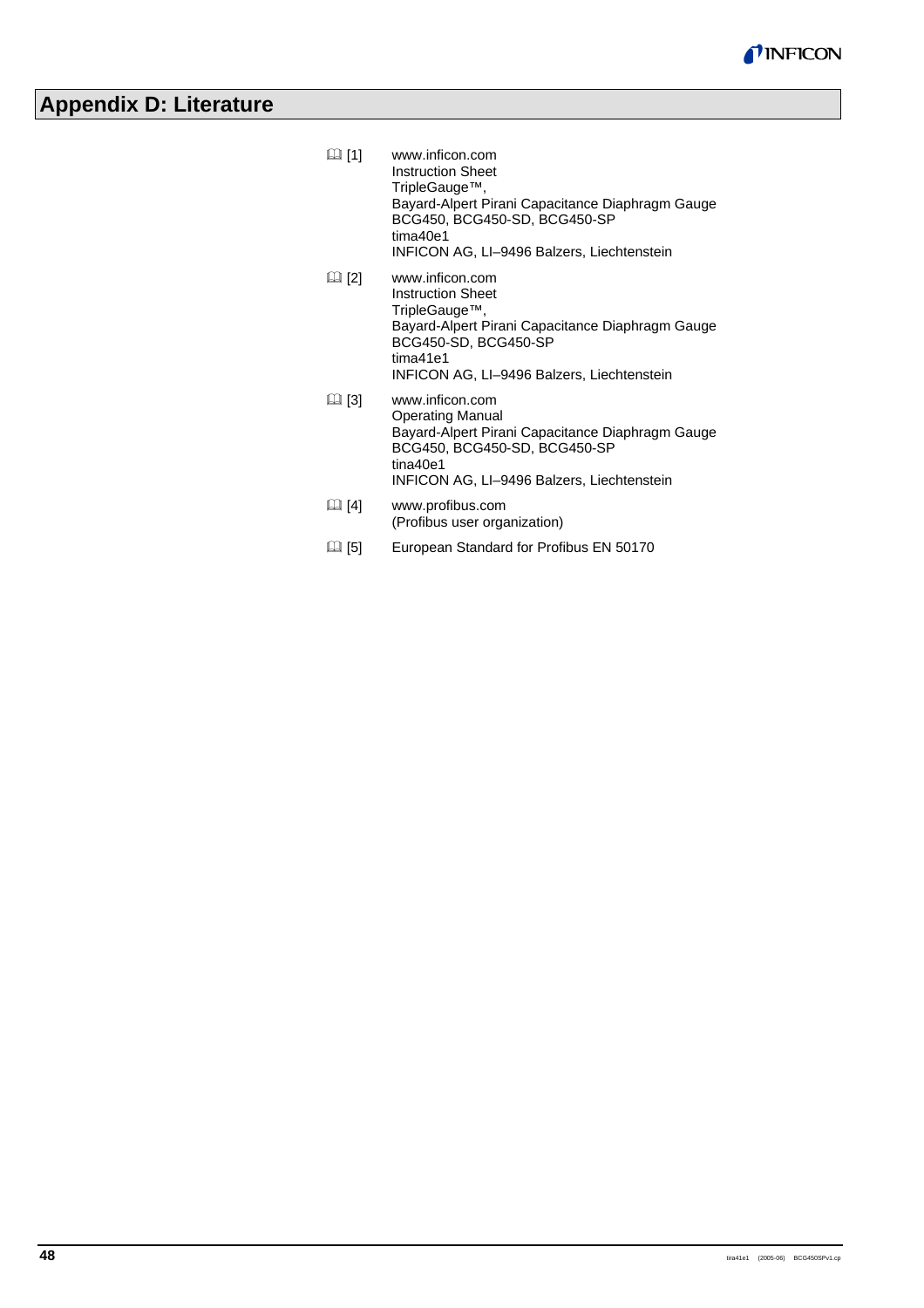

Notes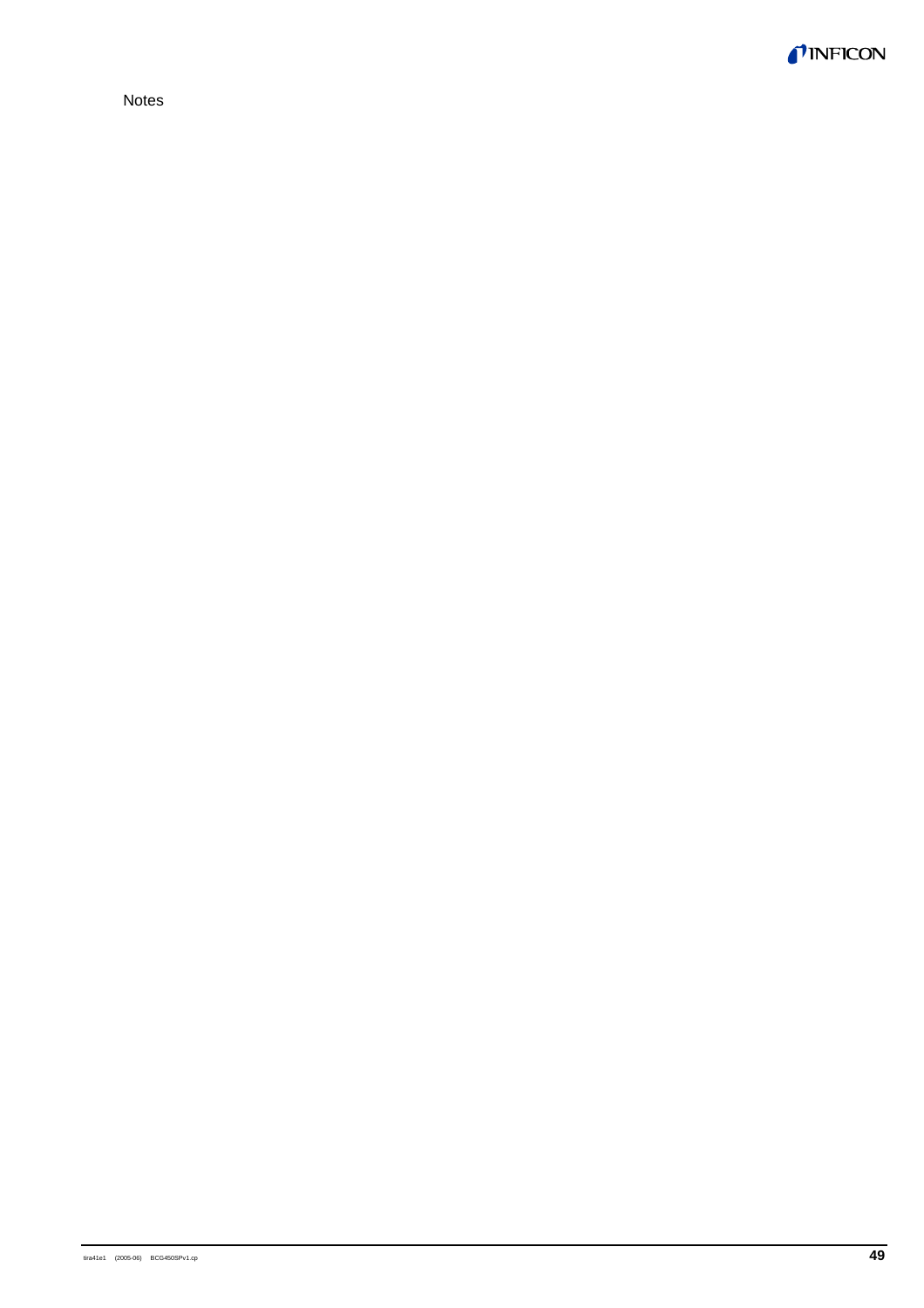*TINFICON* 

Notes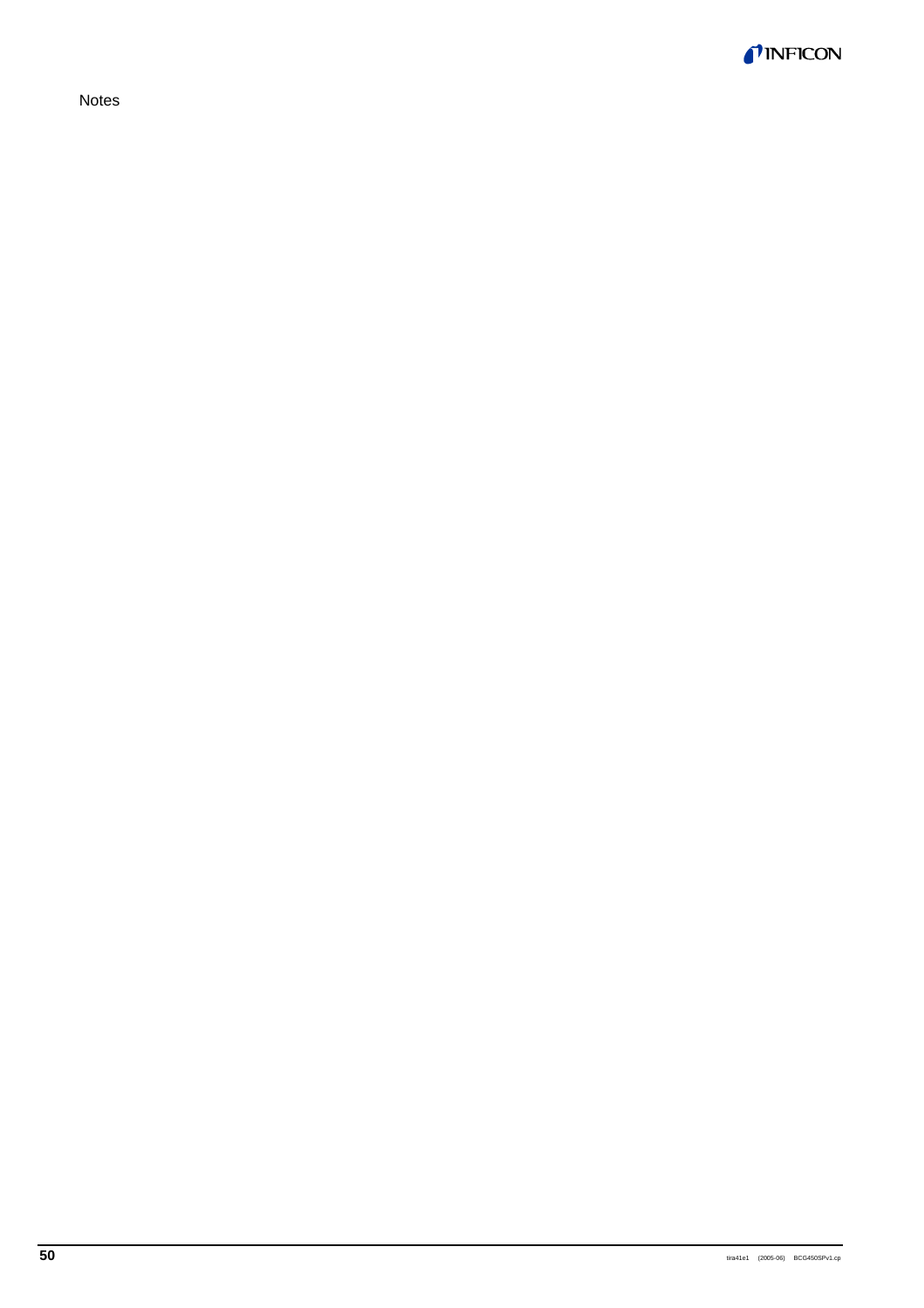

Notes